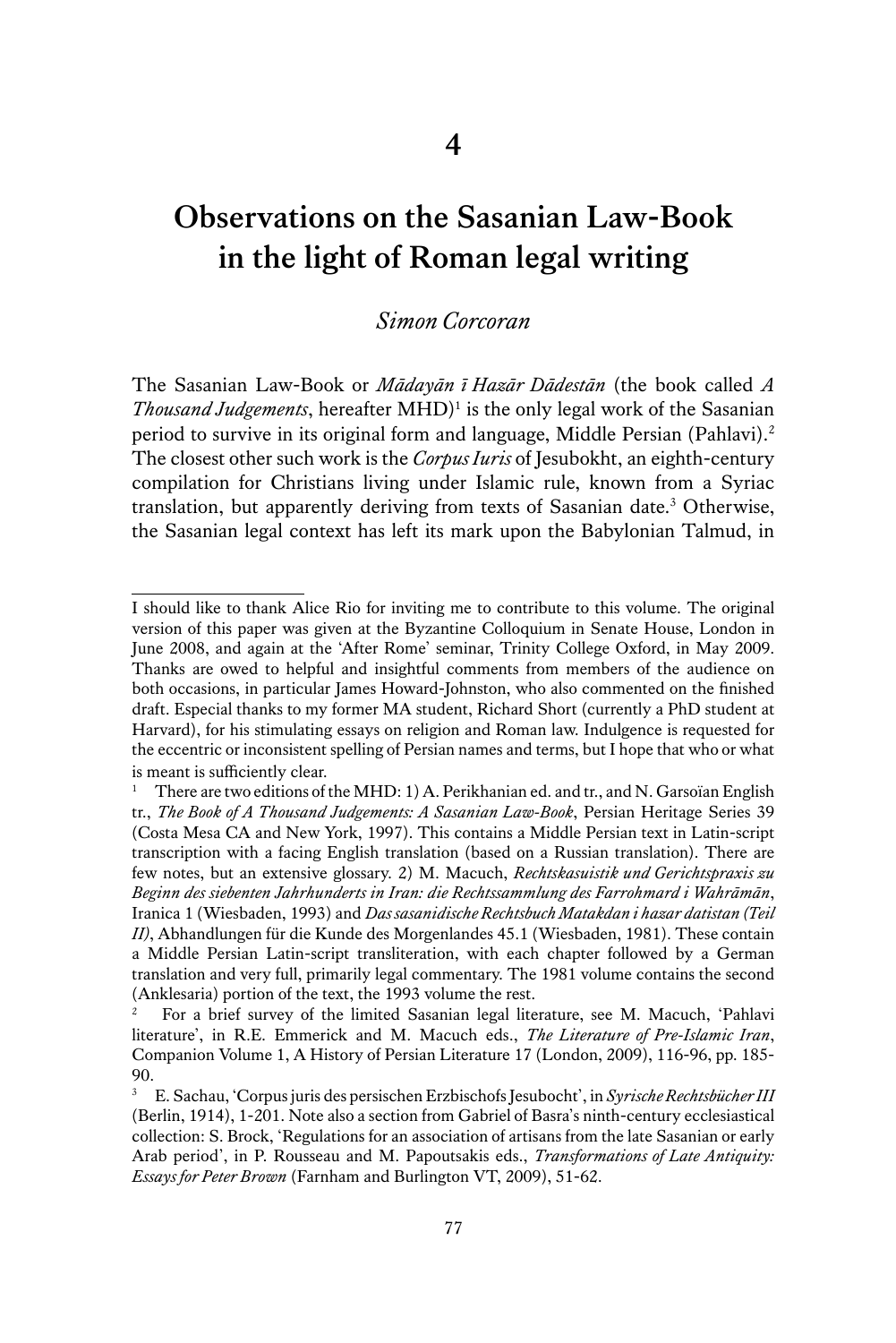which Persian civil law is severally opposed and imitated.4 Useful material can also be extracted from the surviving portions of the Sasanian Avesta/Zand codification.<sup>5</sup> Further, some aspects of Sasanian family law continued to be used among Zoroastrians under Islamic rule, and so are explained in later Middle Persian works of the ninth and tenth centuries, such as the *Dādestān-ī-Dēnīg*  and the various *Rivāyats*, which are usually in the form of a dogmatic 'question and answer' format (*erotapokrisis*).<sup>6</sup> Christian martyr acts can also be mined with caution to provide evidence for aspects of criminal law and procedure and Sasanian administrative structures.7 Of complementary documentary evidence, however, there is very little, beyond a single authentic (if late) Pahlavi marriage formula8 and a scattering of later seventh-century (mostly *c*. 660-680) letters and documents reflecting a Sasanian afterglow.<sup>9</sup>

The MHD is preserved in a single early seventeenth-century manuscript (written by just one scribe some time before 1637), discovered in two parts and

See, for instance, Y. Elman, 'Marriage and marital property in Rabbinic and Sasanian law', in C. Hezser ed., *Rabbinic Law in Its Roman and Near Eastern Context*, Texts and Studies in Ancient Judaism 97 (Tübingen, 2003), 227-76 and 'Middle Persian culture and Babylonian sages: accommodation and resistance in the shaping of Rabbinic legal tradition', in C.E. Fonrobert and M.S. Jaffee eds., *The Cambridge Companion to the Talmud and Rabbinic Literature* (Cambridge, 2007), 165-97; M. Macuch, 'An Iranian legal term in the Babylonian Talmud and in Sasanian jurisprudence: *dastwar*', in S. Shaked and A. Netzer eds., *Irano-Judaica VI: Studies Relating to Jewish Contacts with Persian Culture Throughout the Ages*  (Jerusalem, 2008), 126-38.

<sup>5</sup> E.g. M. Macuch, 'The Hērbedestān as a legal source: a section on the inheritance of a convert to Zoroastrianism', *Bulletin of the Asia Institute* 19 (2009), 91-102.

<sup>6</sup> Macuch, 'Pahlavi literature', pp. 142-6. For versions in English, see M. Jaafari-Dehaghi, *Dādestān-ī-Dēnīg, Part 1*, Studia Iranica cahier 20 (Paris, 1998) and A.V. Williams, *The Pahlavi Rivāyat Accompanying the Dādestān-ī-Dēnīg*, 2 vols. (Copenhagen, 1990) (hereafter Dd and PRDd). For a useful study comparing some aspects of the MHD with later texts, see B. Hjerrild, *Studies in Zoroastrian Family Law: A Comparative Analysis*, The Carsten Niebuhr Institute Publications 28 (Copenhagen, 2003).

<sup>7</sup> For the mining of such texts, see for instance C. Jullien, 'Contribution des Actes des Martyrs perses à la géographie historique et à l'administration de l'empire sassanide', in R. Gyselen ed., *Contributions à l'histoire et la géographie historique de l'empire Sassanide*, Res Orientales XVI (Bures-sur-Yvette, 2004), 141-169 and in R. Gyselen ed., *Des Indo-grecs aux Sassanides: données pour l'histoire et la géographie historique*, Res Orientales XVII (Buressur-Yvette, 2007), 81-102; J.T. Walker, *The Legend of Mar Qardagh: Narrative and Christian Heroism in Late Antique Iraq* (Berkeley, 2006), 117-120.

Dated 1278. See M. Macuch, 'The Pahlavi model marriage contract in the light of Sasanian family law', in M. Macuch, M. Maggi and W. Sundermann eds., *Iranian Languages and Texts from Iran and Turan: Ronald E. Emmerick Memorial Volume*, Iranica 13 (Wiesbaden, 2007), 183-204.

<sup>9</sup> See most recently D. Weber, *Berliner Pahlavi-Dokumente: zeugnisse spätsassanidischer Brief- und Rechtskultur aus frühislamischer Zeit*, Iranica 15 (Wiesbaden, 2008); also P. Gignoux, 'Les comptes de Monsieur Friyag: quelques documents économiques en pehlevi', in R. Gyselen ed., *Sources pour l'histoire et la géographie du monde iranien (224-710)*, Res Orientales XVIII (Bures-sur-Yvette, 2009), 115-143.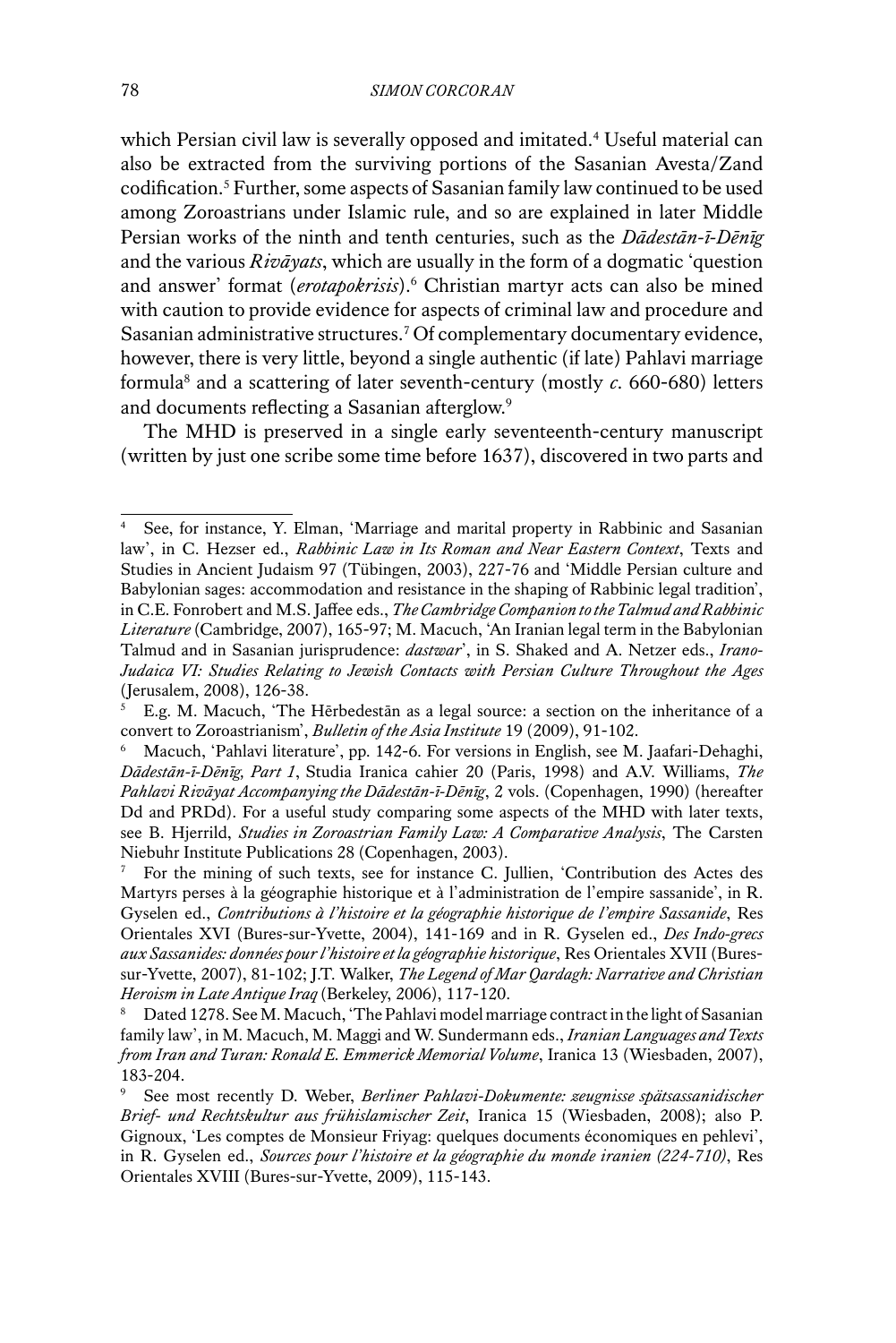totalling 75 folios (150 pages), but even so incomplete.<sup>10</sup> Further, the original order of the manuscript in the larger part (55 folios) has been disrupted, and despite some surviving original page numbers, cannot be restored in full. Even where the sequence is known, there are often intervening folios missing. The situation is made even more difficult by the fact that the surviving chapter numbers are themselves additions to the manuscript (albeit almost certainly by the scribe himself), but with several chapters left unnumbered. Both main editions of the MHD generally keep the current manuscript page order rather than trying to perform an uncertain palingenesis. These modern editions also use two separate page sequences to reflect the bi-partite discovery.<sup>11</sup> While this conservative approach is understandable, it can make using either edition and keeping track of changes between chapters and pages extremely perplexing. From the start, therefore, the manner of the survival of the MHD has not made study of it at all easy.

It is my intention, nonetheless, to give some account of the content and nature of the MHD, its author and the Sasanian legal context as far as it can be illuminated. I claim no special expertise in Sasanian affairs and know little Persian of any period (beyond some curses taught me by my father!), $12$  so can only approach the source material in translation. However, I hope that there is virtue in introducing this much neglected legal text to a wider audience and offering some general observations informed by my knowledge of Roman legal history. Thus I will illustrate various features by offering, where appropriate, contrasts and parallels with Roman law and legal writings. This is not because I regard Roman law as the norm against which to measure Sasanian law, but rather because, given Sasanian dearth, there is at least a wealth of near-contemporary Roman legal material to provide food for thought, and because it seems natural to seek to compare 'the two eyes of the earth', $13$  the two great empires of late antiquity. Further, Roman law itself provides a variegated background with different types of text prevalent at different times during the period matching the Sasanian empire's existence. The latter's early period coincided with the final efflorescence of classical juristic writing, and its later period with the high point of imperial codification. As we shall see, it is perhaps Rome which is anomalous, for the Zoroastrian bedrock of much Sasanian law suggests that

<sup>&</sup>lt;sup>10</sup> Twenty folios were purchased by T.D. Anklesaria in 1872 and published in facsimile in 1912; the other 55 folios came into the library of M.L. Hataria, being published in facsimile in 1901. Both sets of folios have ended up together in the same library in Bombay.

 $11$  Thus the references used here cite the pages of the longer Hataria portion prefaced by the abbreviation MHD [1-110], with MHDA [1-40] for the Anklesaria portion. To avoid confusion, I use Arabic numerals for the page references, but Roman numerals on the rarer occasions when I cite the chapter numbers.

<sup>&</sup>lt;sup>12</sup> My late father, James Vincent Corcoran, O.B.E. (1922-2006), worked as a civil engineer at Bandar Mashur near Abadan between 1947 and 1949. The photograph used for this paper was taken by him during a trip across south-western Persia in 1948.

<sup>13</sup> Khusro II to Maurice, according to Theophylact Simocatta, *History* IV.11.2, M. and M. Whitby tr., *The History of Theophylact Simocatta* (Oxford, 1986), p. 117.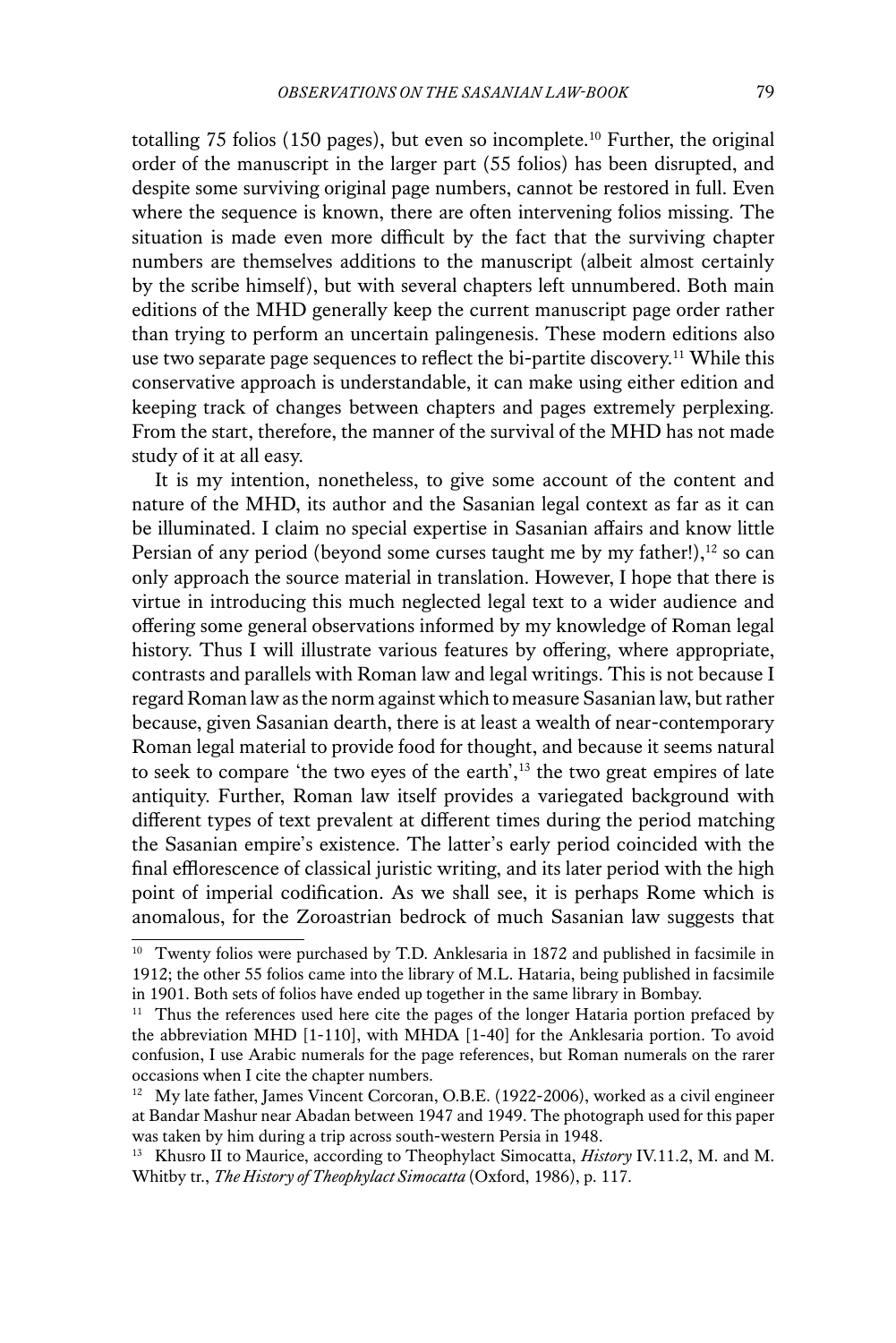Sasanian legal thought was closer in manner to aspects of the Jewish and Islamic legal traditions.

The MHD is divided up into chapters with headings. At least most of the sequence between chapters XVI and LIV seems to be present, plus V-VIII.<sup>14</sup> By good fortune the opening two pages also survive (MHD 79-80), which give us the book's title and its author's name: respectively *A Thousand Judgements* and Farrakhmard son of Vahram.

This preface and the initial chapter which follows set out the author's ideology in addition to his name. We do not know much of Roman juristic prefaces, but what little we can tell suggests that they were short, practical and to the point. Thus the third-century jurist, Modestinus, opens his work on excuses to escape tutorships as follows:

Herennius Modestinus to Egnatius Dexter. I send you a commentary which I have written entitled 'Excuses from Tutelage and Curatorship', which appears to me most useful. I shall do what I can to make the exposition of the problems clear, translating technical terms into Greek, although I know that such translation is not particularly suitable. In the course of the work, I will include the original terms of provisions where they are required so that by providing both the text and the commentary, we shall provide both what is necessary and what is useful.<sup>15</sup>

Farrakhmard writes very differently and is worth quoting *in extenso*. His preface reads:

In the name of Hormizd, Lord of all… This book is 'A Thousand Judgements', which examines only in their very essence the greatness, piety and merits of people, whosoever they be, as a result of their zeal. This book is a weapon of the creator's power, to rout 'the Lie'16 through omniscience, for the re-establishment of his rule, for the regulation of creation, for the removal of enmity, for the final establishment of the immortal truth and all-powerfulness of light. So great a text has been given into the keeping of the human race that gods and men should be blessed to the end of time for its beneficial existence. This is a repository of the bases of the wisdom of creation, of discernment and of prudent consciousness...  $(MHD 79.3-11).$ <sup>17</sup>

<sup>17</sup> The English versions offered here are abbreviated, adapted and tidied from the English

<sup>14</sup> Perikhanian, *Book of a Thousand Judgements*, pp. 186-7 (MHD 76.3) mistakenly prints the chapter number as XLVII, when it should read VII. Thus we can infer that MHD 73 contains ch. V, with the numberless title at MHD 74.12 being ch. VI and that at MHD 77.4-5 ch. VIII. See Macuch, *Rechtskasuistik und Gerichtspraxis*, pp. 8-9.

<sup>15</sup> *Digest* 27.1.1.pr.-3; see also Gaius on the Twelve Tables (*Digest* 1.2.1) and Hermogenian from his *Epitomes of the Law* (*Digest* 1.5.2). See the discussion by S. Corcoran, 'The publication of law in the era of the tetrarchs: Diocletian, Galerius, Gregorius, Hermogenian', in A. Demandt, A. Goltz, and H. Schlange-Schöningen eds., *Diokletian und die Tetrarchie: Aspekte einer Zeitenwende*, Millennium-Studien 1 (Berlin and New York, 2004), 56-73, pp. 59-63.

<sup>&</sup>lt;sup>16</sup> For 'the Lie', compare DB (Darius at Bisitun) chs. 10, 54-55 and 63-64, and DPd (Darius at Persepolis) ch. 3: A. Kuhrt, *The Persian Empire: A Corpus of Sources of the Achaemenid Period* (London and New York, 2007), pp. 143, 148-9 and 487.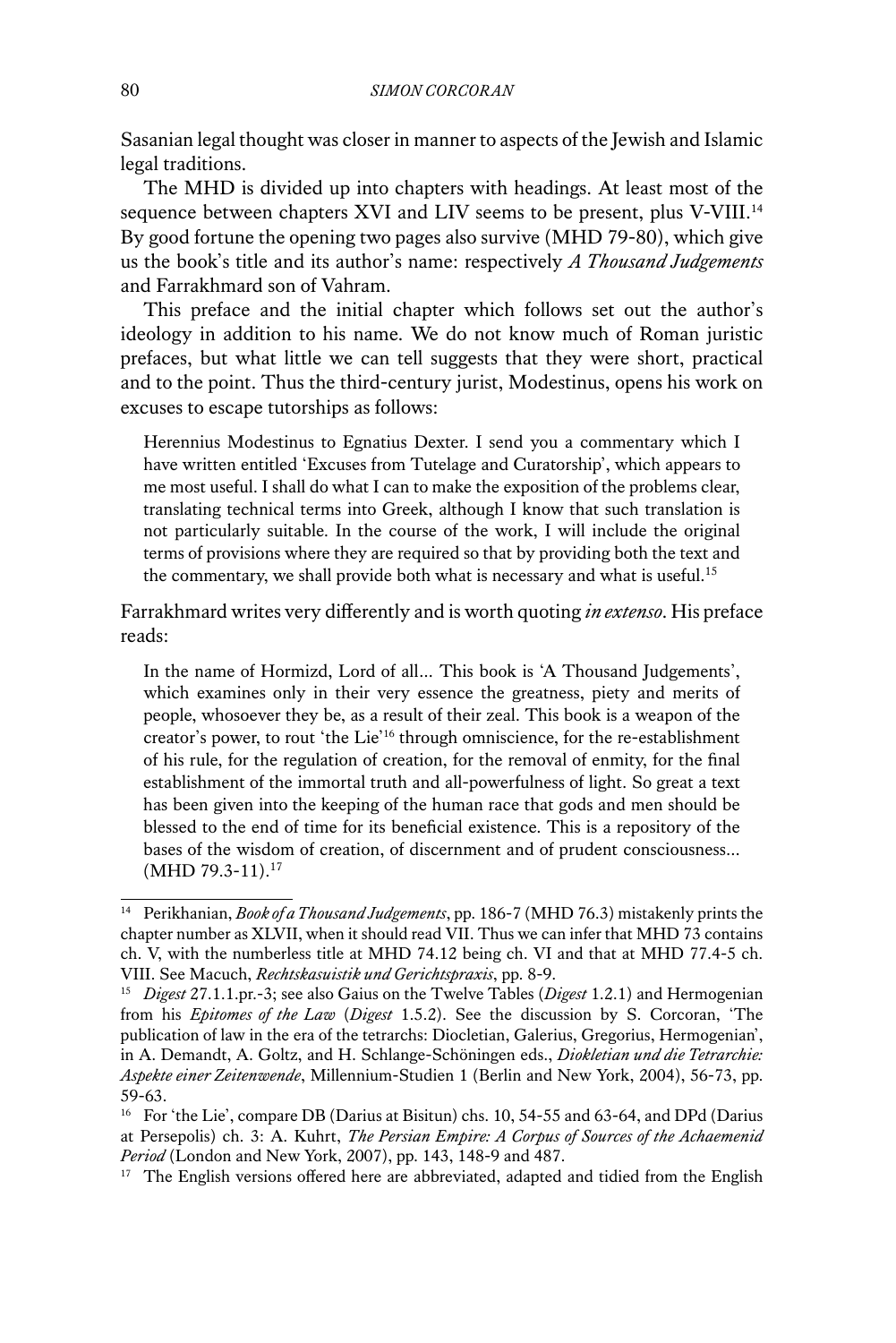The first chapter, entitled 'The value [of religion] and the limits of knowledge', then reads:

The most useful education for men concerns the things in this material world containing their body that serve the spiritual principle and soul, as well as those things in which the increase is in accordance with the law. The gods are the highest bastion for creatures struggling for righteousness as is clarified by religion. And with the help of knowledge from religion, it is possible to reach perfection through every manifestation of understanding, through all knowledge and capacity to discern, and through activity. Then the respect found in religion as regards claims and judicial investigation carried out with awareness is praised by the divine word... And that portion which comes from the gods and the *manes* as against acquired property is to be considered the most important, beneficial and deserving of being learned, and the most determinant in all the aspects of the prosperity and exaltation of one's name in the Great and Good. But he from whom the portion was stolen, and who as a result of the theft abandoned the spiritual teachings of the righteous and command of the gods, he perishes through his thoughts, words and deeds. It has been shown beyond question by others that he, who through his own striving and zeal, has obtained a share of immortality and eternal prosperity, who being versed in matters of religion and of the gods has made himself invulnerable to claims and judicial investigations through a knowledge of his obligations, and who has kept the form of his thought, speech and action pure in accordance with righteousness, is to be considered the more fortunate. And I Farrakhmard, son of Vahram, to make this prosperity more prosperous... [the text breaks off] (MHD 79.15-80.17).

Farrakhmard is clearly coming from a strong Zoroastrian viewpoint, so that justice and the legal system are an integral part of true religious practice. The righteous man is naturally righteous also in matters of law, and thereby invulnerable to undesirable litigation. In this Farrakhmard echoes the Persian kings, as with the words of that paradigm of kingship, Khusro I, as apparently preserved in the *Kārnāmag ī Anoshiravan*:

... I have sought the course of action most pleasing to God, and have found that it consists in that whereby sky and earth is kept pure: that is to say, in equity and justice.<sup>18</sup>

Where such programmatic statements exist in Roman law it is with the great prefatory constitutions to the various parts of Justinian's codification, where arms and the law provide the twin pillars supporting the state.<sup>19</sup>

translation of Perikhanian/Garsoïan to aid ease of reading. This may mask the obscurities and difficulties of the original.

<sup>18</sup> English version from M. Boyce, *Textual Sources for the Study of Zoroastrianism* (Chicago, 1984), p. 115, no. 10.3.5a. For the full text, see M. Grignaschi, 'Quelques spécimens de la littérature sassanide conservés dans les bibliothèques d'Istanbul', *Journal Asiatique* 254 (1966), 1-142, pp. 16-45.

<sup>19</sup> Thus *C. Imperatoriam Maiestatem*, the introductory constitution for the *Institutes*: 'The Imperial Majesty must not only be adorned with arms, but armed with laws…': P. Birks and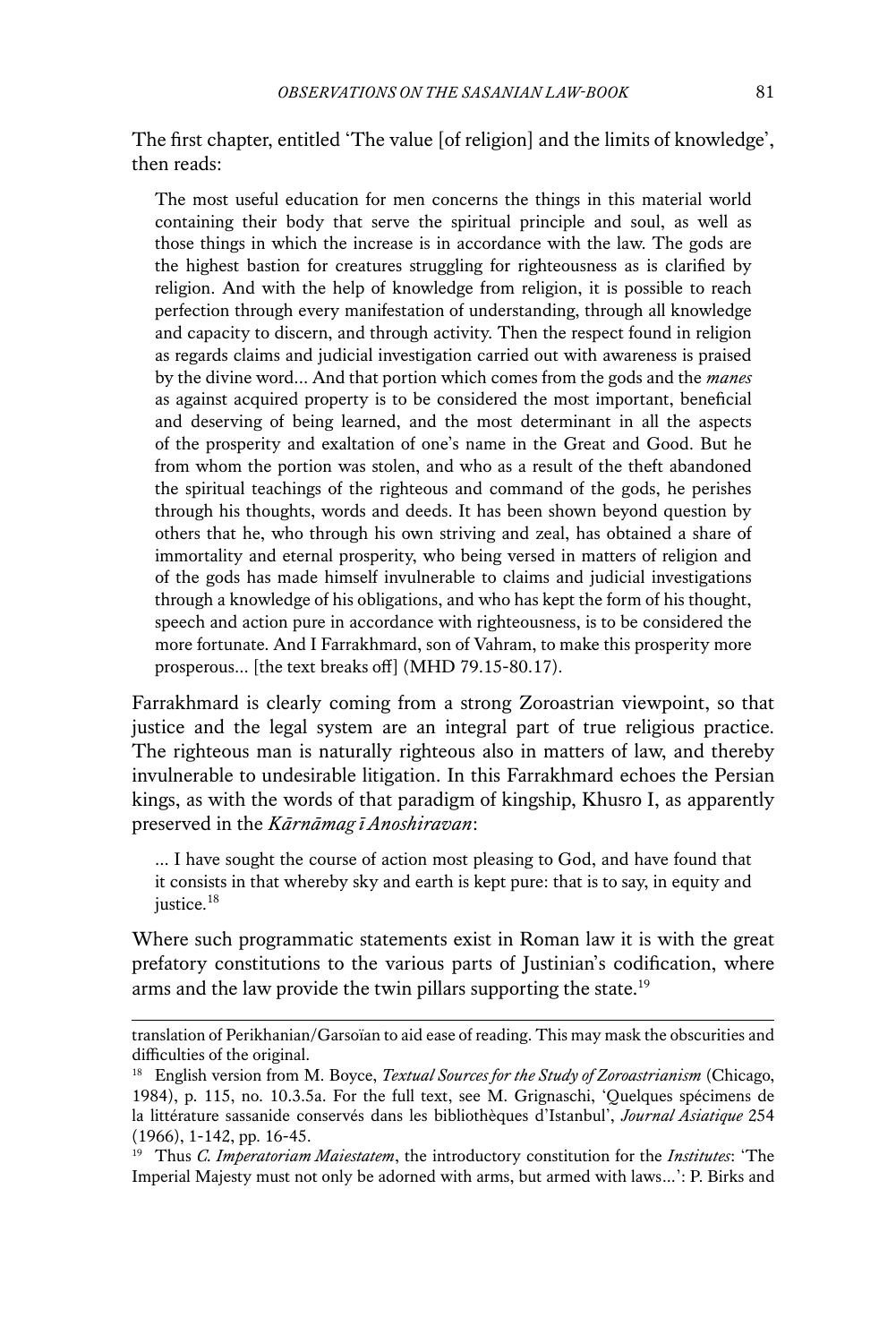Unfortunately, after setting out his grand ideological stall, Farrakhmard's name occurs at the bottom of a page with no continuation, so that further details as to his identity, as well as to anything else he might have told us of himself and his work, are lost. We cannot even be sure of the extent to which he is the author rather than perhaps the editor of the text, although it seems most natural to take the occasional first person interventions in the work as being indeed those of Farrakhmard himself. One key point, however, is that further direct engagement with religious issues ceases. There is certainly plenty about Fire Temples and priests. But almost none of this is discussed in sententious theological language and the focus is on civil law. Despite the truncation of the introductory material, some guesses can be made about him on the basis of the work itself, as to who, where and when.

First the 'who?'. He must be a legal professional, trained in Avestan jurisprudence and entirely familiar with legal literature, court practice and his significant legal contemporaries and predecessors. He also had access to various documents and archives, although there is no indication that this is the specially privileged access of someone 'codifying' the law at the behest of a higher authority. Further, the book is achingly obscure: sentences are long and ambiguous, technical terms are never explained. This is a work written by a professional for other professionals and makes no concession for either student or amateur. Thus it is neither a textbook nor a treatise, but a referencecollection for a skilled practitioner. It is perhaps no surprise, therefore, that the law remains rather opaque to us, with the translations and interpretations of modern scholars often differing greatly. Given that one of the more frequently cited legal authorities is Vahram, I do rather wonder if that Vahram was his father, although he is nowhere described as such, and it is hardly an unusual name. That this specialism ran in the family, however, is certainly an attractive idea.

Next the 'where?'. He is based in the city of Gor, also known as Ardeshir-Khwarra ('Glory of Ardeshir'), near Firuzabad (its medieval and modern successor), the mighty circular city built by Ardeshir the Great near the site of his victory over Artabanus IV, which brought him the title of king of kings. It is in the ancient region of Persis (Fars), the Sasanian homeland, 120 km south of Persepolis, and was at this time capital of a homonymous province of Ardeshir-Khwarra.20 Most of the surviving geographical references in

G. McLeod, *Justinian's Institutes* (London, 1987), pp. 32-3.

<sup>20</sup> C.E. Bosworth, 'Ardašīr-Korra', *Encyclopaedia Iranica*, online edn., 15 December 1986, http://www.iranica.com/articles/ardasir-korra. For administrative status, see R. Gyselen, *La géographie administrative de l'empire sassanide: les témoignages sigillographiques*, Res Orientales I (Paris, 1989), pp. 70-73. For a useful map, see C. Brunner, 'Geographical and administrative divisions: settlements and economy', in E. Yarshater ed., *The Cambridge History of Iran 3: The Seleucid, Parthian and Sasanian Periods*, 2 vols. (Cambridge, 1983), vol. 2, 747-77, pp. 748-49. For a wonderful aerial view, see D. Stronach and A. Mousavi, *Irans Erbe in Flugbildern von Georg Gerster* (Mainz, 2009), p. 82. For Ardeshir's nearby rock-reliefs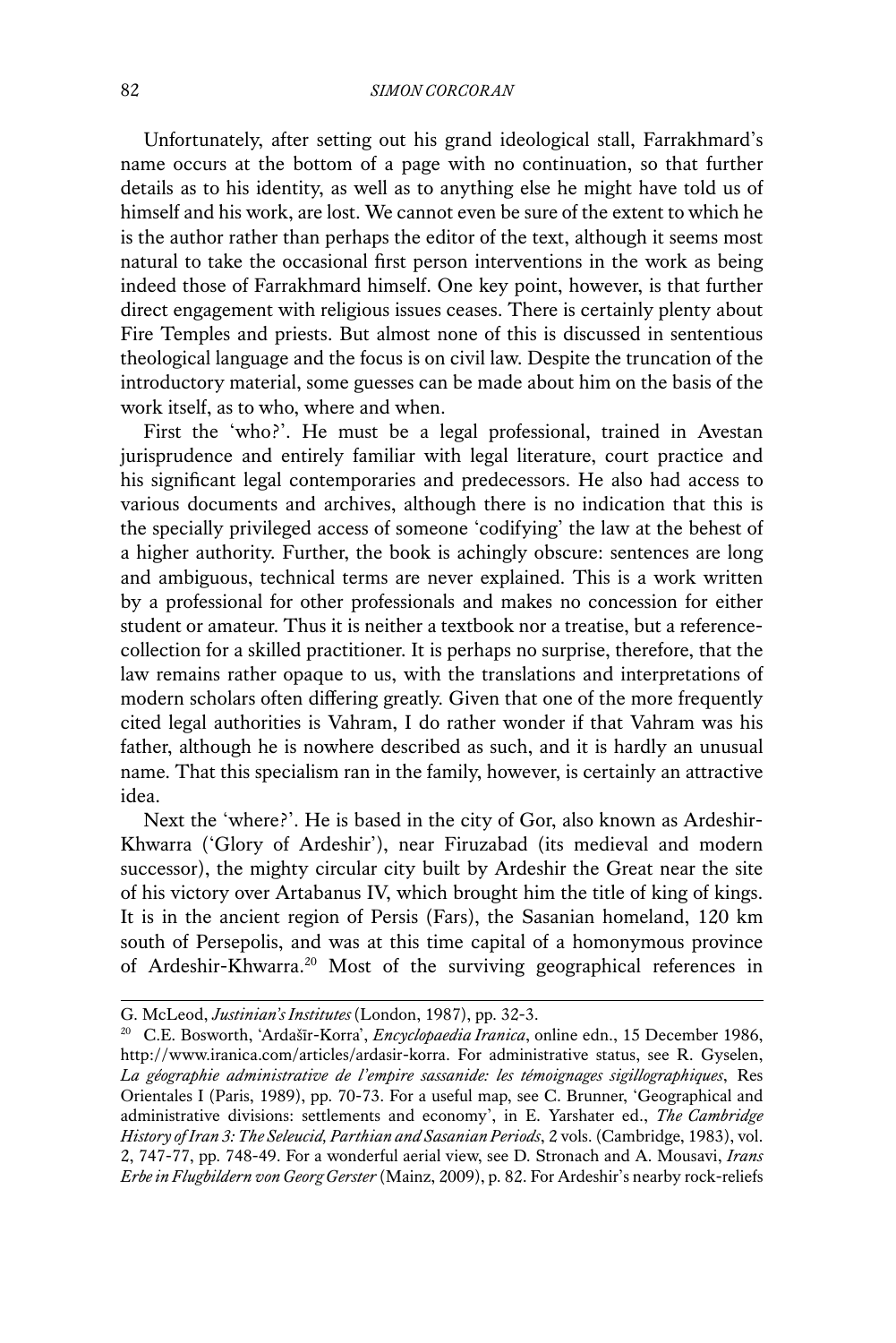the MHD, especially those to documents, are to Gor, Ardeshir-Khwarra or to other places in Fars.<sup>21</sup> This also seems to be the perspective from which more distant places are viewed, on the few occasions when they occur.<sup>22</sup> In one instance, a document is recorded as being sent from Hormizd-Ardeshir (Ahwaz, in Khuzestan) to Gor.<sup>23</sup> A reference to 'Kurds' in fact denotes no more than 'nomads', common in the region of Fars, and no doubt very similar to the nomadic Bakhtiari of the region in more recent times.<sup>24</sup>

Finally the 'when?'. Most chronologically identifiable persons in the work lived in the fifth or sixth century; but the latest dateable reference is Year 26 of Khusro II, i.e. AD  $615/6$ .<sup>25</sup> It is therefore presumed to be a work of the  $620s$  or 630s and so not long before the Arab conquest. Since Fars was an area of strong resistance to the Moslems and Gor itself, indeed, was not taken until quite late, in 649/50, the MHD could even have been written in the 640s. It has sometimes been thought to represent a later redaction of a Sasanian work under Islamic rule, as has been supposed for some other key Middle Persian texts such as the *Vīdēvdād*, *Hērbedestān* and *Nērangestān* in the forms in which they currently survive.<sup>26</sup> The names of some persons mentioned match other rather later known Zoroastrians, but since so many names are quite common, such identifications cannot be made with certainty.<sup>27</sup> The most likely case in the MHD, because of his patronymic, is Zurvandad, son of Yuvan-Yam, matched to a figure of the ninth century, but this passage, even if correctly interpreted, could be an intrusive anomaly.<sup>28</sup> An isolated reference to mixed marriages and

<sup>28</sup> MHD 36.9. The names Zurvandad and Yuvan-Yam each occur on their own in other

celebrating his victory, see Yarshater, *Cambridge History of Iran 3(2)*, plate 89; J. Wiesehöfer, *Ancient Persia from 550BC to AD650*, tr. A. Azodi, rev. edn. (London, 2001), plate XX.

<sup>&</sup>lt;sup>21</sup> Thus MHD 5.5-8 (Gor, and Kazarun, nr Bishapur, west of Shiraz), 42.7 (A-Kh and Darabgerd), 70.11-12 (Darabgerd), 78.13 (A-Kh, and Khurram-Ardeshir, nr Khabr), 93.4 (Bishapur), 93.7 (Fars), 98.2 (Istakhr), 99.7 and 100.4 (A-Kh), 100.8-9, 12 (Gor/A-Kh), 100.14-15 (Khunafagan, between Firuzabad and Kuvar: Ibn al-Balkhi, *The Farsnama*, G. Le Strange and R. Nicholson eds. (London, 1921), pp. 134 and 163, cited by A.S. Shahbazi, reviewing Perikhanian's MHD in *Iranian Studies* 32 (1999), 418-421, p. 420); MHDA 19.13-15 (Kuvar, between Firuzabad and Shiraz, and Khabr, north-east of Firuzabad), 19.17 and 20.2 (Kuvar), 37.9 and 40.9 (A-Kh). See generally N. Miri, *Historical geography of Fars during the Sasanian period*, e-Sasanika 10 (Irvine CA, 2009).

<sup>&</sup>lt;sup>22</sup> Thus Asuristan, i.e. Babylonia (MHD 72.7; MHDA 31.1-2); cf. the Tigris at MHDA 13.11; Gurgan, i.e. Hyrcania (MHD 44.3); Khorasan (MHDA 31.4).

<sup>23</sup> MHD 100.9-10.

<sup>&</sup>lt;sup>24</sup> MHD 99.8-13; Brunner, 'Geographical and administrative divisions', pp. 751-2.

<sup>&</sup>lt;sup>25</sup> MHD 100.7-10. According to his coinage, Khusro's last regnal year was 38  $(627/8)$ . See S. Tyler-Smith, 'Calendars and coronations: the literary and numismatic evidence for the accession of Khusrau II', *Byzantine and Modern Greek Studies* 28 (2004), 33-65.

<sup>26</sup> The Pahlavi *Vīdēvdād* must post-date the execution of Mazdak (528), while the *Hērbedestān* and *Nērangestān* post-date the calendar reform of Yazdegerd III (632). See Macuch, 'Pahlavi literature', p. 129.

<sup>27</sup> For dating anomalies, see Jaafari-Dehaghi, *Dādestān-ī-Dēnīg, Part 1*, p. 24; F.M. Kotwal and P.G. Kreyenbroek, *The Hērbedestān and Nērangestān vol. III: Nērangestān, Fragard 2*, Studia Iranica cahier 30 (Paris, 2003), pp. 17-8. I remain sceptical of these identifications.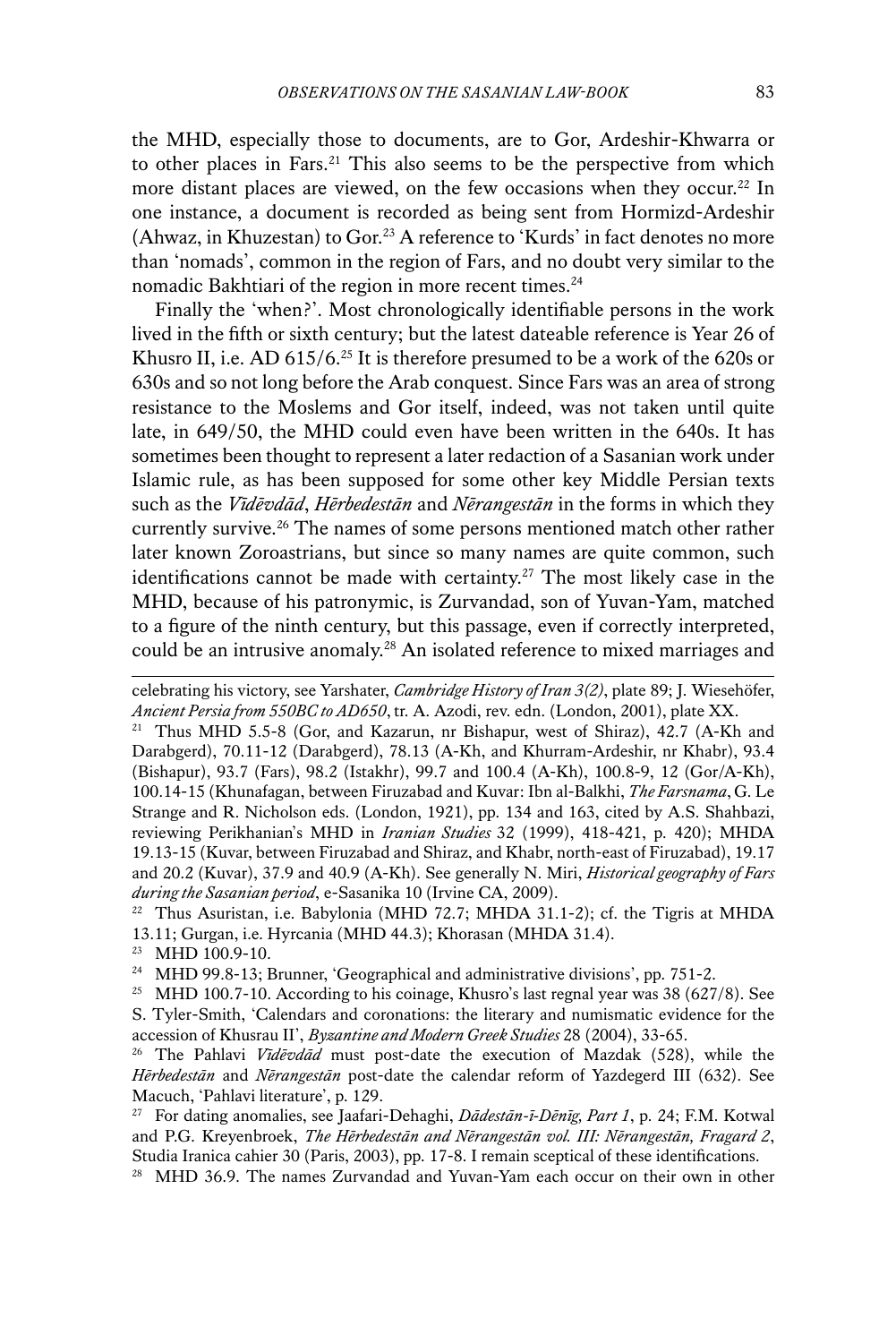apostasy,29 the latter in particular something dominant religions tend to reprove and punish with severity, has been thought to reflect perhaps the situation of beleaguered Zoroastrians losing converts to Islam. But in fact the attitude of the Sasanids to such matters fluctuated.30 From time to time some Sasanian kings were, or were believed to be, rather well disposed towards Christians, or could even be rumoured to have considered converting.31 However, the passage concerned seems rather to refer to sons as minors following their mother's religion in a mixed marriage or in a relationship perhaps not considered marriage at all.32 This is not about adult religious choice. Everything else about the book suggests that the full panoply of the Sasanian state and its hierarchy was still functioning and that a broad range of judicial issues was within the competence of judges, not just those issues of family law allowed to Zoroastrians under Islamic rule. There seems no good reason, therefore, to doubt that this is in essence a genuine work from the last decades of the Sasanian empire, if perhaps with limited later interpolation.

The only other reference to conversion is in regard to slaves of Christians becoming Zoroastrians, which reads as follows:

It is written in one place that if a slave belonging to a Christian converts to the Good Religion and enters service with a Zoroastrian, the latter must return the price of the slave to his former master and free the slave, and the slave must compensate him for his loss. But if a slave does not enter service with a Zoroastrian and yet converts, he himself must repay his own price. (MHD 1.10-13)

This is an interesting point of contrast with parallel but harsher Roman rules with regard to Jewish ownership of Christian slaves. However, for the Roman legal position, we can trace its evolution over 200 years from Constantine to

passages.

<sup>29</sup> MHD 44.6-8. Compare *Hērbedestān* 12.2-3 (F.M. Kotwal and P.G. Kreyenbroek, *The Hērbedestān and Nērangestān vol. I: Hērbedestān*, Studia Iranica cahier 10 (Paris, 1992), pp. 62-3), mentioning Christians and infidels, but not Jews nor, explicitly, Muslims.

<sup>&</sup>lt;sup>30</sup> The Sasanian penalty for apostasy was apparently death at one time, and this is reiterated in ninth-century works, when it can hardly have been applied. See Dd 40.1-2, with the comments of Jaafari-Dehaghi, *Dādestān-ī-Dēnīg, Part 1*, pp. 168-9 and 232-3, and PRDd 7.2, with Williams, *The Pahlavi Rivāyat Accompanying the Dādestān-ī-Dēnīg*, pp. 9 and 125. However, this does not seem to have been the position in the late Sasanian period. See *Letter of Tansar* 16-17: M. Boyce, *The Letter of Tansar* (Rome, 1968), p. 42.

<sup>31</sup> E.g. Yazdegerd I: S. McDonough, 'A second Constantine?: the Sasanian king Yazdgard in Christian history and historiography', *Journal of Late Antiquity* 1 (2008), 127-140; Hormizd IV: Boyce, *Textual Sources*, p. 115, no. 10.3.5b; Khusro II: N. Frye, 'The political history of Iran under the Sasanians', in Yarshater, *Cambridge History of Iran 3(1)*, 116-80, p. 166; G. Greatrex, 'Khusro II and the Christians of his empire', *Journal of the Canadian Society for Syriac Studies* 3 (2003), 78-88.

<sup>&</sup>lt;sup>32</sup> Note that Syriac canon law in the Sasanian empire forbade Christian priests from marrying non-Christians: V. Erhart, 'The developoment of Syriac Christian canon law in the Sasanian empire', in R. Mathisen ed., *Law, Society and Authority in Late Antiquity* (Oxford, 2001), 115-129, p. 121.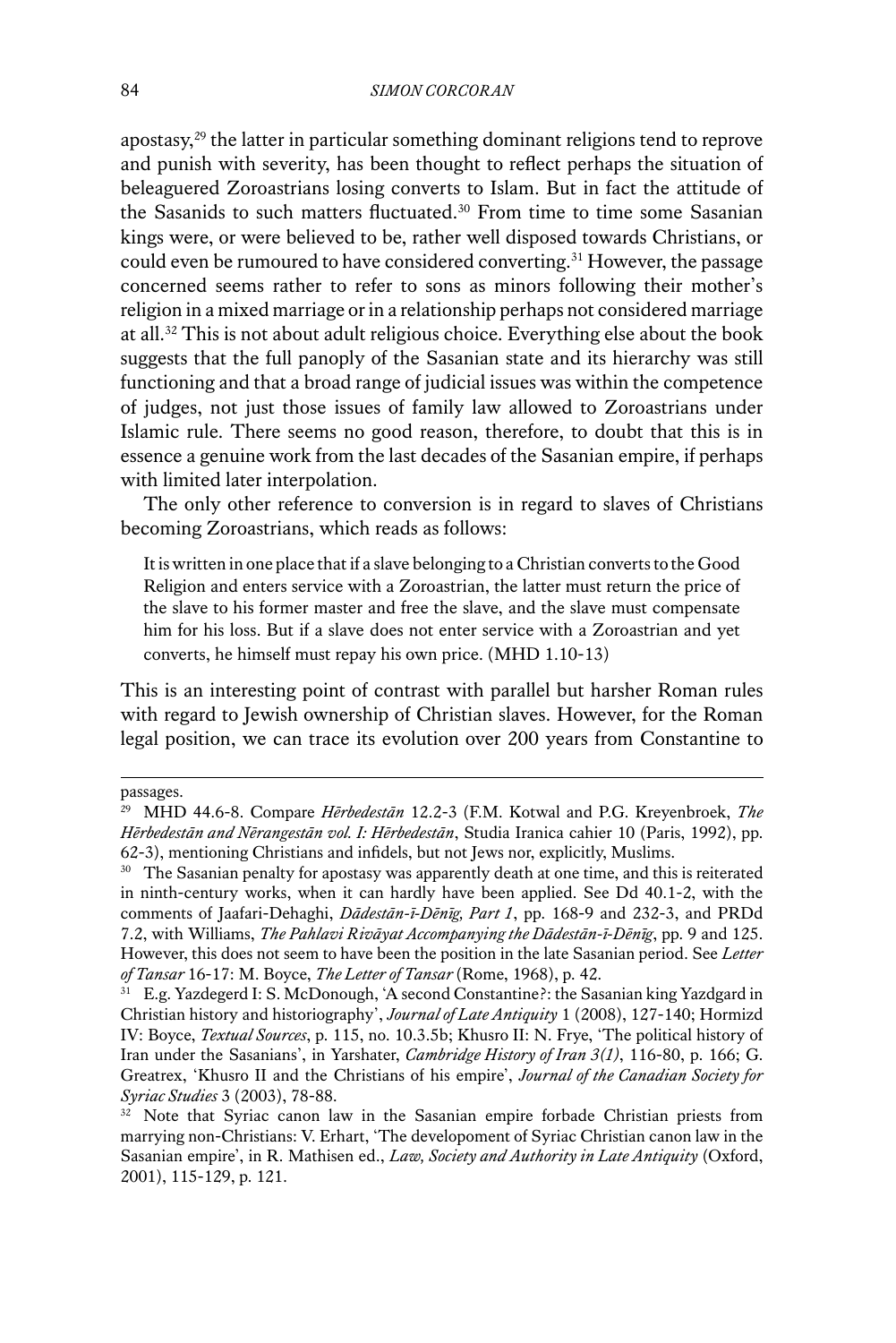Justinian, from a position banning Jewish owners from circumcising their non-Jewish slaves, to one where the non-orthodox of any description could not own Christian slaves at all. Thus Justinian states:

A pagan, Jew or Samaritan or whoever is not orthodox cannot have a Christian slave. The slave shall be liberated, and the owner is to pay 30 pounds of gold to the *res privata.* (*CJ* 1.10.2; *c.* 530)<sup>33</sup>

This issue extends to the ransoming of war-captives to save them from forced conversions, an important task for Christian bishops.<sup>34</sup> The MHD does refer to one Fire Temple ransoming its own *hierodouloi*, when captured by the enemy, although without suggesting that forced conversion was a key motivating fear.35 The other notable reference to non-Zoroastrians is a discussion of the confiscation of Manichaean or heretics' property to the royal treasury.<sup>36</sup> Jews are nowhere mentioned in the MHD. It is not clear if this rather limited attention given to religious minorities is a sign of Farrakhmard's judicial focus and juristic interests, coupled with the fact that much litigation within the minority communities, even if conducted according to Persian rules, would generally have been carried out by their own judges or arbiters. Otherwise, it might simply result from there being few members of such minorities in the area of Ardeshir-Khwarrah.37 It is clear, however, that our author can imagine Persian judges ruling on inheritance cases where non-Zoroastrians might have some claim.<sup>38</sup>

Scholars have so far been unable to find an organizing principle for the overall sequence of chapters in the MHD, although the incomplete and disordered nature of the manuscript, including the many missing or uncertain chapter numbers, makes the task all the harder.<sup>39</sup> Some of the headings are thematic, and adjacent titles are sometimes related – for instance chapters V-VII seem concerned with civil procedure $40 -$  but others are simply bundles of decisions

<sup>36</sup> MHDA 38.16-39.1. Note also MHDA 20.5-8.

<sup>33</sup> Starting from previous Roman concern with circumcision (e.g. Modestinus at *Digest* 48.8.11), the earliest known Christian imperial law on slaves of Jews was issued by Constantine in 335 (*Sirmondian* 4; *CTh* 16.8.5 and 16.9.1). See the useful collection of texts by A. Linder, *The Jews in Roman Imperial Legislation* (Detroit, 1987).

<sup>&</sup>lt;sup>34</sup> W. Klingshirn, 'Charity and power: Caesarius of Arles and the ransoming of captives in sub-Roman Gaul', *Journal of Roman Studies* 75 (1985), 183-203.

<sup>&</sup>lt;sup>35</sup> MHD 103.9-10. This may be more of a worry in the post-conquest situation: e.g. PRDd 30 (Williams, *The Pahlavi Rivāyat Accompanying the Dādestān-ī-Dēnīg*, II, p. 56).

<sup>37</sup> Most of the Christian dioceses of Fars were located on the coast (Walker, *The Legend of Mar Qardagh*, pp. 102-3), but even Istakhr had a bishop.

<sup>38</sup> MHD 60.16-61.1. On the difficulties of this passage, see Macuch, *Rechtskasuistik und Gerichtspraxis*, pp. 425-6.

<sup>&</sup>lt;sup>39</sup> A useful English summary of the chapters and contents is provided by M. Macuch in her article 'Mādayān ī hazār dādestān', *Encyclopaedia Iranica*, online edn., 20 July 2005, http:// www.iranica.com/articles/madayan-i-hazar-dadestan.

<sup>40</sup> Thus MHD 73-77 covers ch. V on offences, penalties and the obstruction of justice, ch. VI on the activity of the legal representatives and ch. VII on the plaintiff.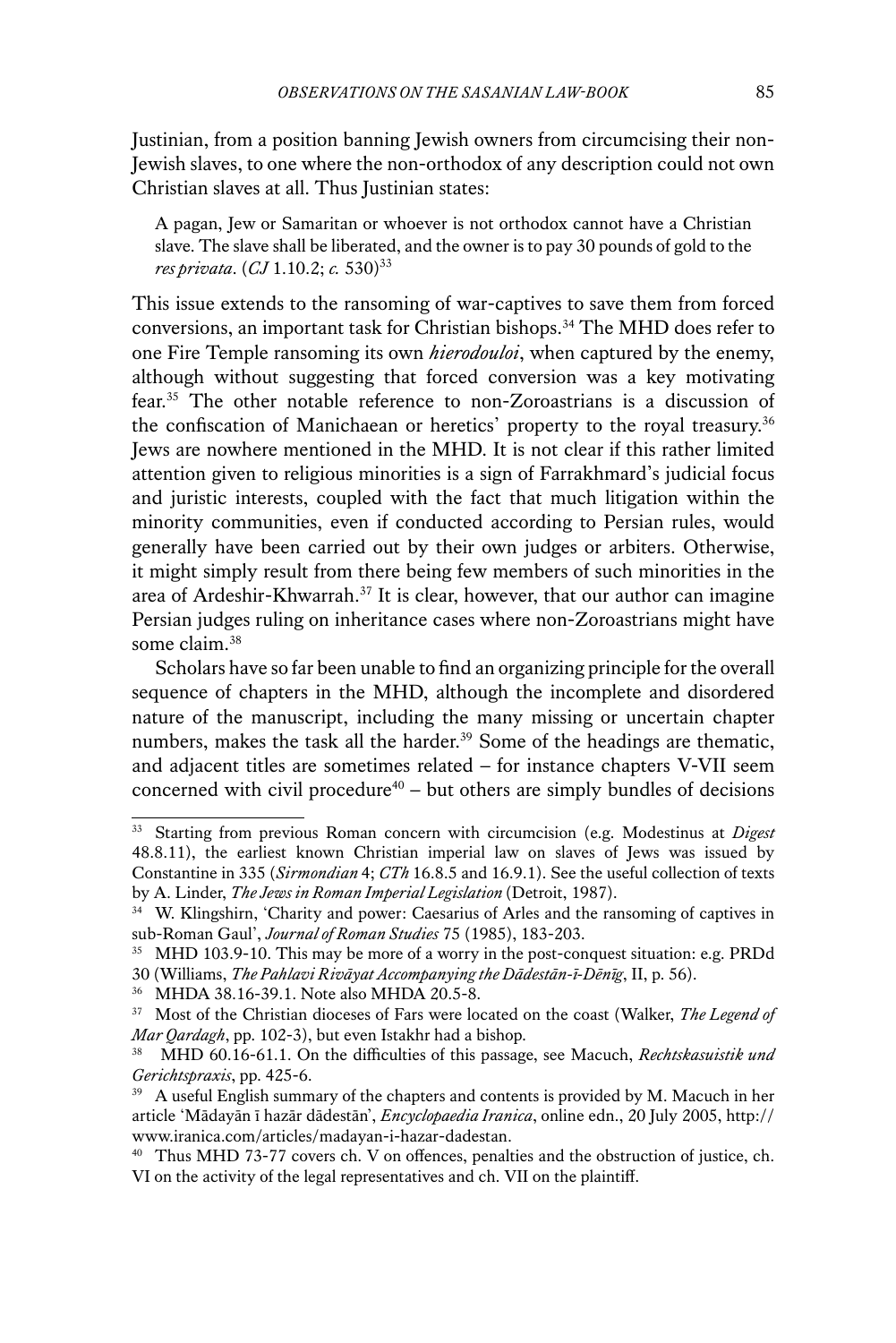or rulings. This is not necessarily confined to the later known chapters, whose compilation of diverse matters calls to mind the late miscellaneous titles at the end of Book 50 of the *Digest*. These, however, were not necessarily the final chapters in the MHD's complete form and in fact deal with important matters of jurisdiction and procedure.41 One obvious organizing principle would have been to follow the Avestan legal nasks. These do not survive intact, although summary headings of some obscurity deriving from the Sasanian Zand text are known from Book VIII of the later ninth-century compilation, the *Dēnkard*. 42 However, this provides no obvious correlations. The loss of the text after MHD 80 has deprived us of any blueprint Farrakhmard might have offered, and he nowhere else indicates that he is following either the pattern of an external source or some internal logic of his own. Even within a title, the organization of the material is not obvious. By contrast, the organization of Roman legal works is generally more transparent and indeed a great deal more can be deduced, not only where programmatic statements survive, such as imperial promulgatory constitutions, but also because source citations are remarkably explicit; thus to author, work and book number within a work for jurists, and to emperor and date for imperial laws. Thus, although it does not survive, much of the shape of the Praetor's Edict and its importance as an organizing principle for large parts of the imperial codifications can be ascertained.<sup>43</sup> Even within the titles of the *Digest*, which follow no simple chronological sequence as with the imperial laws in Justinian's *Code*, a pattern in the arrangement of material has long been identified (the so-called 'Bluhmian masses'), based on the reading and excerpting practices of Justinian's commissioners.44

The topics included in the MHD touch on most areas of law, but with a pronounced bias. Religious law as such (e.g. purity rules, as preserved in one of the few intact surviving sections of the Avesta, the *Vīdēvdād* 45) is generally

<sup>41</sup> Thus MHDA 16-40 includes ch. LI (On several decisions which have to be taken especially into consideration because of the phrasing), ch. LII (On the competences of the officials), ch. LIII (On different considerations regarding written and sealed documents) and ch. LIV (On statements belonging together with other statements); cf. *Digest* 50.16 (*De verborum significatione*) and 50.17 (*De diversis regulis iuris antiqui*).

<sup>42</sup> On the *Dēnkard* (of which Books III to IX survive), see Macuch, 'Pahlavi literature', pp. 130-6; also M. Macuch, 'On the legal nasks of the Dēnkard', in F. Vahman and C.V. Pedersen eds., *Religious Texts in Iranian Languages: Symposium held in Copenhagen May 2002* (Copenhagen, 2007), 151-64.

<sup>43</sup> See, for instance, J.D. Harries, 'How to make a law-code', in M. Austin, J.D. Harries and C.J. Smith eds., *Modus operandi: Essays in Honour of Geoffrey Rickman*, BICS supplement 71 (London, 1998), 63-78; J.F. Matthews, *Laying Down the Law: A Study of the Theodosian Code*  (New Haven and London, 2000), pp. 106-108; M.U. Sperandio, *Codex Gregorianus: origini e vicende* (Naples, 2005), pp. 389-395. For the reconstructed edict, see O. Lenel, *Das Edictum perpetuum: ein Versuch zu seiner Wiederherstellung*, 3rd edn. (Leipzig, 1927).

<sup>44</sup> Most recently analysed by T. Honoré, *Justinian's Digest: Character and Compilation*  (Oxford, 2010).

<sup>45</sup> On the *Vīdēvdād*, see A. Hintze, 'Avestan literature', in Emmerick and Macuch, *Literature of Pre-Islamic Iran*, 1-71, pp. 38-46; M. Moazami, 'Ancient Iranian civil legislation: a legal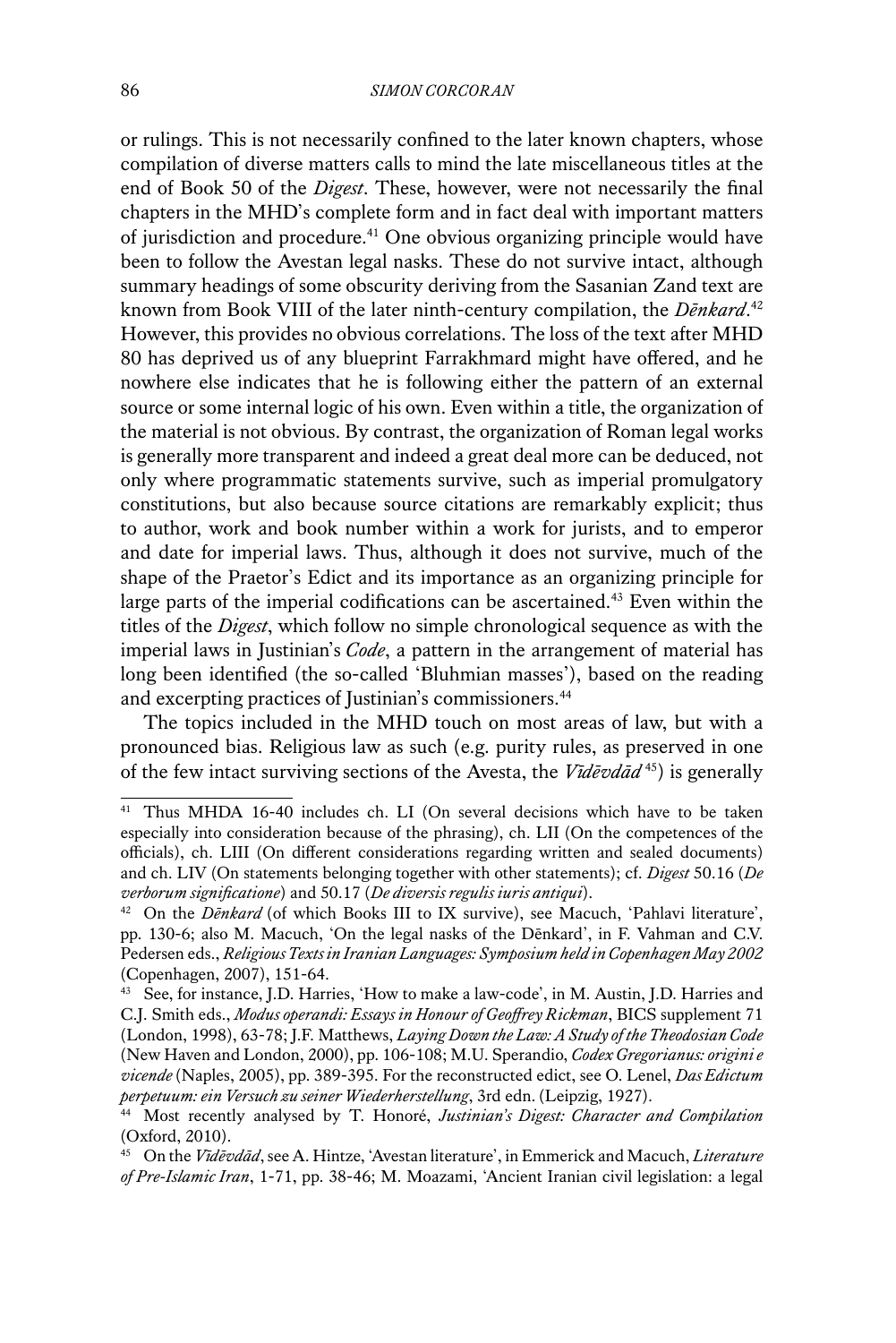ignored. Criminal law also is not treated in a substantive fashion, although crimes are largely defined according to Zoroastrian norms.<sup>46</sup> Most references to criminal law come under sections dealing essentially with procedural law, which gets rather fuller treatment.<sup>47</sup> This includes a crucial chapter on the judicial competence of various officials and the organization of the courts.<sup>48</sup> There is also detail about the important question of seals and their use, both of private individuals and officials. Plentiful surviving examples of seals and seal impressions support the importance of written documents suggested by this.<sup>49</sup> A notable passage, discussing the introduction of seals for various officials by Kavad and Khusro I, has been confirmed by extant sealings, because of the detail it gives about the chief priest of Fars, whose seal was to describe him as defender of the poor.50 Some other passages concern administrative matters to do with the new 'land for service' cavalry instituted by Khusro I.<sup>51</sup>

However, it is what we would regard as civil law that predominates.<sup>52</sup> Issues of property are paramount, whether matters arising from the Sasanian equivalents of *patria potestas* and *manus* marriage (*pādixšāy*-marriage); property rights, which have a distinction not entirely dissimilar to that between *dominium* and *possessio* in Roman law; pledges, deposits, debtors, co-ownership (e.g. regarding water-rights<sup>53</sup>); charitable foundations or trusts (ancestors to the Islamic

<sup>51</sup> MHD 77.6-9; MHDA 16.11-17.1, 19.2-6.

section of the Pahlavi Videvdad', *Studia Iranica* 30 (2001), 199-224; P.Skjaervø, 'The *Videvdad*: its ritual-mythical significance', in V.S. Curtis and S. Stewart eds., *The Idea of Iran vol. II: The Age of the Parthians* (London, 2007), 105-141.

<sup>46</sup> J. Jany, 'Criminal justice in Sasanian Persia', *Iranica Antiqua* 42 (2007), 347-86.

<sup>47</sup> On civil procedure and the courts, see J. Jany, 'Private litigation in Sasanian law', *Iranica Antiqua* 45 (2010), 395-418.

<sup>48</sup> Ch. LII (MHDA 25.5-30.5).

<sup>49</sup> M. Macuch, 'The use of seals in Sasanian jurisprudence', in R. Gyselen ed., *Sceaux d'Orient et leur emploi*, Res Orientales X (Bures-sur-Yvette, 1997), 79-87; R. Gyselen, *Sasanian Seals and Sealings in the A. Saeedi Collection*, Acta Iranica 44 (Louvain, 2007), with an administrative seal from Ardeshir-Khwarra, p. 92, no. 00.2; cf. R. Gyselen, *Nouveaux matériaux pour la géographie historique de l'empire sassanide: sceaux administratifs de la collection Ahmad Saeedi*, Studia Iranica cahier 24 (Paris, 2002), p. 131. Jews and Christians, of course, also used seals: S. Shaked, 'Jewish Sasanian sigillography', in R. Gyselen ed., *Au carrefour des religions: Mélanges offerts à Philippe Gignoux*, Res Orientales VII (Bures-sur-Yvette, 2004), 239-56; D.M. Friedenberg, *Sasanian Jewry and Its Culture: A Lexicon of Jewish and Related Seals* (Urbana and Chicago, 2009).

<sup>50</sup> MHD 93.4-9; R. Ghirshman, *Iran: Parthians and Sassanians* (London, 1962), p. 244, fig. 303; V.G. Lukonin, 'Political, social and administrative institutions, taxes and trade', in Yarshater, *Cambridge History of Iran 3(2)*, 681-746, p. 732; Gyselen, *La géographie administrative de l'empire sassanide*, pp. 31-33, 44 and 113.

 $52$  For a general account of the law, based to a large extent on the MHD, see A. Perikhanian, 'Iranian society and law', in Yarshater, *Cambridge History of Iran 3(2)*, 627-80; M. Macuch, 'Judicial and legal systems iii. Sasanian legal system', *Encyclopaedia Iranica*, online edn., 15 September 2009, http://www.iranica.com/articles/judicial-and-legal-systems-iii-sasanianlegal-system .

<sup>53</sup> Ch. XXXIV: MHD 85.7-86.17. Access to water is clearly of the greatest importance, as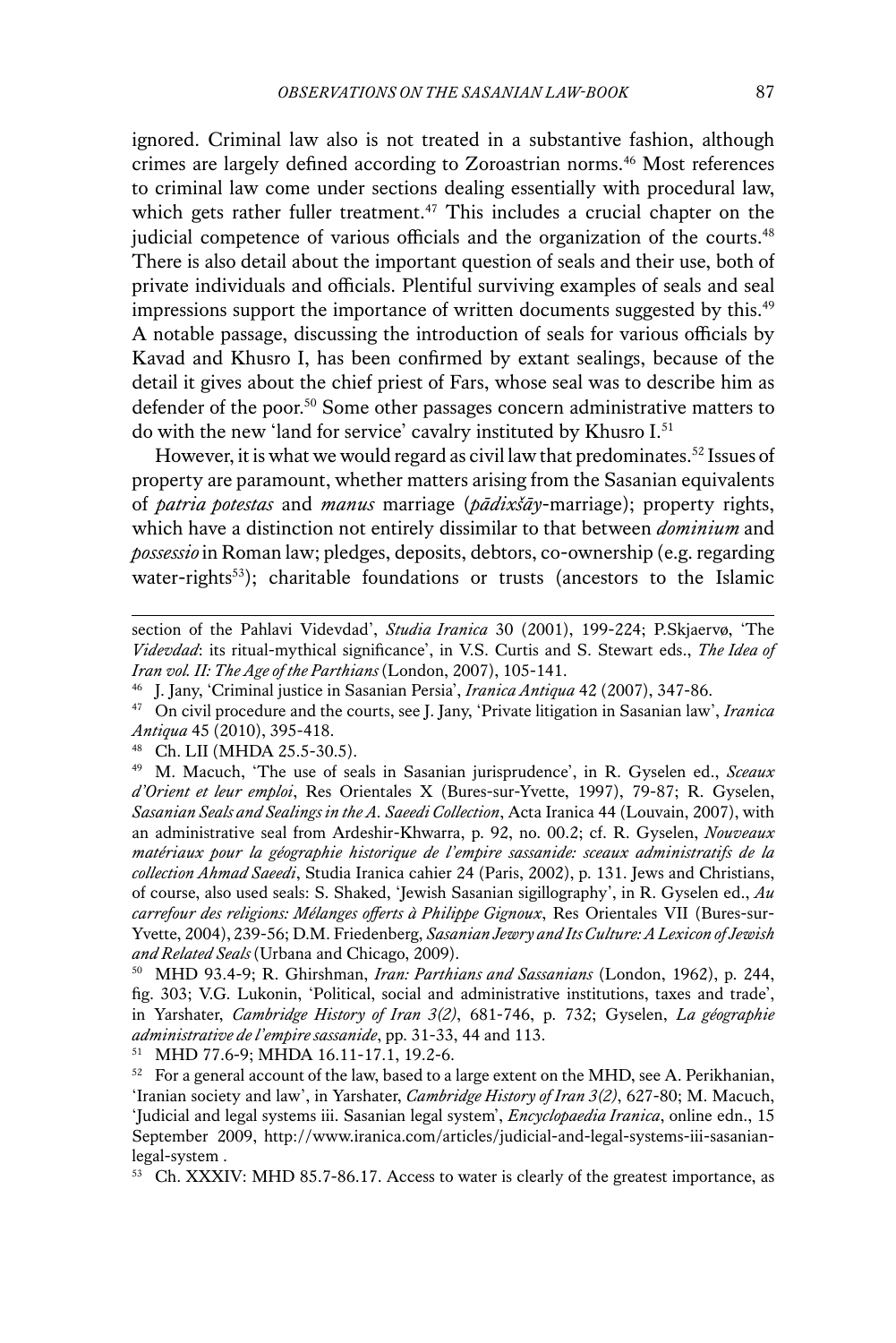*waqf*);<sup>54</sup> but most of all the issue of succession, especially sturhship.<sup>55</sup> This is a peculiarly Zoroastrian institution designed to ensure that a man without a male heir has one provided. Thus someone is essentially adopted, usually a close relative if possible, and entrusted with ensuring the provision of the desired male heir within the next generation or two, which involved marriage (called *čagar*-marriage) to surviving female members of the family, such as the wife or daughter. The children produced from this sort of marriage were the heirs of the deceased man, not of the biological father. There are some parallels with Jewish levirate marriage, and even with the Athenian epiklerate. However, this is not simply about carrying on a man's line and preserving his property, but is intended to ensure the continuation of the relevant rituals for him and his house after his death. The obvious contrast is with Roman succession and the *sacra*, the religious rituals required of an heir and subject to supervision by the *pontifices*. Here Republican jurists came up with ways for people to inherit without the burden of performing said *sacra*. 56 For the Sasanian jurist, the ritual aspect was never abolished by clever legal thinking. The essences of ritual and property remained for the most part intertwined, even if the actual property itself was of course a major part of the issue. By far the longest chapters in the book as it survives are on sturhship and succession. Succession is something both complex and liable to be contested, with enough at stake to make litigation a likely option. Certainly this emphasis makes the book feel in many ways not unlike the writings of the Roman jurists, where issues of succession and transfer of property are predominant.

It has been argued that the attention paid to succession reflects a crisis of the Sasanian aristocracy, failing, as aristocracies so often do, to reproduce itself.<sup>57</sup> Thus the jurists or judges would have been responding to real and widespread dilemmas created by genuine social problems, at least among the elite. However, legal practitioners will naturally have had to spend more time tackling the most complex and intractable problems, and this need not mean that such cases were

it was in the Mediterranean world. For a Roman law perspective, see F. Beltrán Lloris, 'An irrigation decree from Roman Spain: the *Lex Rivi Hiberiensis*', *Journal of Roman Studies* 96 (2006), 147-197; C.J. Bannon, *Gardens and Neighbors: Private Water Rights in Roman Italy* (Ann Arbor, 2009).

<sup>54</sup> M. Macuch, 'Pious foundations in Byzantine and Sasanian law', in *La Persia e Bisanzio*, Atti dei Convegni Lincei 201 (Rome, 2004), 181-96; J. Jany, 'The idea of a trust in Zoroastrian law', *Journal of Legal History* 25 (2004), 269-86.<br><sup>55</sup> M. Macuch, 'Inheritance i: Sasanian period'. *Encylopaedia Iranica*, online edn., 15

December 2004, http://www.iranica.com/articles/inheritance-i. B. Hjerrild, 'Some aspects of the institution of *sturih*', in Vahman and Pedersen, *Religious Texts in Iranian Languages*, 165-74.

<sup>56</sup> A. Watson, *Roman Private Law Around 200 BC* (Edinburgh, 1971), pp. 93-4 and 111-2, and *The Law of Succession in the Later Roman Republic* (Oxford, 1971), pp. 4-7.<br><sup>57</sup> See, for instance, Elman, 'Marriage and marital property', pp. 250-76. For the Roman

senatorial class not reproducing, see W. Scheidel, 'Emperors, aristocrats, and the grim reaper: towards a demographic profile of the Roman élite', *Classical Quarterly* n.s. 49 (1999), 254-81.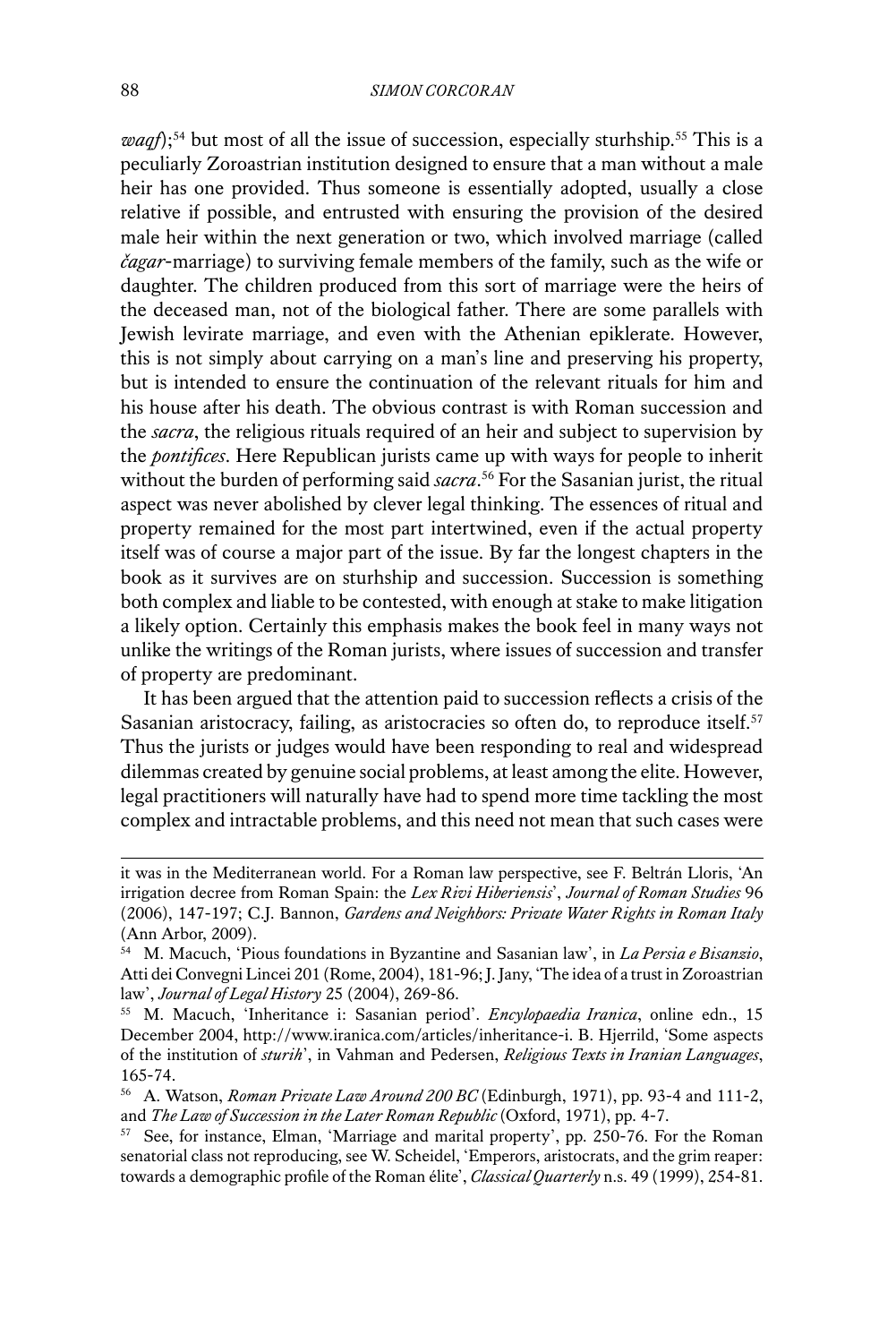necessarily typical – or if they were, that they had become more frequent than in earlier periods.

Within each chapter, there is a series of individual sections, which do not make up a continuous discussion. This is no treatise, and seldom seeks to explain. The sections can take various forms. Some simply state: 'if such and such, then such and such'; elsewhere, the format is 'It is said' or 'It is written'. Quite commonly a named authority is cited: e.g. 'Vahram has said' or 'Vayayar has written'. In neither case is it clear whether one derives from an oral decision and the other from a written work. Nor is it clear in most cases whether or not these are contemporaries, whose opinions or judgements may have been heard by the author in person. Again, it is unknown whether citations are taken from a distinct work of the person cited, or from more varied collections of *sententiae* or *responsa* of numerous different authorities. Sometimes, however, such authorities are themselves named as citing from other authorities, very much in the manner of the Roman jurists citing each other (discussed further below). Sometimes specific cases are mentioned, and indeed specific documents. One unnumbered chapter is described as 'containing a number of legal decisions evident from what was written and sealed in the past', and these seem to relate to local rulings, whose records the author could have seen.<sup>58</sup> However, references to the wills of high-ranking individuals probably derive from reports of well-known texts rather than from sight of the originals, especially when such documents were one or two centuries old, as with the testament of Veh-Shapur, Khusro I's chief priest,<sup>59</sup> or that of Adurbad son of Zardust, chief priest under Yazdegerd I.<sup>60</sup> Autopsy, however, is specified for some documents or court records. Thus at one point the author confirms his statement on the basis of an ordeal court document he has himself seen.<sup>61</sup> One or two chapters are described as based on judgements or *responsa* actually heard and recorded by others, although how far in the past is not necessarily clear, as we shall see. One unnumbered chapter is entitled 'Certain legal decisions by the Avestan commentators written down precisely by those who heard these from them'.<sup>62</sup> In this chapter, therefore, it is sometimes the jurists who are the principal conduit for information on the numerous specific cases and documents mentioned which are local to the region in and around Ardeshir-Khwarrah.<sup>63</sup> This chapter

<sup>58</sup> MHD 77.4-5. This chapter refers to a decree issued under Khurso I by the *rads* specifically for Ardeshir-Khwarrah (78.2-11); also to a document preserved in the archives of a Fire Temple in nearby Khabr (78.11-14); cf. 93.3-4 (document of Zardust, *mowbad* of Bishapur, in the temple archives there).

<sup>59</sup> MHDA 35.14-16, 36.16-37.1. Veh-Shapur also sealed the will of the magnate, Dat-Gusnasp (MHDA 39.3-7).

<sup>60</sup> MHDA 36.3-12

<sup>61</sup> MHD 8.16-9.1.

<sup>62</sup> MHD 95.5-6.

 $63$  Vahram cites Pusanveh son of Azadmard for a document from Istakhr (MHD 98.1-5). Pusanveh twice discusses cases relating to Mahadur Freh Gusnasp, *mowbad* of Ardeshir-Khwarra (MHD 95.15-96.3 and 99.3-8) and once mentiones Burzak, also *mowbad* of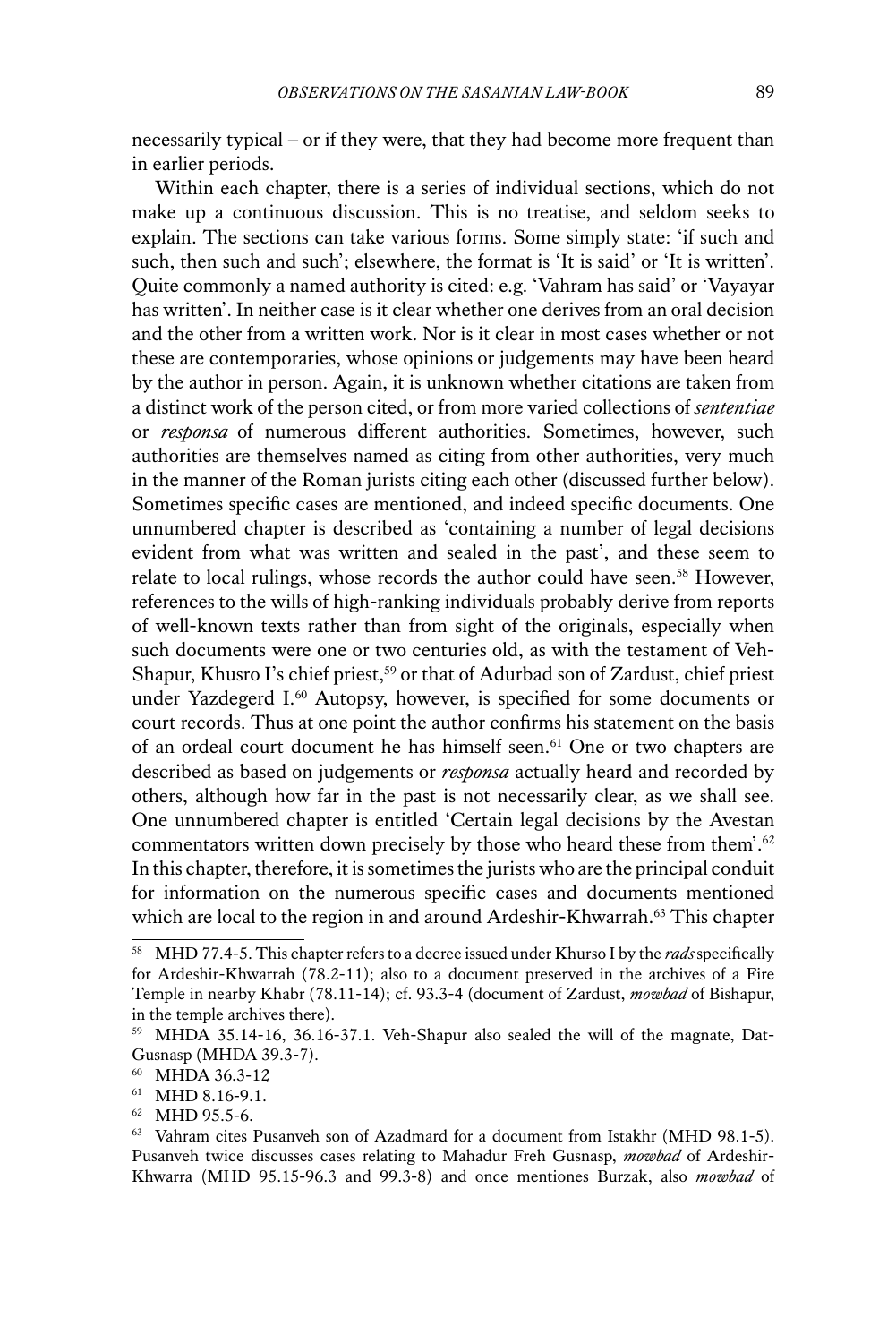also gives the two latest datable references, to the reigns of Hormizd IV and Khusro II.<sup>64</sup> Where no named source is given, there is a special vocabulary used to indicate something deriving from the Avestan commentaries. Indeed, there is a contrast between essentially Avestan juristic opinion, *častak*, and actual judicial practice, *kardag*. <sup>65</sup> For instance, regarding the confiscation of the property of a man condemned on a capital charge, an opinion was given that enough for the maintenance of his family should be kept back from it; but court practice was different, requiring that all connection between man, family and property be broken.<sup>66</sup> Similarly, Vahram cites an earlier commentator for the validity of witness depositions by two women, but based on an actual case, while Zurvandad claimed this was not judicial practice.<sup>67</sup> It is not clear, however, if thereby a distinction can be drawn between jurists and judges, or if there was an increasing gap between the theorists and the practitioners.

A feature to note is that, very commonly in the examples or cases cited, similar sets of names recur: Farrakh, Mihren, Pusak and so forth. These are clearly 'John Does' and 'Richard Rowes', just like the Roman Seius and Titius or Primus and Secundus. Whether these are purely imaginary and exemplary cases, however, or ones where the original personae have been anonymized, is not clear. Certainly genuine cases involving the identification of real individuals are discussed, such as in the matter of the marriage of Veh-Shapur and Khataydukht.68 The title of the book may be rendered *A Thousand Judgements* or *A Thousand Legal Decisions*, which seems to mean real cases. But are we dealing with *sententiae* delivered in judgement, or with *responsa* to legal problems which are either real (from a prospective litigant) or perhaps imaginary (from a student)? Or is there a mixture of these?

Another point to note is that divergent opinions are sometimes cited, although not necessarily with any resolution of the issue, $69$  a feature also of the surviving Sasanian Zand commentaries on the Avesta (*Hērbedestān* and *Nērangistān*).70

Ardeshir-Khwarra (MHD 99.17-100.5).

<sup>64</sup> MHD 100.7-15.

<sup>65</sup> *Kartak*: MHD 8.11-13; 51.16-52.15 (*kartak* follows *častak* of Medomah against *častak* of Abarag).

<sup>66</sup> MHD 97.15-98.1.

<sup>67</sup> MHD 98.1-5.

<sup>68</sup> MHDA 14.12-13. This is drawn from the *Dādestān Namag* (Book of Judgements).

<sup>69</sup> MHD 20.7-13, 22.5-6, 32.4-10, 42.5-9, 42.12, 50.13-17, 51.16-52.15; MHDA 11.12- 17.

<sup>70</sup> E.g. *Nērangistān* 30.15 (Kotwal and Kreyenbroek, *Hērbedestān and Nērangistān III*, pp. 136-137) and 67.6 (F.M. Kotwal and P.G. Kreyenbroek, *The Hērbedestān and Nērangistān vol. IV: Nērangistān, Fragard 3*, Studia Iranica cahier 38 (Paris, 2009), pp. 28-29). Note the statement of Kay-Adur-bozed at *Nērangistān* 28.43 (Kotwal and Kreyenbroek, *Hērbedestān and Nērangistān III*, pp. 102-103): 'The ancient teachers have not taught the Avesta without dissent, but as to this pronouncement there is agreement.'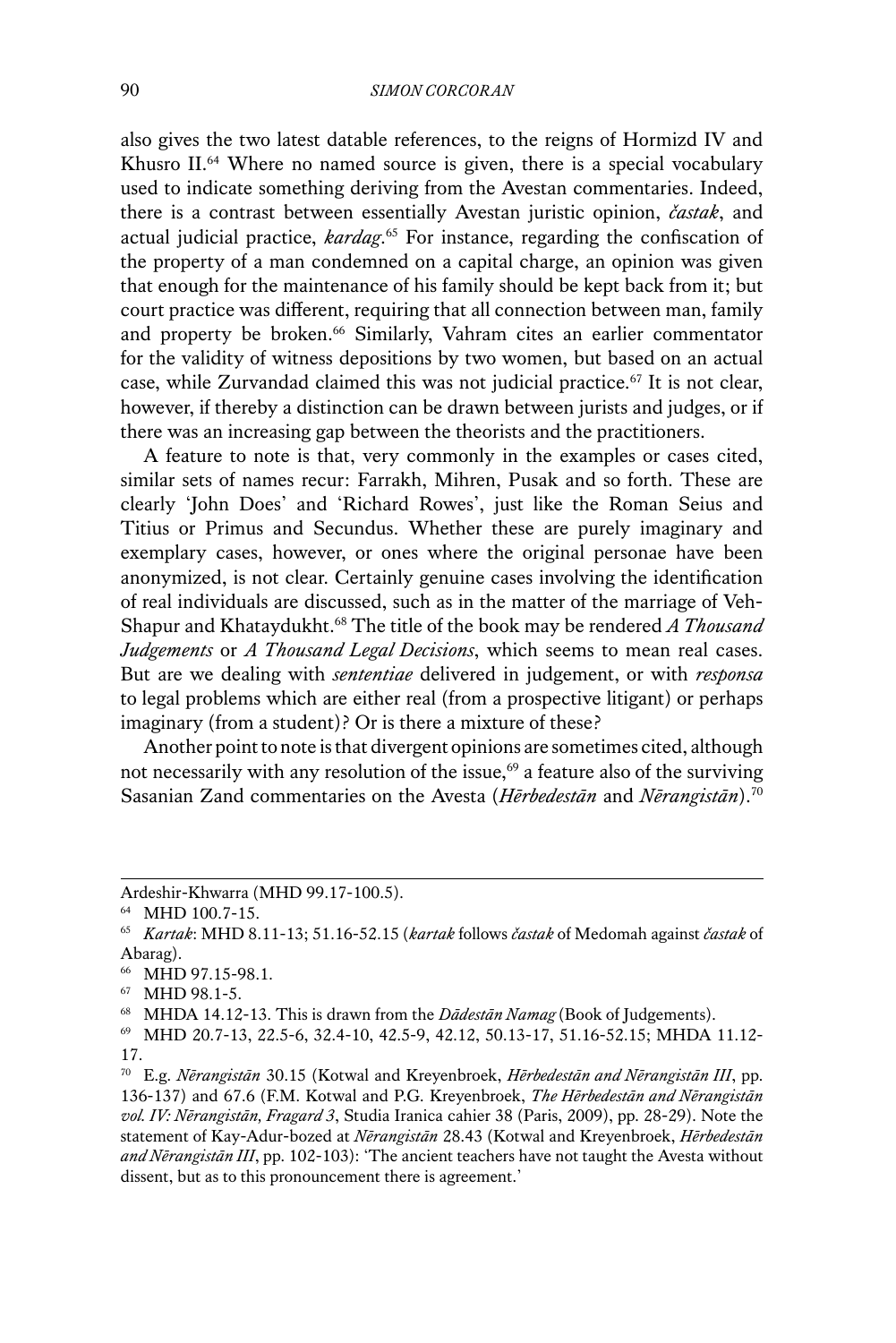But unanimous or convergent views appear as well.<sup>71</sup> Sometimes both occur in the same passage:

Vahram has said that if a father transmits to his wife and children a future estate and subsequently frees a slave, then according to the opinion of Syavakhs, the (freed) slave cannot be brought back from being a subject of the king of kings, and I express the same opinion, but Rad-Hormizd has rendered a different judgement on this question. (MHD 20.7-10 = 31.15-32.1)

In one remarkable passage, one jurist cites an anecdote told by another jurist about himself, in which he gives impromptu *responsa*, but ends up both at a loss and taken to task for not admitting it!

Vahrič has said: I have learned that Adur-parzkar has said the following: 'When I was going to the ordeal court, three women were sitting by the road and one of them said: "Master, decide this legal case. If two persons receive money as a loan and declare that they are joint-guarantors, then how shall it be?" And I said that if the principal contractor is solvent, then no claim may be addressed to the guarantor. And then she said: "And if one receives the loan and the other declares 'I am the guarantor', what then?" And I said that this case too is resolved likewise. And then she said: "Now what if the principal contractor is insolvent, and payment is claimed from the guarantor, but subsequently the contractor becomes solvent?" And I stood and did not know what answer to give. And then one of them said: 'Master, do not hesitate but say truthfully "I do not know".'

But the answer is evident from the decision rendered by the *andarzbed* of the Magi, regarding which it is written below. (MHD 57.2-12)

The final sentence seems to be that of Farrakhmard, not Vahrič, in particular because it provides a rare internal cross-reference within the work. The decision mentioned in the text is in fact cited two pages later as being that by Vehpanah from the *Nipištak*. 72 Such rare references are usually to something not far removed, since there is too little detail given to enable such passages to be located otherwise within the work. Also, the author occasionally gives his own opinion,<sup>73</sup> in one instance even giving his reasoning, which is rare indeed.<sup>74</sup> In another case, regarding whether someone should be considered a plaintiff in his own right or merely a representative, he admits his perplexity, perhaps as a rhetorical ploy, since he then gives his best understanding of how to resolve the issue.75 Sometimes he appears to leave admonitory notes, such as 'to be examined carefully', although the interpretation of such passages is uncertain.<sup>76</sup>

<sup>71</sup> MHD 4.7, 14.4-5, 42.5-9.

<sup>72</sup> MHD 57.2-12 referring forward to MHD 59.1-10.

<sup>73</sup> MHD 9.1-3 (contradicting Adur-Hormizd), 13.4, 20.7-13; MHDA 6.5-14 ('this does not seem right to me').

<sup>74</sup> MHDA 29.9-30.2; cf. 52.14.

<sup>75</sup> MHD 76.4-13.

<sup>76</sup> MHD 20.1 (cf. 64.14-15 from Vahram) as per Perikhanian's translation. In Macuch this simply introduces the explanation in the paragraph (Macuch, *Rechtskasuistik und*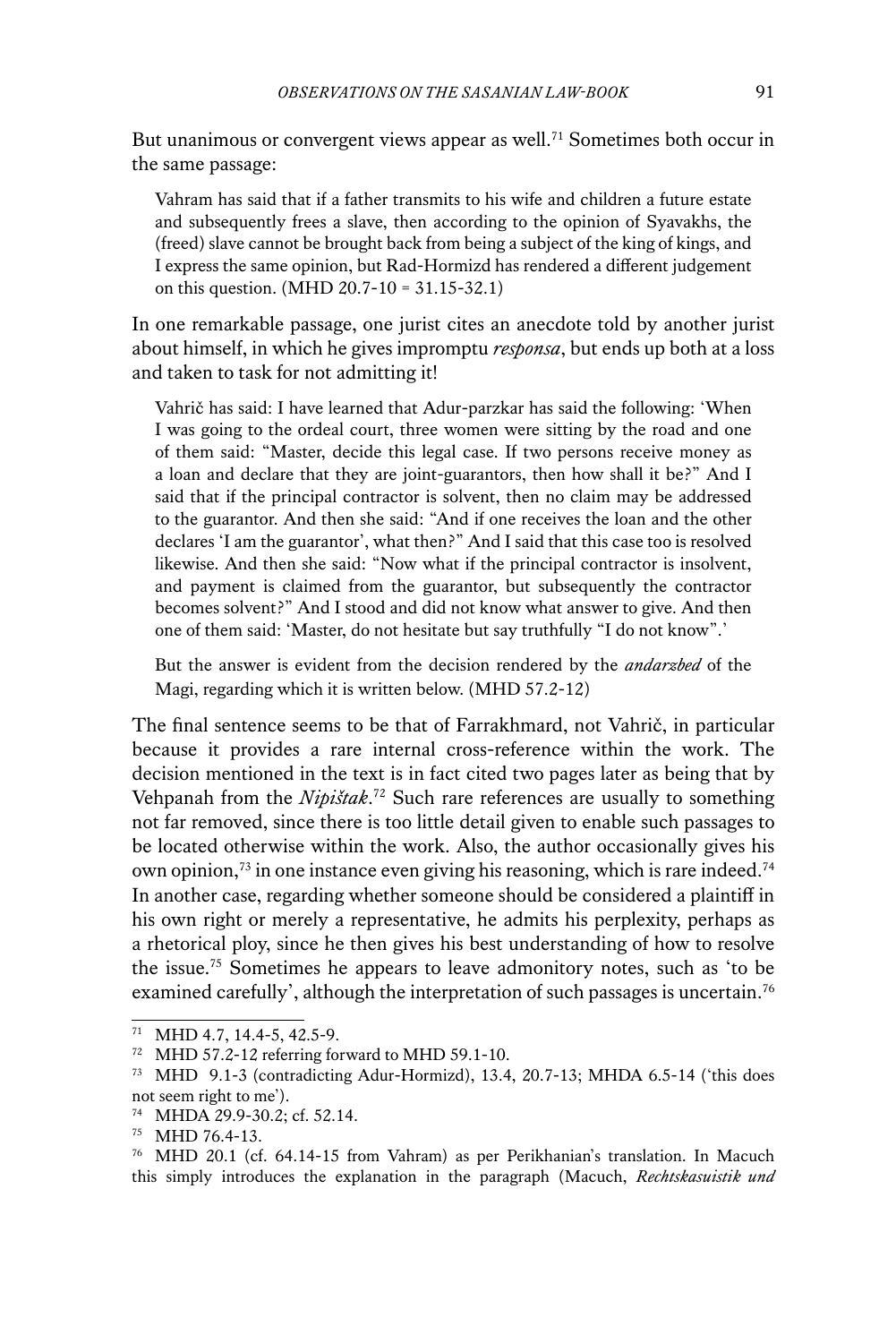Certainly, there is much about this format which is redolent of Roman juristic writing: the opinions, the disagreements, the citation of authorities, the discussion of both real and fictitious cases. However, as already noted, the MHD lacks a discernable structure or shape, in contrast to those Roman works, which often shadowed the Praetor's Edict or a standard Civil Law commentary (e.g. Sabinus); nor does it have the intellectual coherence of Gaius's institutional scheme.77 The closest parallel might be collected sets of juristic *responsa* or imperial rulings. The eleventh-century Byzantine work known as the *Peira* is perhaps the most suggestive text in the Roman legal tradition, based as it is on the rulings of a particular judge.78 But the MHD seems more diverse and comprehensive than that.

So what are the book's sources? First, the key group of sources is essentially jurists or judges. These are generally referred to by single names, occasionally with patronymics. With the exception of Veh-Shapur's *Memorandum*, <sup>79</sup> works of theirs are never actually named. It is far from clear how much derives from court papers, or contemporary judgements or *responsa*, 80 as opposed to earlier writings, nor whether these latter were of an individual author as opposed to miscellanies, such as the *Dādestān namag* (Book of Judgements). 81 However, as already noted, some forms of reference make it clear that the citation derives from a commentary on the Avestan nasks. It is presumed that, just as many Roman works were commentaries on specific texts of the Civil Law (thus essentially derived from the Twelve Tables) or on the Praetor's Edict, so the Sasanian jurists' works were generally commentaries on the Avesta. Unfortunately, it is not clear whether they wrote on all the Avesta or only certain parts, and therefore how wide or narrow their interests were. In some cases we do know. Thus Veh-Shapur, who is cited in the MHD for his *Memorandum*, his testament and his marriage, is best known as the compiler of – and indeed authority cited in – the definitive Sasanian Avesta-cum-Zand under Khusro I, appearing for instance in the *Nērangestān*, primarily a book about liturgy and ritual.<sup>82</sup> Sošans, who also appears in the MHD, is the supposed author of the second fragard of

*Gerichtspraxis*, p. 160).

<sup>77</sup> P. Stein, 'The development of the institutional system', in P.G. Stein and A.D.E. Lewis eds., *Studies in Justinian's Institutes in Memory of J.A.C. Thomas* (London, 1983), 151-163.

<sup>78</sup> N. Oikonomides, 'The *Peira* of Eustathios Rhomaios', in *Fontes Minores VII* (Frankfurtam-Main, 1986), 169-92; L. Burgmann, '*Peira* 51', in S. Troianos ed., Κατευόδιον: *In Memoriam Nikos Oikonomides* (Athens, 2008), 5-26.

<sup>79</sup> MHDA 34.7 and 38.7.

<sup>80</sup> MHDA 4.15-5.2: *responsum* of Dad-Farrakh son of Adurzand; MHDA 10.2-8: *responsum* of Yuvan-Yam to Veh-Hormizd in presence of Zurvandad.

<sup>81</sup> MHD 11.2 and 36.2.

<sup>82</sup> E.g. *Nērangistān* 23(41).11 and 79.29 (Kotwal and Kreyenbroek, *Hērbedestān and Nērangestān III*, pp. 34-35 and *IV*, pp. 64-65).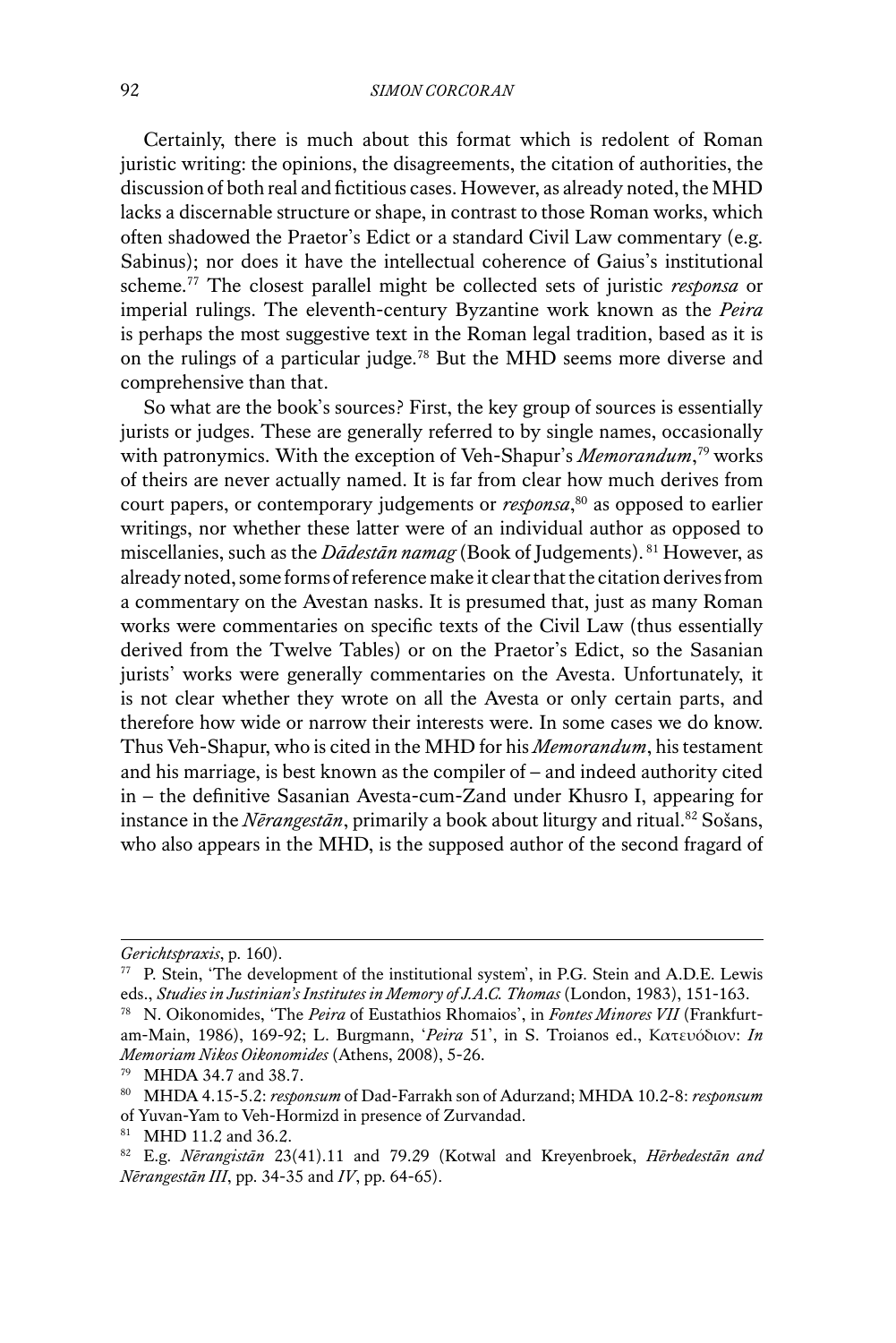the *Nērangestān*. 83 In all some ten commentators appear in common between the MHD and the *Hērbedestān* and *Nērangestān*. 84

One thing is quite clear, however: two of the jurists, Abarag and Medomah, had schools of interpretation named after them.<sup>85</sup> In neither case were they the founders, but, as with the Sabinians and Proculians, later successors.<sup>86</sup> They are also distinguished by a similar difference regarding strict versus flexible interpretation. Schools of jurisprudence, of course, are very common, being a feature not only of Persia and Rome, but also in Jewish and Islamic law. In general schools for many disciplines, for instance philosophy and medicine, are a well-attested phenomenon, even if the 'succession lists' of teachers often show creative hindsight.87 It is perhaps possible, however, to say a little more about the Sasanian schools. While the first formal collecting of Zoroastrian materials began with the advent of the dynasty in the third century, the creation of a special script for the Avesta and the writing down of a full and fixed canon including the Pahlavi Zand translation and commentaries were things not swiftly done, especially for a tradition that had been resolutely oral. The key period in creating a fixed Avesta and Zand, perhaps marking a significant move from a largely oral to a more literary culture, is attributable to the reign of Khusro I (531-579), in the wake of the suppression of the Mazdakite 'heresy' at the end of his father's reign. 88 Indeed, it is Veh-Shapur, mentioned above, the *mowbadan mowbad*, the priest of priests (i.e. high priest of the realm), who was the key figure in achieving this.

Thus it is argued that only with the creation of a fixed canon could consistent commentary also come into being. The succession of commentators in the two

<sup>83</sup> Kotwal and Kreyenbroek, *Hērbedestān and Nērangestān III*, p. 17.

<sup>84</sup> Compare Kotwal and Kreyenbroek, *Hērbedestān and Nērangestān IV*, pp. 22-23 with Perikhanian, *Book of a Thousand Judgements*, pp. 416-18. Not all the identifications can be made with confidence: Abarag, Dad-Farrakh, Mah-Adur?, Martbud?, Medomah, Sošans, Pešakser, Vehdad?, Veh-Shapur, Zurvandad.

<sup>85</sup> MHD 50.13-17; cf. 22.5-6, 51.16-52.15.

<sup>86</sup> On the Roman schools, see H.F. Jolowicz (rev. B. Nicholas), *Historical Introduction to the Study of Roman Law*, 3rd edn. (Cambridge, 1972), pp. 379-80; B.W. Frier, 'Early classical private law', in A.K. Bowman, E. Champlin and A. Lintott eds., *The Cambridge Ancient History vol. X: The Augustan Empire 43BC-AD69* (Cambridge, 1996), 959-78, pp. 969-73.

<sup>87</sup> A. Tropper, *Wisdom, Politics, and Historiography: Tractate Avot in the Context of the Graeco-Roman Near East* (Oxford, 2004), pp. 158-172; B. Jokisch, *Islamic Imperial Law: Harun-Al-Rashid's Codification Project* (Berlin and New York, 2007), pp. 63-65; C. Melchert, 'The formation of the Sunnī schools of law', in W.B. Hallaq ed., *The Formation of Islamic Law*  (Aldershot and Burlington VT, 2004), 351-366.

<sup>88</sup> A late semi-legendary account of the creation of the Zoroastrian canon under successive kings, ending with Khusro I, can be found in the *Dēnkard* Book IV (Boyce, *Textual Sources*, pp. 113-4). The true chronology remains vexed. See A. Hintze, 'The Avesta in the Parthian period', in J. Wiesehöfer ed., *Das Partherreich und seine Zeugnisse*, Historia Einzelschriften 122 (Stuttgart, 1998), 147-161; P. Huyse, 'Late Sasanian society between orality and literacy', in V.S. Curtis and S. Stewart eds., *The Idea of Iran vol. III: The Sasanian Era*  (London, 2008), 140-155; Macuch, 'Pahlavi literature', pp. 124-30.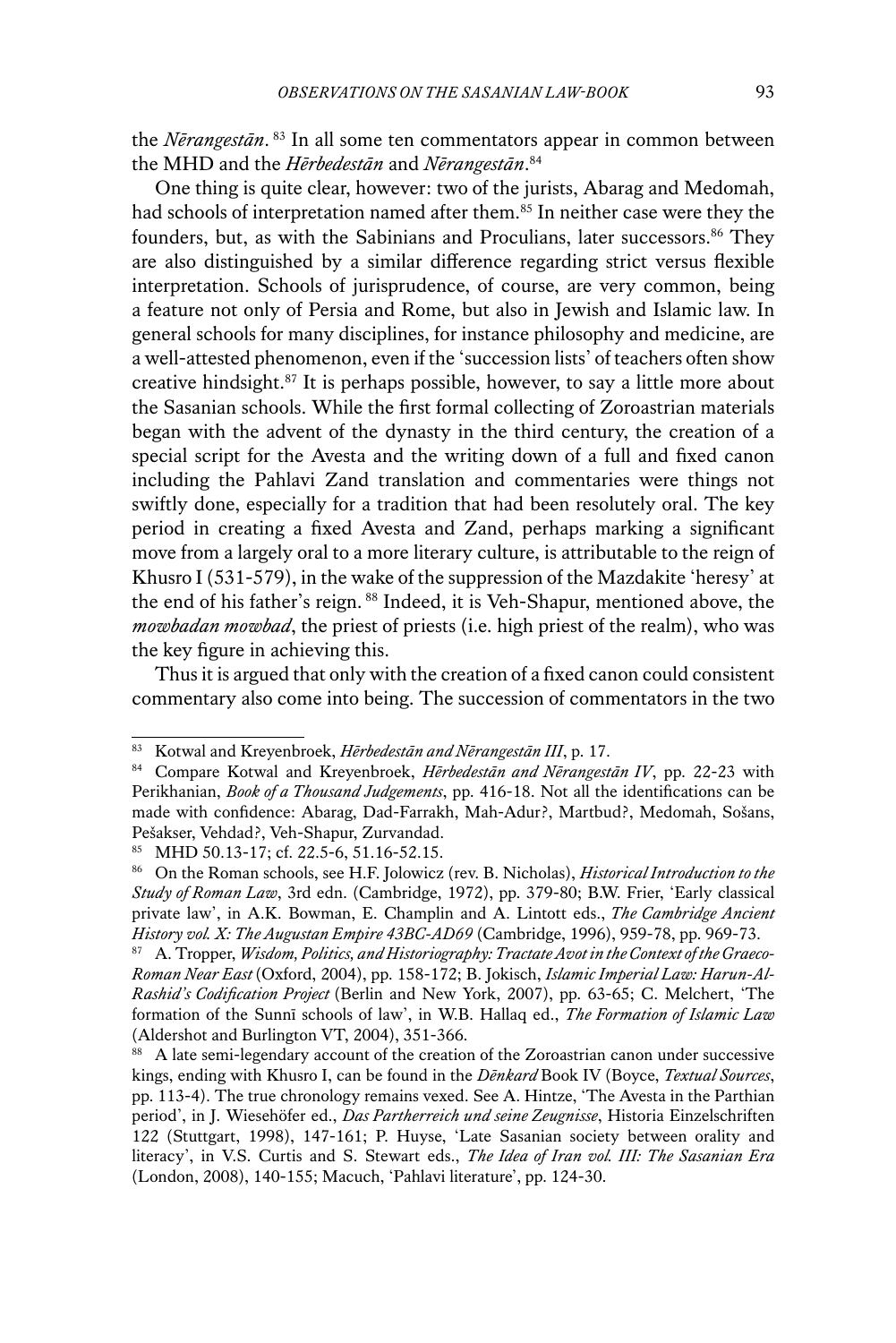schools goes Adur-Hormizd, Gogušnasp, Medomah; versus Adurfarnbay, Sošans, Abarag.89 Three commentaries appear paramount: Gogušnasp on Adur-Hormizd, Medomah on Gogušnasp, Abarag on Sošans. Perhaps we should imagine these as being along the lines of Ulpian's *Ad Sabinum*, 90 but their exact format is unknown. In both cases we have just three generations for the commentaries to be written and crystallize their respective traditions. However, trying to pin down the chronology of the commentators relative to Farrakhmard or anyone else is extremely difficult. Sošans, in a very early section of the surviving MHD manuscript, is described as a contemporary of Vahram:

It is said that, up to the reign of Vahram, persons became the owners of a slave born of a father, but not of a mother. For Sošans stated that the child belongs to the father; but now it is said to the mother. (MHD 1.2-4)

Unfortunately, the king named is given no patronymic, and the age of the commentators has sometimes been pushed far back by identifying a fifthor even third-century king.<sup>91</sup> Most recently, however, Jany has explored the possibility that the king is Vahram VI (Vahram Chobin), the rebel general who overthrew Hormizd IV and briefly replaced Khusro II in 590-1.92 All lines of reasoning for this derive from the change in the law mentioned in the passage concerned, that a slave previously took his status from his father, but from the time of Vahram or shortly thereafter from his mother (following what the Romans regarded as the rule of the *ius gentium*). This change may be associated with the succession dispute, hinging on the issue of whether the child of a king or other noble by a slave concubine was a slave or a free-born royal pretender. Thus Vahram might have changed the law to damage Hormizd, whose mother was Turkic, perhaps a concubine. But Khusro would surely have repealed the change, to re-establish not only Hormizd's legitimacy, but vicariously his own. Other explanations of the change (economic, or even imitation of Roman rules) can be less convincingly tied to Vahram's brief reign. In the end, Jany remains

<sup>89</sup> *Šāyist nē Šāyist* 1.3-4; Macuch, 'Pahlavi literature', pp. 147-48;J. Jany, 'The jurisprudence of the Sasanian sages', *Journal Asiatique* 294 (2006), 291-323; J. Jany, *Sasanian Law*, e-Sasanika 14 (Irvine CA, 2011), pp. 8-11. Four appear in the MHD: Gogušnasp and Adurfarnbay do not. Only Adur-Hormizd does not seem to be in the *Hērbedestān* and *Nērangestān*.

<sup>90</sup> D. Liebs, 'Jurisprudenz', in K. Sallmann ed., *Die Literatur des Umbruchs von der römischen zur christlichen Literatur 117 bis 284 n.Chr.*, Handbuch der lateinischen Literatur der Antike 4 = HAW VIII.4 (Munich, 1997), 83-217, pp. 178-9.

<sup>91</sup> E.g. Vahram V in Perihkanian, *Book of A Thousand Judgements*, p. 418; Macuch, *Rechtskasuistik und Gerichtspraxis*, pp. 29-30 is agnostic as to the king's date, but places Sošans in the late third century.

<sup>&</sup>lt;sup>92</sup> Jany, 'The jurisprudence of the Sasanian sages', pp. 300-4. On the usurpation, see Frye, 'The political history of Iran under the Sasanians', pp. 163-165; P. Pourshariati, *Decline and Fall of the Sasanian Empire: The Sasanian-Parthian Confederacy and the Arab Conquest of Iran*  (London, 2008), pp. 397-414.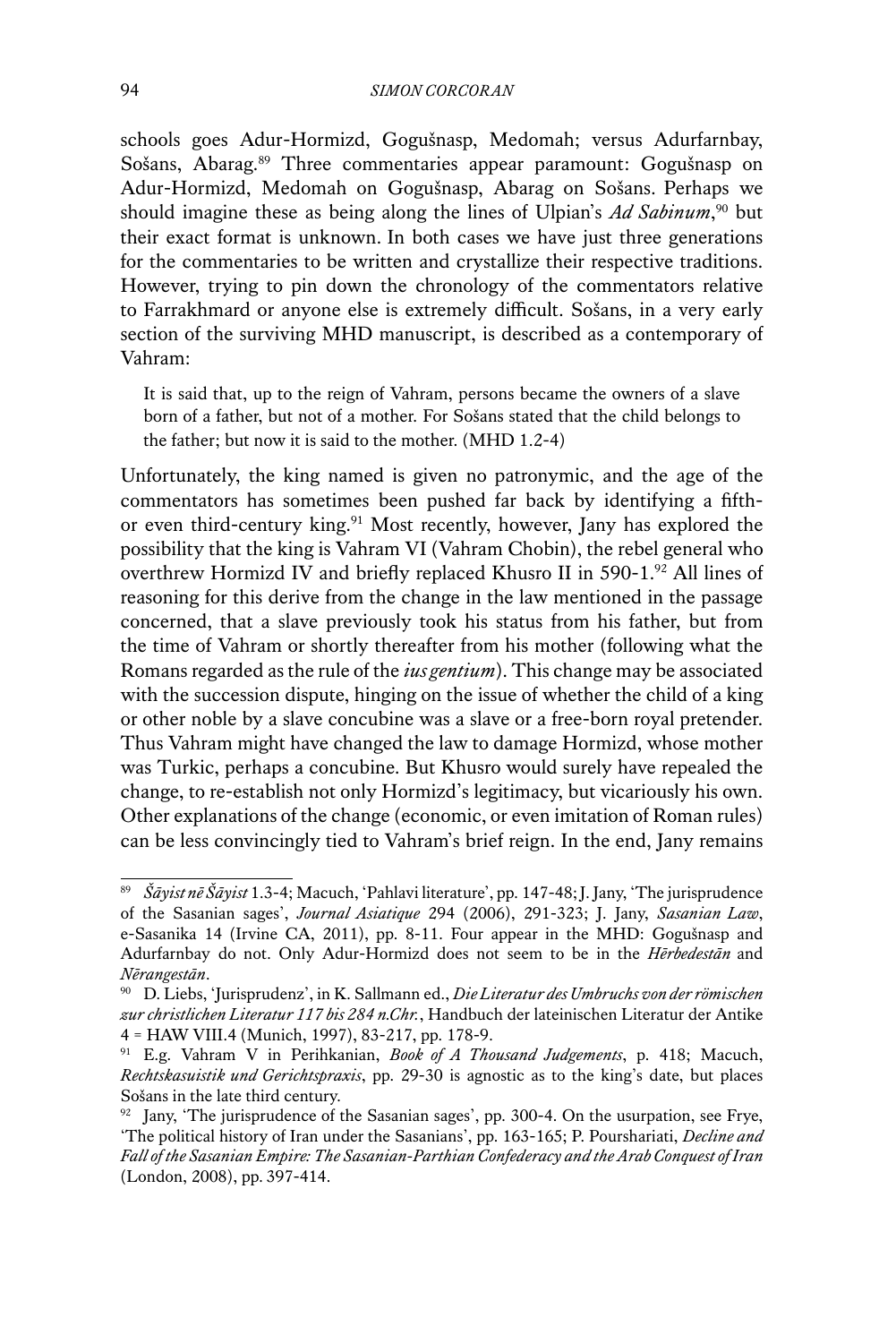agnostic. It is perhaps strange, however, that Vahram has no patronymic, nor is he explicitly called king of kings.

The association of this legal change with high politics should be regarded as unlikely, but the chronology it suggests certainly creates a plausible succession history for the two schools of Avestan jurisprudence, with their originators belonging to the reign of Khusro I, their successors to the later sixth century and the most recent to the early seventh, making Farrakhmard a younger contemporary of the most recent. This also suggests that Sasanian jurisprudence was at this time remarkably vital, but that many of its key practitioners had broad interests across the Avesta and were not narrow 'civil law' specialists.

The alternative is to suggest that the major commentaries pre-date the Avestan 'codification' of Khusro I. Thus this provided the terminal point for the schools by ossifying the existing commentary tradition, which may still have been largely oral up to that point. We may doubt how much was really known about these older commentators or that there was much in the way of fixed written works of individuals which could be consulted. This might suggest that the best comparison is not with Justinian's *Digest* (AD 533), which re-edited and recompiled the earlier Roman juristic commentaries into an updated and fixed form. Justinian was dealing with a long tradition of legal writing by wellknown authors. Perhaps a closer parallel is with the other great enterprise under the Sasanian empire, which in the longer term led to a form of jurisprudential 'codification', namely the Bavli (the Babylonian Talmud). In this, and indeed in other rabbinical writings of late antiquity, the quoting of numerous opinions of authoritative interpreters and recounting of anecdotes about them are no longer generally taken by scholars as allowing a straightforward palingenesis of individual rabbis' scholarship or even providing reliable information about their dates and lives. Rather, long oral traditions end up creatively reimagined at the time of their later crystallization.<sup>93</sup> We can perhaps suppose something similar for the Avestan commentators, at least the earliest ones, with the reign of Khusro I as the moment of crystallization.

The chronology of the most august authorities in the MHD, therefore, remains difficult to determine. When we look at all the jurists mentioned, the problem is exacerbated in that many persons have the same name, either within the work, or sometimes in other sources, yet need not thereby be identified as the same person. Farrakhmard mentions three Pusanvehs, two with distinct patronymics.94 Is the third another man, perhaps the most famous since he required no patronymic, although he is not in fact cited more frequently? Or is he to be identified with either of the previous two, and could this differ in different passages? Did Farrakhmard himself always know who was who anyway? Can we make anything of the appearance of several jurists in the

<sup>93</sup> See the various contributions in Fonrobert and Jaffee, *Cambridge Companion to the Talmud*, introduction and chs. 1-4.

<sup>94</sup> See the index list in Perikhanian, *Book of A Thousand Judgements*, p. 417.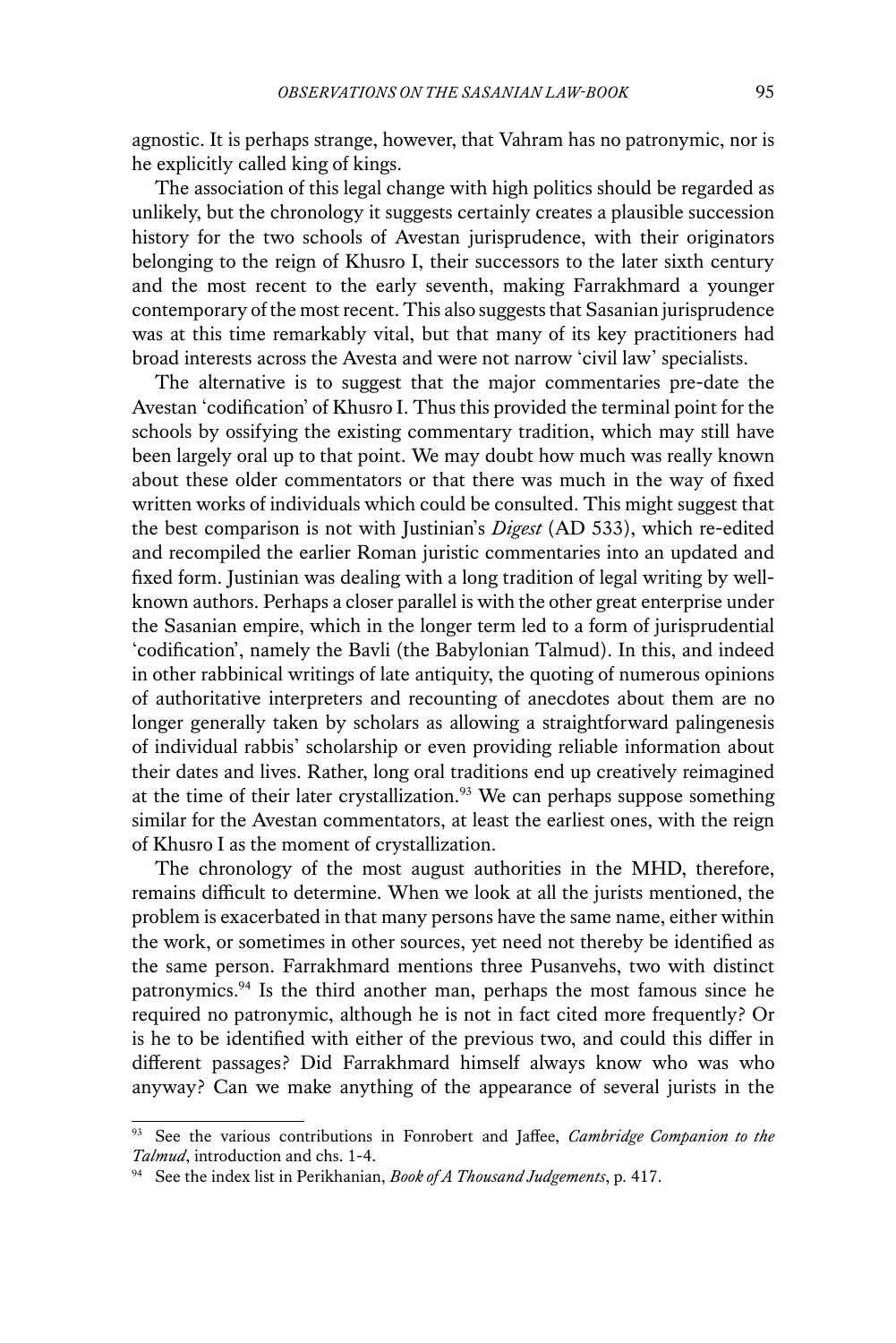same passage, or the citation of one jurist by another? This is not easy to do. First, even where Farrakhmard cites several authorities in the same section, it is seldom clear that these were necessarily contemporaries of one another, and thus the juxtaposition will often simply result from Farrakhmard's choice. Secondly, clear citations, which show that the person doing the citing must be contemporary with or later than the person cited, are not that common and do not allow us to construct much in the way of a relative chronology, even if we suppose the minimum number of identities for repeated names. However, there are occasional references to historical personages (especially various kings of kings), which can provide an anchor. Taking all this into account, we can tease out a few broad chronological interrelationships. It appears that Vahram is not only one of the authorities most frequently cited by Farrakhmard, but also the one who himself cites others most frequently, perhaps strengthening our view that Farrakhmard is his son and using his materials. Vahram cites Vahramsad and Rad-Hormizd,<sup>95</sup> probably Vahramsad and Yuvan-Yam,<sup>96</sup> Pusanveh son of Azadmard and Veh-Hormizd.<sup>97</sup> From another passage, one of the clearest of all, we know that Veh-Hormizd, Yuvan-Yam and Zurvandad were contemporaries.<sup>98</sup> I would like to identify Zurvandad as Yuvan-Yam's son,<sup>99</sup> learning by watching his father in action. The mention of Yuvan-Yam in a passage about Mihr-Narseh does not mean that the former must be a contemporary of the latter (i.e. fifth-century).100 Veh-Hormizd appears to refer to Rosn-Hormizd, <sup>101</sup> who may be the same as the man who sealed Adurbad son of Zardust's will in the first half of the fifth century.<sup>102</sup> Yuvan-Yam cites Nev-Gušnasp (= Gogušnasp, school of Medomah?).103 Vahram's citation of Pusanveh son of Azadmard concerns the *List of Horsemen*, which resulted from the reforms of Khusro I, while Pusanveh also mentions Burzak, *mowbad* of Ardeshir-Khwarrah, who lived during or shortly after the reign of Khusro I.104 From the above cursory survey, it appears that even if the 'classical' Avestan commentators were pre-codification and now formed a fixed canon, Vahram, Pusanveh son of Azadmard and a number of the others, who were primarily local to Ardeshir-Khwarrah, belong to the second half of the sixth century or even the early seventh, making their own rulings, even if aware of the more ancient commentators.

<sup>97</sup> MHDA 16.14-15 and 29.16-17 respectively.

 $102$  MHDA 36.6-12.

<sup>95</sup> MHDA 9.5.

<sup>96</sup> MHDA 11.12-17.

<sup>98</sup> MHDA 10.4-5.

<sup>99</sup> MHD 36.9.

<sup>100</sup> MHDA 35.16-36.3.

<sup>101</sup> MHDA 30.2. I wonder if Peroz son of Veh-Hormizd is the jurist's son (MHD 108.10).

<sup>103</sup> MHDA 31.9. Perhaps the same as cited at *Vīdēvdād* IV.35 (Pahlavi commentary)?

<sup>104</sup> MHD 99.17-100.5; MHDA 37.1-15.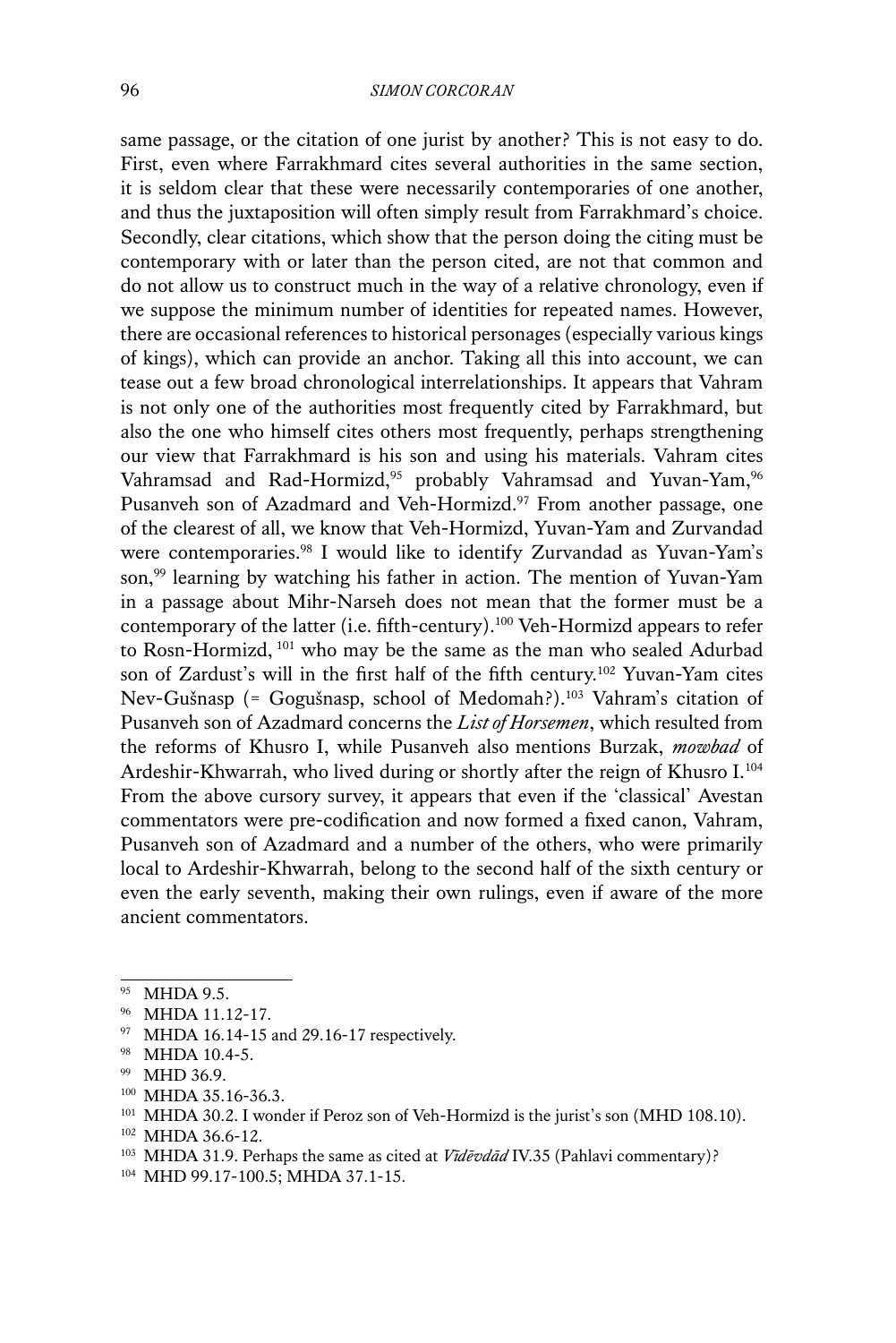It should be pointed out, however, that both Vahramsad and Yuvan-Yam are names of ninth-century high priests, with Zurvandad and Manuščihr being Yuvan-Yam's sons.105 Some have accepted this identification, but I still find it hard to believe that Vahram and Farrakhmard himself, later than them all, would compile a work as redolent of the Sasanian empire if it had already vanished. I am, therefore, sceptical of identifying MHD persons generally with their ninthcentury homonyms, except perhaps as rare and isolated interpolations.106

One particularly vexed and obscure passage is a quotation from the *Memorandum* of Veh-Shapur, giving guidance on how to interpret chronology. Thus, a statement that Yazdegerd lived in the first fifty years of the tenth century refers to the period of the ancestors of Khusro I (Veh-Shapur's monarch) and is closest to the present, while the second fifty years refers to the earlier time in office of Hudad, Farnbay, Adurbozet and Adurbad son of Zardust.107 It is not clear which Yazdegerd is meant and I presume that is precisely the point. In the first case Yazdegerd II (439-457), the nearer ancestor of Khusro must be meant, in the second Yazdegerd I (399-421), who is thus contemporary with the chief priests listed. Adurbad, in fact, is part of a dynasty of Zoroastrian notables stretching back into the mid-fourth century and the reign of Shapur II, via his father Zardust, his grandfather Adurbad (the Zoroastrian hero) and his greatgrandfather Mahraspand. All four of those mentioned in the *Memorandum* were famous sages, if we take Hudad as a mistake for Vehdad, and are cited in the same section of the *Dēnkard*. 108 Unfortunately, they are little cited elsewhere in the MHD,<sup>109</sup> and cannot be used to fix the chronology of other commentators.

In addition to named jurists (by which we must understand primarily Avestan commentators) and judges (but not distinguishable as such), there are certain works named in the MHD. The *Dādestān namag* (Book of Judgements)<sup>110</sup> and *Mustawar namag* (Book of Appeals)<sup>111</sup> seem to have been miscellanies, and thus sources for at least some of the *sententiae* of the named jurists/judges. There are also two books regarding the duties of, respectively, high priests and other

<sup>111</sup> MHDA 5.11.

<sup>105</sup> Thus Jaafari-Dehaghi, *Dādestān-ī-Dēnīg, Part 1*, p. 24; Kotwal and Kreyenbroek, *Hērbedestān and Nērangestān III*, pp. 17-18.

<sup>106</sup> Thus is the son of Yuvan-Yam and author of the *Dādestān-ī-Dēnīg* to be identified with the Manuščihr cited on a single occasion at MHD 24.2?

<sup>107</sup> MHDA 38.6-12. It is unknown to which era this 'tenth century' belongs. On this obscure passage, see Macuch, *Das sasanidische Rechtsbuch*, pp. 232-233, differing from Perikhanian, *Book of A Thousand Judgements*, p. 317.

<sup>108</sup> *Dēnkard* VI.D10 (Adurfarnbag, Adurbozed, Vehdad); *Dēnkard* VI.D5, D6a, D6b (Vehdad); *Dēnkard* VI.D8-9 (Adurbad son of Zardust); S. Shaked ed., *The Wisdom of the Sasanian Sages (Dēnkard VI)*, Persian Heritage Series 34 (Boulder, 1979), pp. 181-5.

<sup>&</sup>lt;sup>109</sup> The will of Adurbad son of Zardust is discussed at MHDA 36.3-12. Vehdad is cited at MHD 65.2 according the reading of Perihkanian, *Book of A Thousand Judgements*, pp. 162-3, but disappears in the reading of Macuch, *Rechtskasuistik und Gerichtspraxis*, pp. 435, 438 and 443. Adur-Hormizd need not be the father of Vehdad (MHD 9.2; *Dēnkard* VI.D5).

<sup>110</sup> MHD 11.2 and 36.2.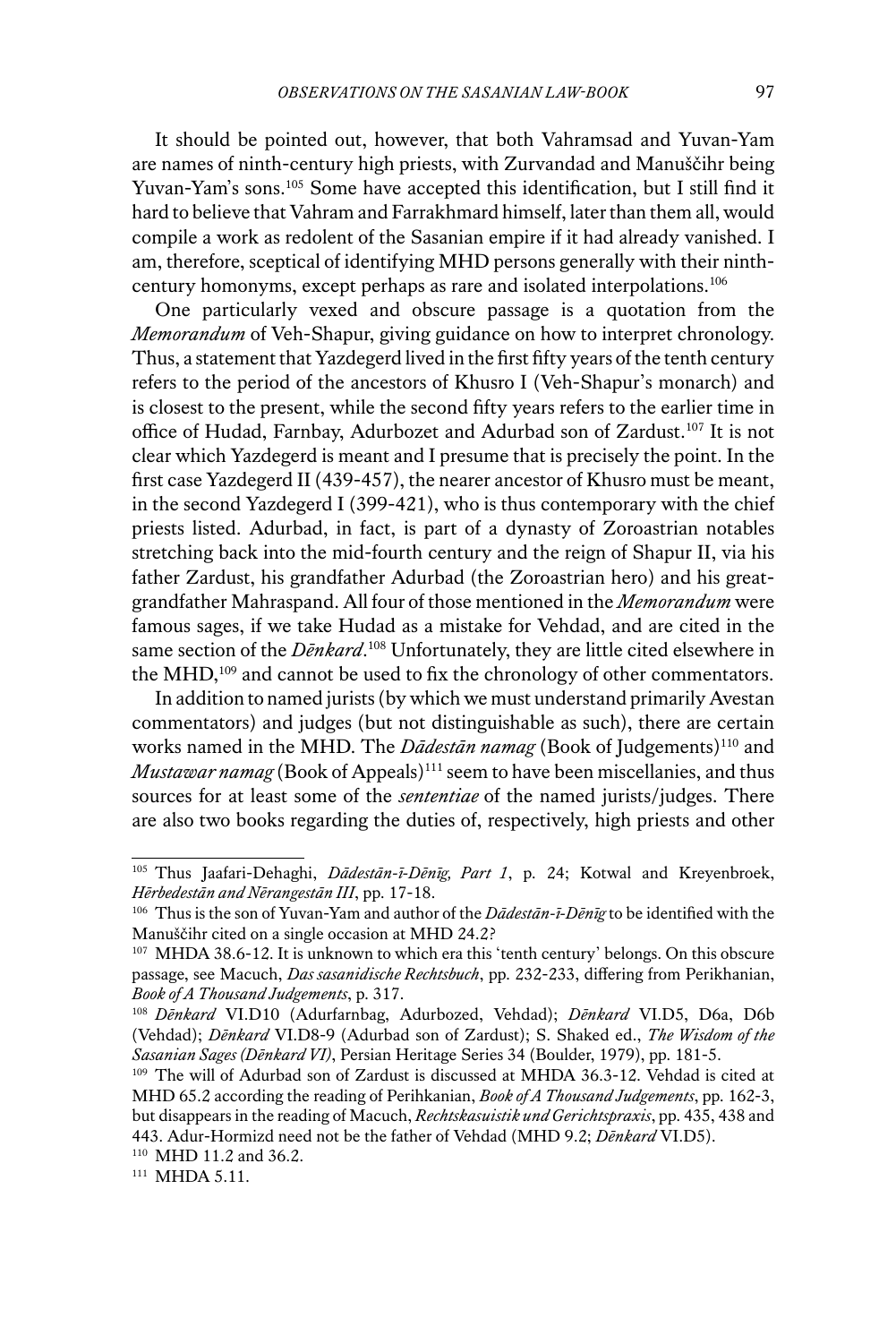officials. 112 Then there are the *Memorandum* of Veh-Shapur, the *mowbadan mowbad* under Khusro I,<sup>113</sup> and the *Nipištak* (writ/edict/memorial?) which may go back to Shapur II on account of its association with Mahraspand, father of Adurbad, but this dating is rather uncertain.<sup>114</sup> Presumably some of these works were written or compiled at one of the major royal capitals (but probably not including Gor, despite its symbolic association with the dynasty). This is clear in the case of works attributed to important central officials such as Veh-Shapur. Chapter L, which, with unusual explicitness, is entirely drawn from the *Dādestān namag*, 115 has only one geographical indicator which contrasts with most of those given elsewhere in the MHD, namely a reference to a slave thrown into and saved from the Tigris, presumably a real case.<sup>116</sup> Another geographically anomalous reference to Gurgan (Hyrcania) is also from the *Dādestān namag*, although the point here is that one should follow local procedure, so that the perspective of the passage is not of someone in Hyrcania!117 One would guess, therefore, that the *Dādestān namag* was written or compiled by someone in Ctesiphon.

One interesting legal coincidence between the MHD and one of the persons named in it may also have a local cause. The vuzurg-framadār, Mihr-Narseh, one of the most notable non-royal figures of the fifth century, is discussed in relation to his career under successive kings.<sup>118</sup> Given the honourable position of *hierodoulos* at two Fire Temples by Vahram V, he was then relegated (along with his guiltless wife) to the royal estates by Yazdegerd II for unspecified offences. Later rehabilitated by Peroz, he was restored to the honour of *hierodoulos*, but, with the consent of the chief priest, was assigned to a different Fire Temple. In this way, Farrakhmard illustrates various points about *hierodouloi* and Fire Temples (see plate) made in surrounding passages through a very concrete example. However, Mihr-Narseh had strong local connections to Fars and Ardeshir-Khwarrah.<sup>119</sup> He is famous for his inscription on the ruins

<sup>112</sup> MHDA 26.15 and 38.16-17.

<sup>113</sup> MHDA 34.7 and 38.7. As already noted, his Testament appears at MHDA 35.15 and 36.17.

<sup>114</sup> MHD 13.4, 59.1-10 (both from the author's autopsy). Note Mahraspand at MHDA 36.1, 39.7-8. On Adurbad, see T. Daryaee, *Sasanian Persia: The Rise and Fall of an Empire*  (London, 2009), pp. 84-86. *Nipištak* simply means written document (H.S. Nyberg, *A Manual of Pahlavi II* (Wiesbaden, 1974), p. 141), so that the exact nature of the work cited is unclear.

<sup>115</sup> MHDA 12.10-16.6.

<sup>116</sup> MHDA 13.11-13.

<sup>117</sup> MHD 44.2-3.

<sup>118</sup> MHDA 39.11-17, 40.3-6. On Mihr-Narseh, see Pourshariati, *Decline and Fall of the Sasanian Empire*, pp. 60-5. For the recent likely identification of one of his seals, see R. Gyselen, *Great-Commander (vuzurg-framadār) and Court Counsellor (dar-andarzbed) in the Sasanian Empire (224-651): The Sigillographic Evidence* (Rome, 2008), pp. 10-14 and 46.

<sup>119</sup> As reported by Tabari, *History* I.870; C.E. Bosworth tr., *The History of al-Tabarī vol. V: The Sāsānids, the Byzantines, the Lakhmids, and Yemen* (Albany NY, 1999), p. 105.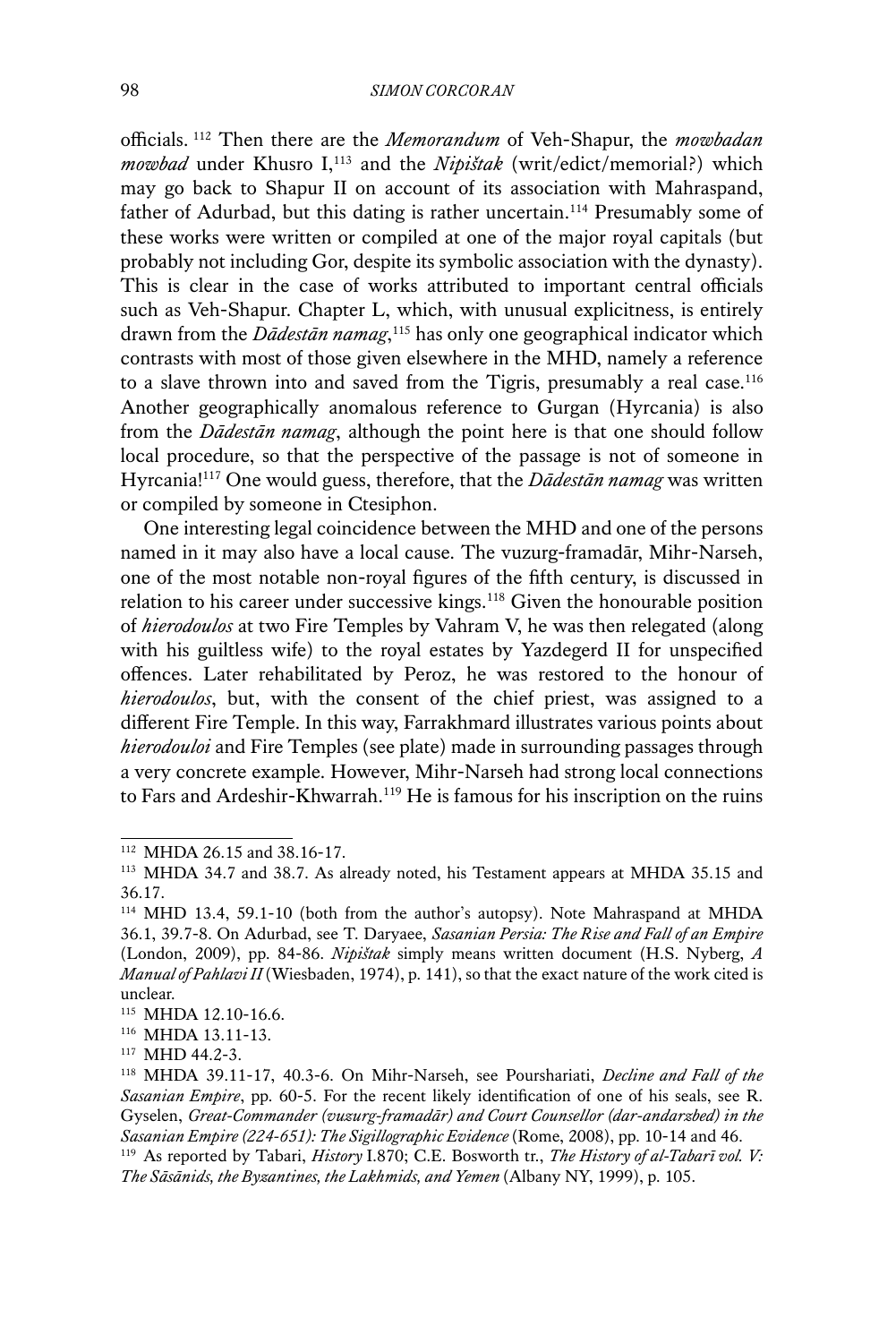of a Sasanian bridge near Firuzabad, and this connection of his to the locality is perhaps the explanation of the interest shown in the details of his case. The inscription reads:

This bridge was built by order of Mihr-Narseh, the Vuzurgframadār, for the benefit of his own soul, at his own expense. Whoever has come on this road, let him give a blessing to Mihr-Narseh and his sons for that he thus bridged this crossing. And while God gives help, wrong and deceit there shall be none therein.<sup>120</sup>

This is a good example of a typical Sasanian trust, since Mihr-Narseh will not only have built the bridge with his own resources, but made a settlement for its future maintenance with a trustee to look after it.<sup>121</sup> Unfortunately, despite considerable discussion of such trusts in the MHD, neither the bridge nor any other settlements by Mihr-Narseh (such as of various Fire Temples known from other sources) is cited by our author.

One figure, however, is largely missing from the MHD: the king of kings. Although several kings are cited in various contexts, they are rarely of legal significance, and most often feature only as chronological indicators. No edict, rescript or ruling of a king on matters of substantive law is cited. There are no appeals to him. Only twice are kings seen to act. In the first instance concerning an important administrative reform, Kavad and then Khusro I lay down rules for the form and use of official seals.<sup>122</sup> By contrast, another significant administrative reform for the province of Ardeshir-Khwarrah under Khusro is attributed to the decrees of the *Rads*, the religious authorities.123 In the second instance, we find kings exercising judgement in a particular case: that of the vuzurg-framadār, Mihr-Narseh, as already noted. And even here Peroz was careful to get the agreement of a council including the *mowbadan mowbad*. It is not clear, however, whether this was constitutionally necessary or simply good politics. Thus as both legislator and judge the king is largely a blank. There is however a strong statement that the edict of rulers is above that of priests:

And nothing may be above the edict of the *dehpats* (rulers/princes), because of their competence in matters which lie beyond the priestly class. (MHDA 27.5-7)

This appears to represent a close quotation from the Avesta, given the archaic and unusual word for ruler used.<sup>124</sup> It is surrounded by very clear statements of the unquestionable authority, or at least veracity, of the high priest.

<sup>120</sup> W.B. Henning, 'The inscription of Firuzabad', *Asia Major* n.s. 4 (1954), 98-102 (repr. in *Selected Papers II*, Acta Iranica 15 (Leiden and Teheran, 1977), 431-5). The Sasanian-era palace at Sarvistān has sometimes been attributed to him, although more usually to Vahram V (D. Shepherd, 'Sasanian art', in Yarshater, *Cambridge History of Iran 3(2)*, 1055-1112, pp. 1065-7).

<sup>121</sup> Perikhanian, 'Iranian society and law', pp. 661-662; Jany, 'The idea of a trust in Zoroastrian law', p. 281.

<sup>122</sup> MHD 93.4-9.

<sup>123</sup> MHD 78.2-11.

<sup>&</sup>lt;sup>124</sup> The term occurs also at MHD 3.1; MHDA 39.10 and 40.2. See Perikhanian, *Book of A*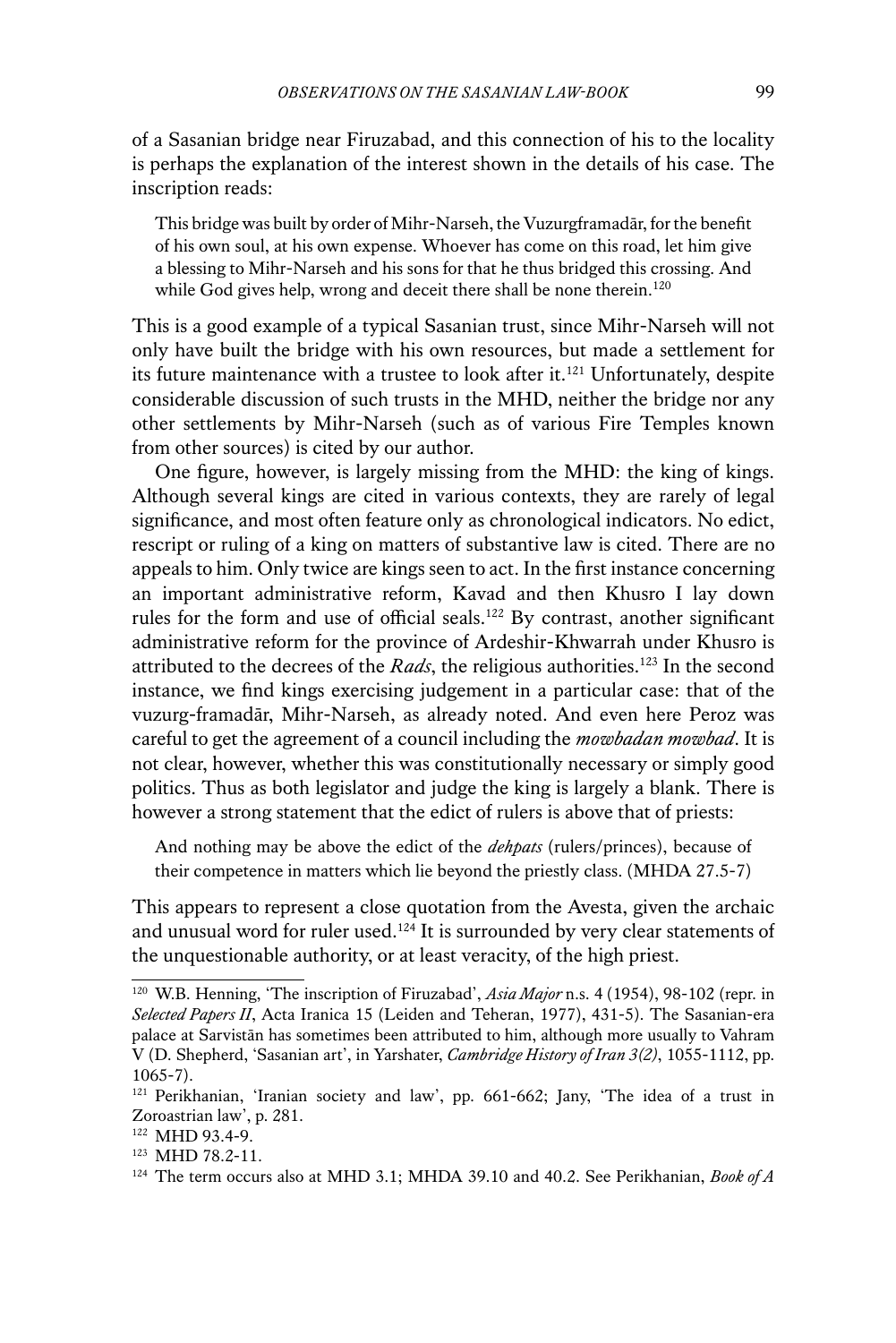Concerning the *mowbadan mowbad*: all that is subject to doubt, when it is said by another person, is not subject to doubt when stated by the *mowbadan mowbad*.  $(MHDA 27.4-5)^{125}$ 

The statement about *dehpats*, therefore, does not seem in this context to be specifically about the king of kings, although some other works do seem to make this equivalence.<sup>126</sup> If the statement is taken as rather general, it may be contrasting essentially lay and priestly authority, so that *dehpats* have supremacy in those areas in their competence and outside that of the priests. The *dehpats*  should be read as provincial governors, regional kings, marcher lords or other local non-priestly wielders of authority,<sup>127</sup> so we need not presume that the king of kings is included in their number. I have found only two statements in the MHD which seem to throw light on the constitutional position of the king of kings. First, appointments to certain guardianships are made by priests at the behest of the king of kings,<sup>128</sup> which might be reflected also in Tabari's account of Khusro I's government.129 Secondly, in discussion of slavery and freedom, a free man is defined as being precisely a 'subject of the king of kings'.<sup>130</sup>

The contrast with Roman legal sources is pronounced. The writings of the second- and third-century jurists, which provide the closest parallel to the MHD, contain plentiful references to imperial rescripts, letters and judgements,<sup>131</sup> and there are also discussions of the emperor's legislative authority.132 Then, in the course of the third century, the emperor became the sole means of law making and of legal interpretation as the previously existing forms, namely *leges* passed by the popular assemblies, *senatus consulta* (decrees of the senate), edicts of magistrates (principally the Praetor's Edict) and the legal opinions and commentaries of the jurists themselves were in turn superseded as sources of new law, although existing laws and writings did not lose validity. Of course by

*Thousand Judgements*, p. 353; Nyberg, *A Manual of Pahlavi II*, p. 57 s.v. 'dahyupat'; 'princes' in H.W. Bailey, *Zoroastrian Problems in the Ninth-Century Books*, 2nd edn. (Oxford, 1971), p. 154.

<sup>&</sup>lt;sup>125</sup> Cf. MHDA 28.5-7; also 10.8-13 (the chief priest does not need to take an oath). Note discussion by Jany, 'Private litigation in Sasanian law', p. 399, n. 18.

<sup>126</sup> Thus a clear reference to the king of kings at *Nērangestān* 23(41).12 (Kotwal and Kreyenbroek, *Hērbedestān and Nērangestān III*, pp. 34-5) compared to the use of *dehpat* in similar passages in the *Dēnkard* VI.232-234 (Shaked, *Wisdom of the Sasanian Sages*, pp. 90- 1).

<sup>127</sup> Macuch, *Das sasanidische Rechtsbuch*, pp. 15 and 201-2.

<sup>128</sup> MHDA 14.11-12. It is not clear to me whether this means that the king himself had the right to appoint guardians, but either acted through priests or had delegated this power generally to them; or whether there had simply been a royal ruling that priests, rather than any other type of judge, would have jurisdiction in these cases (cf. MHDA 26.12-13). See Macuch, *Das sasanidische Rechtsbuch*, p. 158, n. 40.

<sup>129</sup> Tabari, *History* I.897 (Bosworth, *The History of al-Tabarī vol. V*, p. 156).

<sup>130</sup> MHD 1.1, 20.9, 31.17.

<sup>131</sup> Conveniently assembled in G. Gualandi, *Legislazione imperiale e giurisprudenza*, 2 vols. (Milan, 1963).

<sup>132</sup> E.g. Gaius, *Institutes* I.5; Ulpian at *Digest* 1.4.1.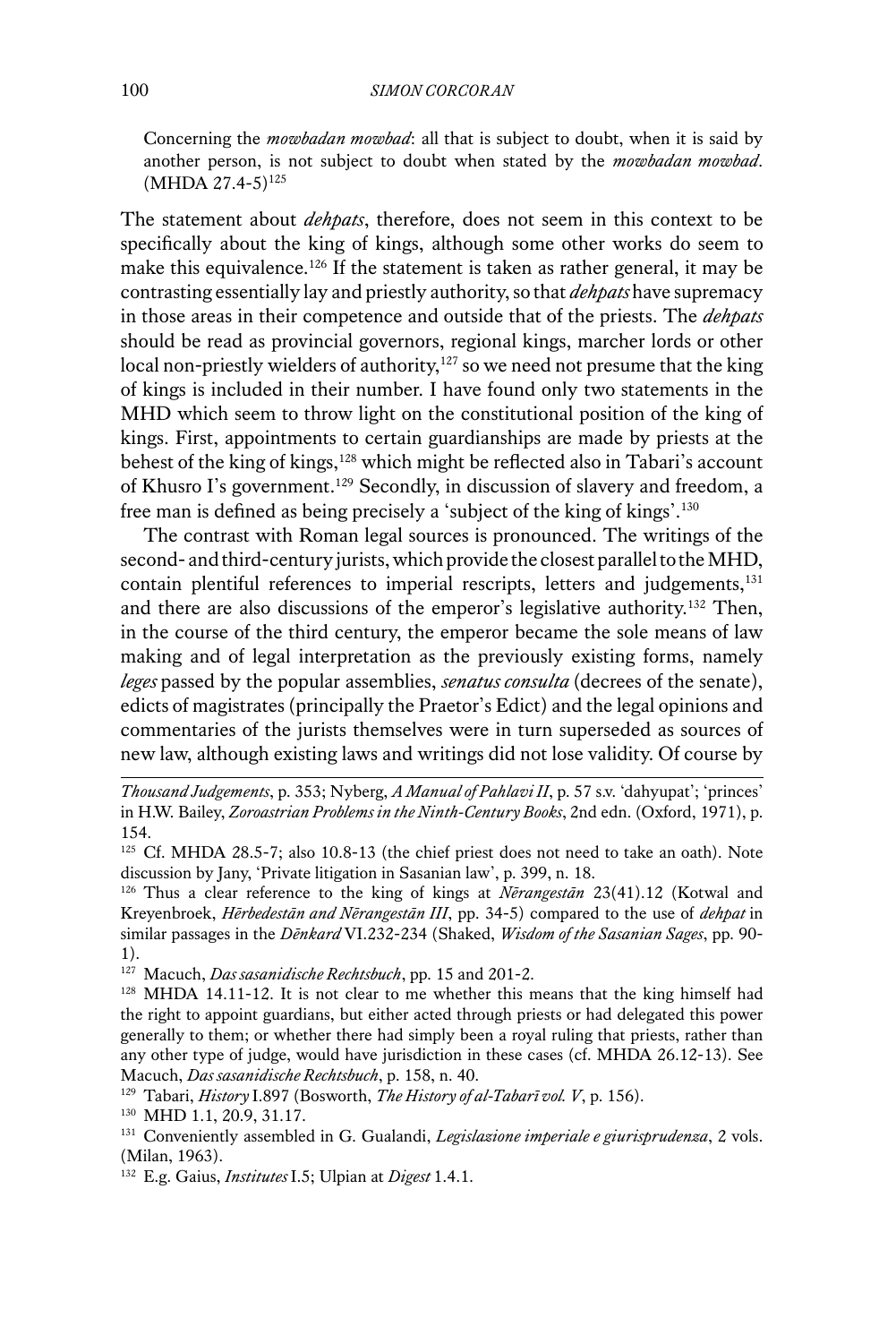the sixth century, Justinian's codification had gathered all legal materials into a single imperially edited and authorized collection. Tribonian and others may have done the work, but Justinian's presence throughout is palpable. While he took over and even preserved much of what already existed, it was on his own terms, since not only did his *Code* contain a mass of his own legislation, but the edited versions of the earlier material placed in both *Code* and *Digest* were adapted to reflect his legal changes. Further, Justinian made it clear that only in this new form in which he had promulgated them were the old legal materials valid, the originals being now obsolete. Essentially *Digest*, *Code* and *Institutes* were each an imperial enactment, albeit subsuming in altered form previously authoritative material.<sup>133</sup>

Did Sasanian kings act in this fashion? Certainly there are sources other than the MHD, which, if surviving in rather late versions, do derive from late Sasanian originals, such as the *Letter of Tansar*, the *Testament of Ardeshir* and the *Kārnāmag ī Anoshiravan*. 134 These respectively show both Ardeshir I and Khusro I as active rulers and indeed legislators at key moments. There is also the *Khwaday-namag* ('Book of the Lords'), the official Sasanian history, probably compiled under Khusro I and updated under Yazdegerd III, which, although it does not survive, is reflected in many later sources.135 None of these, however, allows us to see much more than in general terms the process of royal law making or exercise of justice. The best illustration of the king of kings in action is perhaps Khusro I as depicted by Tabari in his *History*, drawing mainly on the *Khwaday-namag*. This gives a vivid account of Khusro's government, covering his administrative and land reforms, and his economic and legal policies.136 One section in particular shows Khusro's extensive involvement with matters of family law and property, resulting from the Mazdakite crisis and its aftermath:

He killed a large number of those people who had confiscated other people's possessions and restored these possessions to their original owners. He commanded that every child, concerning whom there was a dispute before him about his or her origin, should be attributed to that person in whose family the child was, when

<sup>133</sup> Justinian's view is explicitly set out in the prefatory constitutions to the various part of his codification: *C. Haec* (Code 1st ed. commission, 528); *C. Summa* (Code 1st ed. promulgation, 529); *C. Deo Auctore* = *CJ* 1.17.1 (Digest commission, 530); *C. Tanta* (= *CJ* 1.17.2) with *C. Dedôken* (Digest promulgation, 533); *C. Omnem* (legal education reform, 533); *C. Imperatoriam Maiestatem* (Institutes promulgation, 533); *C. Cordi* (Code revised ed. promulgation, 534). See P. Birks and G. McLeod, *Justinian's Institutes* (London, 1987), pp. 32-3; T. Mommsen, *Corpus Iuris Civilis vol. I: Institutiones, Digesta* (Berlin, 1872), pp. xiiixxix, and P. Krüger, *Corpus Iuris Civilis vol. II: Codex Iustinianus* (Berlin, 1877), pp. 1-4.

<sup>134</sup> Boyce, *Letter of Tansar*; Macuch, 'Pahlavi literature', pp. 181-3, where she also refers to a Rule-Book of Ardeshir, concerned with the ranks and conduct of the aristocracy.

<sup>135</sup> J. Howard-Johnston, *Witnesses to a World Crisis: Historians and Histories of the Middle East in the Seventh Century* (Oxford, 2010), pp. 341-53.

<sup>136</sup> Khusro's reign is covered by Tabari, *History* I.892-900 and 958-966 (Bosworth, *The History of al-Tabarī vol. V*, pp. 146-62 and 252-65).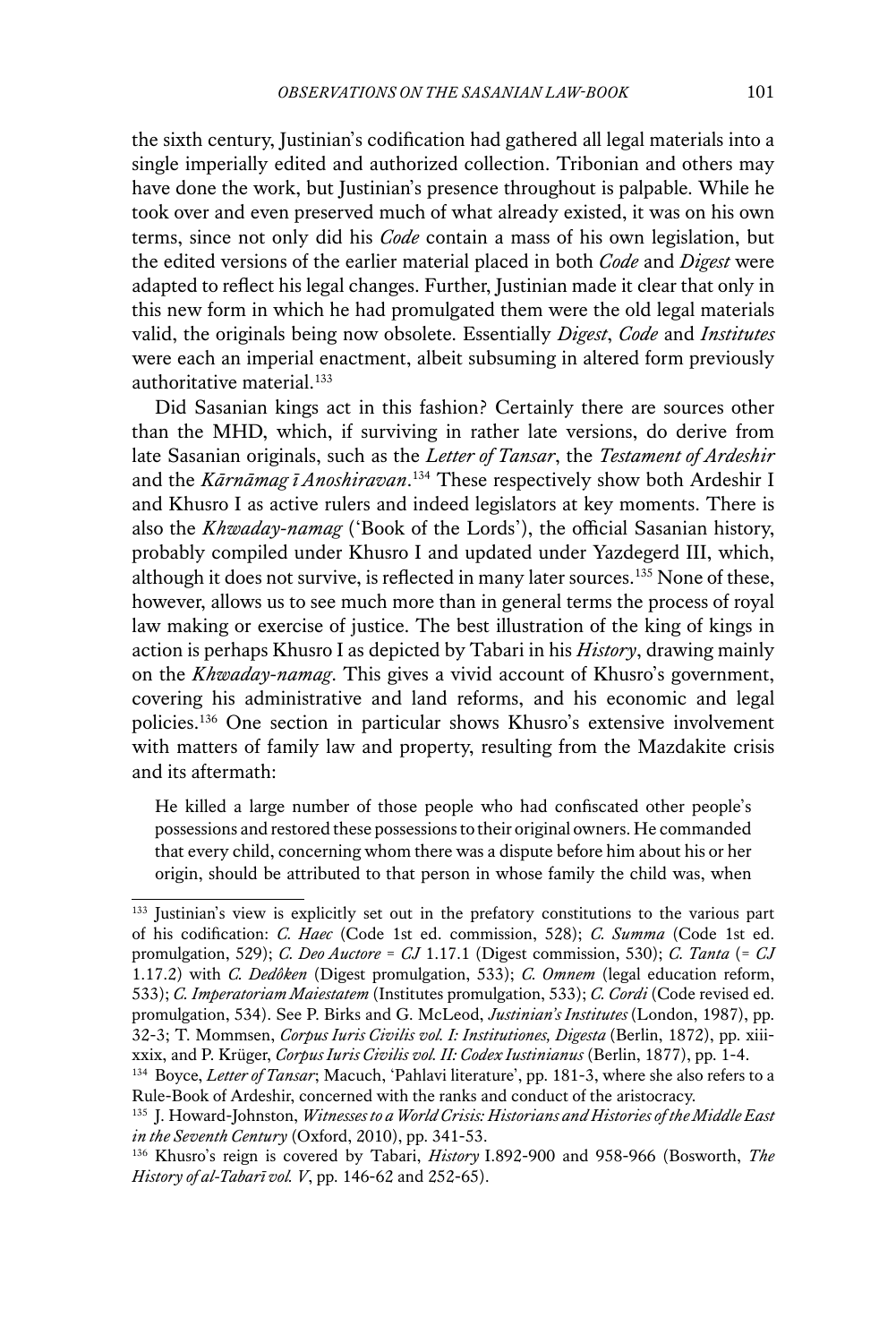the real father was not known, and that the child should be given a share in the estate of the man to whom the child was now attributed, provided that the latter acknowledged the child. In regard to every woman who had been forced to give herself unwillingly to a man, that man was to be held to account and compelled to pay the bride price to her, so that her family was thereby satisfied. Then the woman was to be given the choice between remaining with him or marrying someone else, except that if she had an original husband, she was to be restored to him. He further commanded that every man who had caused harm to another person in regard to his possessions or who had committed an act of oppression against another person should make full restitution and then be punished in a manner appropriate to the enormity of his offence. He decreed that, where those responsible for the upbringing of the children of leading families had died, he himself would be responsible for them. He married the girls among them to their social equals and provided them with their bridal outfits and necessities out of the state treasury, and he gave the youths in marriage to wives from noble families, presented them with money for dowries, awarded them sufficient riches, and ordained that they should be members of this court, so that he might call upon them for filling various of his state offices... $^{137}$ 

Tabari is a rich and important source for Khusro, but this account still lacks the legal minutiae we would like. Were these typical actions or extraordinary measures taken to sort out the chaos left by the Mazdakite upheaval? Did these actions create precedents and were basic changes to the law intended? Indeed, is Khusro's action as here recounted reflected in the passage on guardianship in the MHD as suggested above?138 What documents did these royal actions generate, and were they in the king's name or that of other officials? Tabari states that Khusro's reformed tax assessments were plausibly issued in multiple copies;139 also that he studied the 'conduct, writings and legal decisions of Ardeshir' as models for his government.<sup>140</sup> Christian martyr acts plausibly suggest the existence of written royal orders and judgements (using that flexible term *nipištak*), at least in late Sasanian times.<sup>141</sup>

Daryaee compares Khusro I to Justinian as a great codifier of law.<sup>142</sup> He seems to regard the MHD itself as a later revision of an early codification by Khusro. This is surely wrong. The MHD is a juristic work, with no sign of being or drawing upon anything like a legal codification. However, Khusro can be regarded as a codifier to the extent that he provided the impetus for the Avesta/Zand compilation, which was to be the authoritative version for late Sasanian Persia, and this in turn provides the background for the legal world of Farrakhmard and the MHD. Khusro is also associated with a fundamental

<sup>137</sup> Tabari, *History* I.897 (Bosworth, *The History of al-Tabarī vol. V*, pp. 155-7).

<sup>138</sup> MHDA 14.11-12.

<sup>139</sup> Tabari, *History* I.963 (Bosworth, *The History of al-Tabarī vol. V*, p. 261).

<sup>140</sup> Tabari, *History* I.898 (Bosworth, *The History of al-Tabarī vol. V*, p. 157).

<sup>141</sup> *History of the Heroic Deeds of Mar Qardagh* 52 and 64 (Walker, *The Legend of Mar Qardagh*,

pp. 57 and 66-7). The king in question is Shapur II, but the text is of late Sasanian date.

<sup>142</sup> Daryaee, *Sasanian Persia*, p. 30.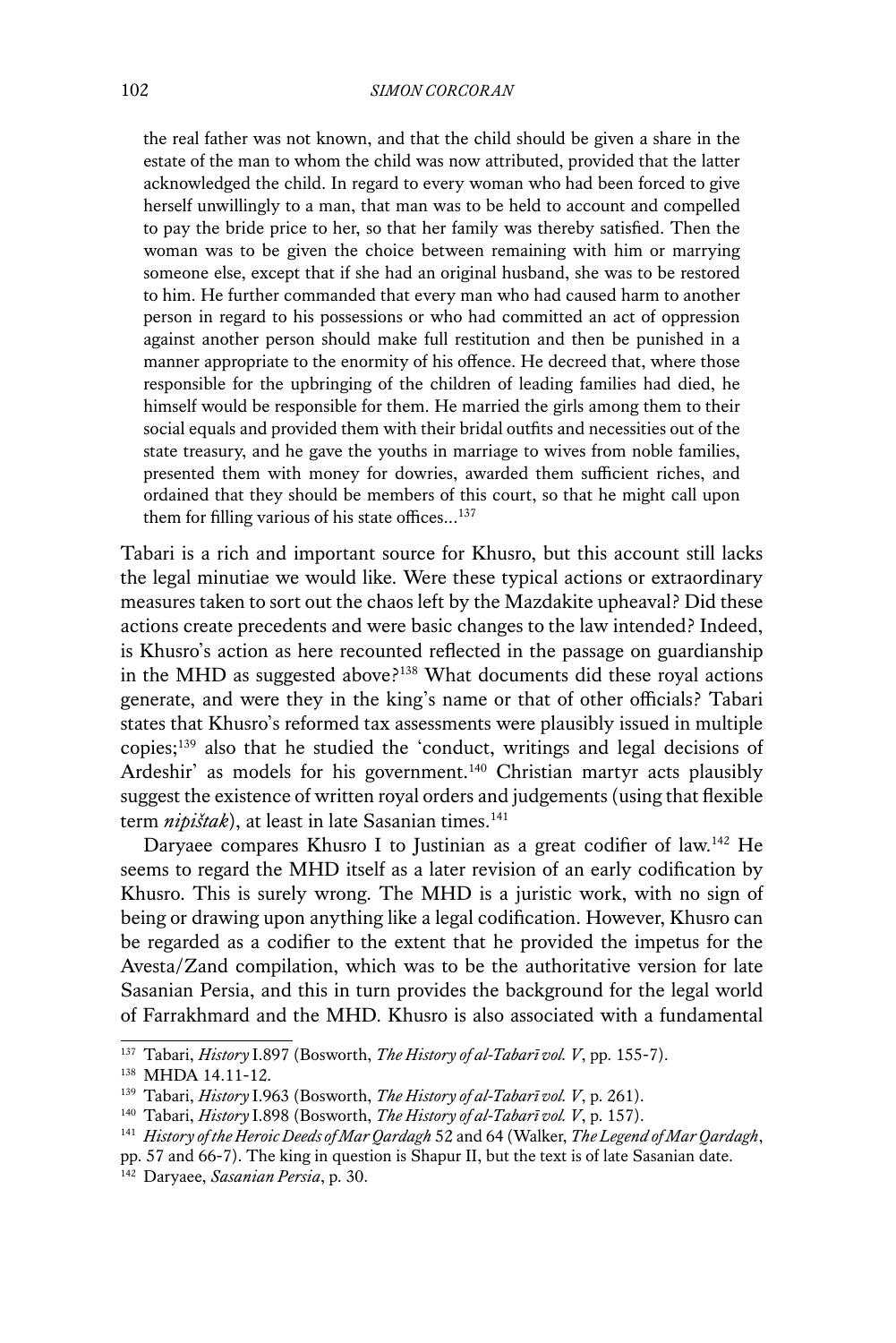revision of the tax system and other significant administrative reforms, even if some of this had already begun under his father, as witnessed not only from Tabari, the key source for much of this, but even from the MHD passage on seals.<sup>143</sup> It is notable, however, that major actions are associated with the king holding assemblies, notably Khusro's tax reform, during which a scribe who asked an inappropriate question was supposedly killed by his fellows,<sup>144</sup> and it has been pointed out that accounts other than Tabari show the chief priest as key in the execution of this reform.<sup>145</sup> So perhaps, even where royal authority lay behind a measure, the key documents seen by judges were generated by assemblies or the high priest, with the king's role masked. Thus it is the actions of delegated authorities that are reflected in the MHD. It appears that Veh-Shapur's *Memorandum* was sealed by him on the orders of the king of kings (i.e. Khusro).<sup>146</sup> The result, however, is that it is Veh-Shapur that the MHD cites, not Khusro. It is as if sixth-century Roman sources mentioned mostly Tribonian in relation to law-making, while passing over Justinian. It is true, however, that there is a problem of interpretation with the earliest Roman 'codes', since the lack of an imperial nomenclature for the Gregorian and Hermogenian Codes of the 290s means that it is very hard to know how far either work, even though each was made up of imperial constitutions, was in any sense an official project sanctioned by Diocletian.<sup>147</sup>

It has often been noted that legislatures do not necessarily involve themselves much with private law.148 For instance, in the late Republic, formal *leges* did not generally deal with such matters, which developed more organically via the flexible Praetor's Edict. The Augustan legislation on marriage and on the manumission of slaves was an unusually extensive foray into this area.<sup>149</sup> Yet in the end, emperors did interfere extensively in all areas of law, partly because their great power meant that virtually any form of imperial statement had or

<sup>143</sup> Z. Rubin, 'The reforms of Khusro Anushirwān', in Averil Cameron ed., *The Byzantine and Early Islamic Near East III. States, Resources and Armies* (Princeton, 1995), 225-97 and in *Encyclopaedia Iranica*, online edn., 6 March 2009, http://www.iranica.com/articles/kosrowi-ii-reforms .

<sup>144</sup> Tabari, *History* I.961 (Bosworth, *The History of al-Tabarī vol. V*, pp. 256-57).

<sup>145</sup> Rubin, 'The reforms of Khusro Anushirwān', pp. 225-97.

<sup>146</sup> MHDA 38.6-8, with Macuch's reading of the text: Macuch, *Das sasanidische Rechtsbuch*, pp. 65 (MLK'n'MLK) and 221, vs. Perikhanian, *Book of A Thousand Judgements*, pp. 316-7. <sup>147</sup> Compare S. Corcoran, *The Empire of the Tetrarchs: Imperial Pronouncements and Government AD 284-324*, rev. ed. (Oxford, 2000) ch. 2, with my modified view in 'The Tetrarchy: policy and image as reflected in imperial pronouncements', in D. Boschung and W. Eck eds., *Die Tetrarchie: ein neues Regierungssystem und seine mediale Präsentation* , ZAKMIRA Schriften 3 (Wiesbaden, 2006), 31-61, pp. 40-42 and 48-49.

<sup>148</sup> E.g. A. Watson, 'Law in books, law in action, and society', in *Fides, Humanitas, Ius: studii in onore di Luigi Labruna VIII* (Naples, 2007), 5899-5908.

<sup>149</sup> Marriage: various *Leges Iuliae* (18 BC), *Lex Papia Poppaea* (AD 9). Manumission: *Lex Fufia Caninia* (2 BC), *Lex Aelia Sentia* (AD 4), *Lex Iunia* (undated, before AD 4?). General discussion by S. Treggiari, 'Social status and social legislation', in Bowman, Champlin and Lintott, *Cambridge Ancient History vol. X*, 873-904, pp. 886-897.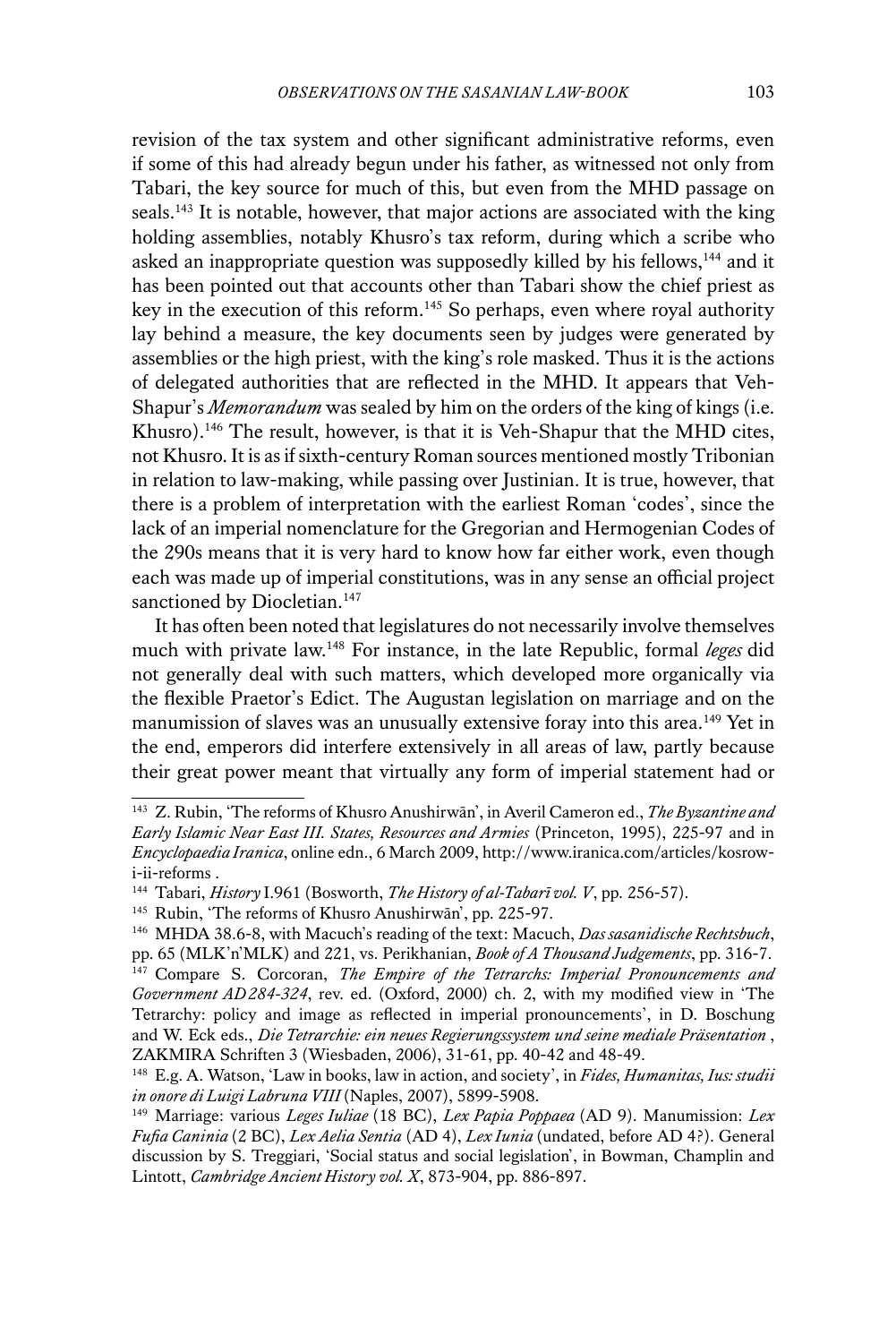came to have the force of law, irrespective of its formal nature and intended scope. Indeed, under Justinian, we are not even dealing with the usual pattern of 'petition and response' as the typical prompter of antique legislation, but rather with proactive engagement with legal problems, as Tribonian sought to solve many outstanding disagreements between the *veteres*, old jurists, via the Fifty Decisions, which he wrote as quaestor to Justinian.<sup>150</sup> We may regard Roman emperors in general, and Justinian in particular, as atypical in this regard, and be unsurprised that Sasanian kings saw no need to legislate about marriage, succession and so forth. But even so, it is perhaps odd that at least some thorny legal problems, having exhausted every other avenue, did not eventually reach the king for resolution and thus leave a trace in the case law reflected in the MHD.

One reason for this absence may be the era. If the MHD was composed late, in the 630s or even early 640s, perhaps the damaged monarchy in the years after the overthrow of Khusro II and the dynastic confusion which followed, to say nothing of the Arab invasion, made the king of less account. But in fact Yazdegerd III does not emerge as in any sense wearing a weakened or diminished tiara during his reign.151 Further, even if true, this hardly explains why the decrees or judgements of earlier kings were not still relevant, since surely they would, if important, have remained embedded in the existing legal writings that Farrakhmard used, just as *leges* and *senatus consulta* remain in the *Digest*, more than three hundred years after those types of law-making ceased.

An alternative reason why the king is absent in the MHD may simply be the local focus, with the king being too distant and too infrequent a visitor to have much impact. But in fact the symbolic importance of Persis for the Sasanids, with numerous important temples, palaces and monuments, and a major royal treasury sited at Istakhr, means that kings cannot have been infrequent visitors, even if the cities of the region were not long-term royal capitals. Further, even infrequent royal visits could have left their imprint. Consider how a rare imperial visit to Egypt by Severus and Caracalla in 199-200 saw a rush of people eager to seize the opportunity to seek rulings and judgements from them, and the mass of rescripts issued in reply were copied, recopied and used for decades to come.152 We should also consider that, while many of the juristic authorities cited by Farrakhmard are otherwise unidentified and could well be local,

<sup>150</sup> C. Russo Ruggeri, *Studi sulle Quinquaginta decisiones* (Milan, 1999).

<sup>&</sup>lt;sup>151</sup> For the dynastic confusion and a recent positive assessment of Yazdegerd's reassertion of control, see Howard-Johnston, *Witnesses to a World Crisis*, pp. 347-8 and 443-4; *contra* Frye, 'The political history of Iran under the Sasanians', pp. 170-2; Wiesehöfer, *Ancient Persia*, p. 174.

<sup>152</sup> For this Severan material, see J.H. Oliver, *Greek Constitutions of Early Roman Emperors from Inscriptions and Papyri*, Memoirs of the American Philosophical Society 178 (Philadelphia, 1989), nos. 220-243. Additional and more recent items can be found by perusing the list in V.I. Anastasiadis and G.A. Souris, *An Index to Roman Imperial Constitutions from Greek Inscriptions and Papyri 27 BC to 284 AD* (Berlin, 2000), pp. 2-12.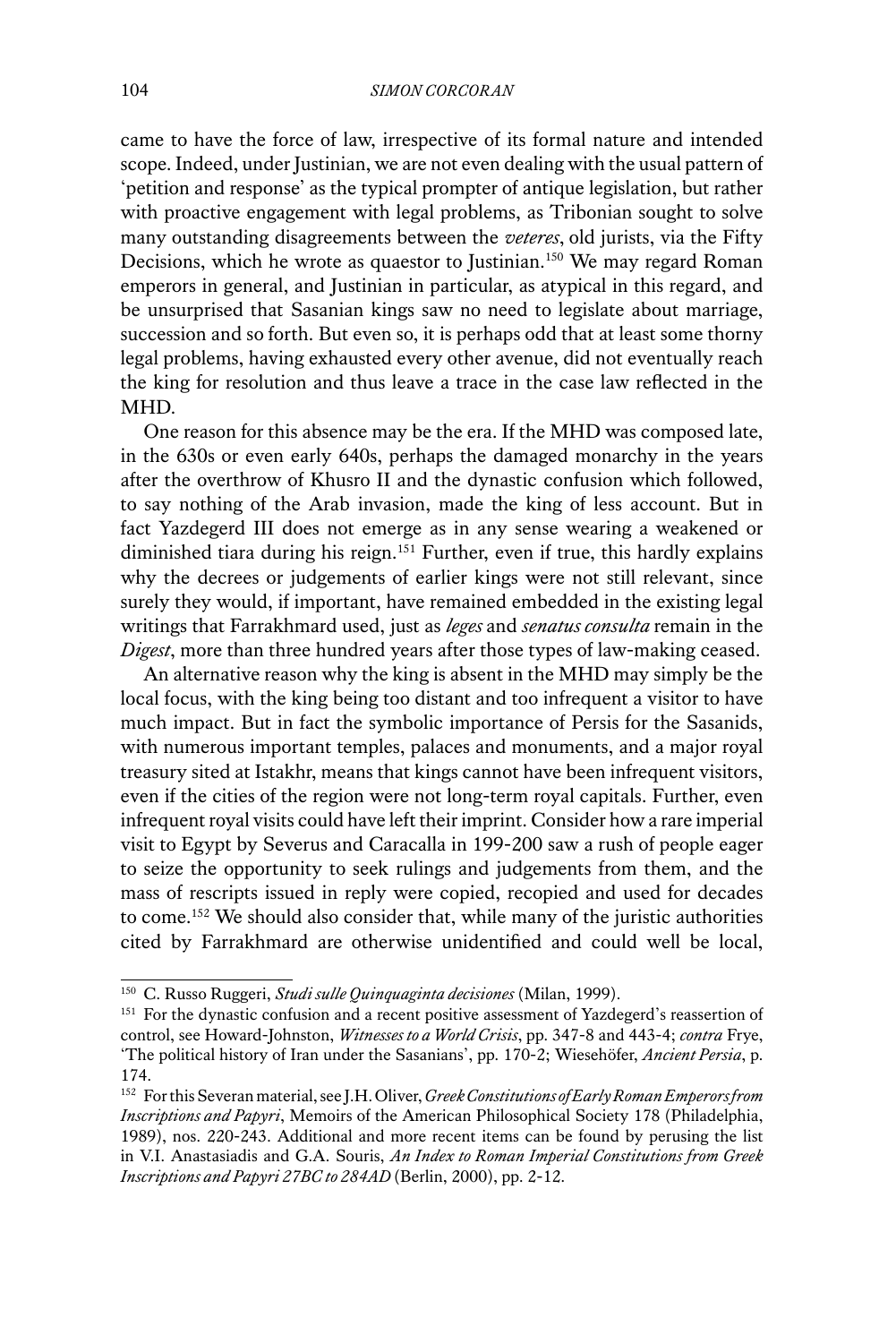reinforcing the idea of the MHD as a highly localized production, this does not in fact limit Farrakhmard's horizon. For, as we have already seen, several of the jurists named are key Avestan interpreters known from other sources. Similarly, while the king of kings is not cited, the *mowbadan mowbad* or high priest of the kingdom is, as with Adurbad, son of Zardust, and Veh-Shapur.

The answer probably lies in the most fundamental aspect of the legal system. The Sasanian realm was constructed alongside a newly created, although often contested, Zoroastrian orthodoxy. This underpins the nature of the courts and judiciary in which Farrakhmard operated. Thus, although scholars often speak of 'church and state' in Sasanian Persia, this does not mean, as in medieval Europe, that the law was divided between canon and civil law. Although there was a 'civil' administrative hierarchy in the provinces, and a separate priestly one, this did not create parallel courts applying different law. There is one substantive law for all courts, which formed part of a single system. By contrast, there were separate Jewish courts operating in Mesopotamia, although it is not entirely clear how far they were formal courts recognized by the Sasanian authorities, as opposed to more informal arbitration tribunals.<sup>153</sup> However, even there R. Samuel in the third century had famously insisted on the application in these courts of Persian civil law.154 We cannot, therefore, argue that Farrakhmard was a limited 'canon lawyer', dealing only with priestly law (in a narrow sense). In reality, whatever personal bent he had, based on his intellectual attitude or practical court experience, he does not entirely exclude any aspect of law. Some sections illustrate their point by examples of registration into the *List of Horsemen*, thus concerning the membership of the warrior, not priestly, caste, yet this is not regarded as inappropriate.155 One of the longest sections of the MHD deals with the areas in the competence of *dadwars*, the judges ordinary, and other judges and officials, whose jurisdiction is described at length in Ch. LII.156 It is clear from this that there are complex overlapping jurisdictional boundaries and many types of judge, including priests (*rads* and *mowbads*), of varying competence and sometimes with appellate functions.<sup>157</sup> Thus some types of property or legal institutions (Fire Temples, sturhship) were proper to certain types of priest judge.<sup>158</sup> Most important of all from a procedural point of view were the ordeal courts, presided over by *Rads*. The

<sup>153</sup> S. Schwartz, 'The political geography of rabbinic texts', in Fonrobert and Jaffee, *Cambridge Companion to the Talmud*, 75-96, pp. 89-93.

<sup>154</sup> A statement frequently cited in the Babylonian Talmud; e.g. B. Bava Batra 54b; also B. Bava Kamma 113a (N. Solomon ed., *The Talmud: A Selection* (London, 2009), p. 451). See Elman, 'Middle Persian culture and Babylonian sages', p. 174.

<sup>155</sup> MHDA 16.11-17.1; 19.2-6. These references, however, all appear to derive from the rulings/writings of Vahram.

<sup>156</sup> MHDA 25.15-30.5.

<sup>&</sup>lt;sup>157</sup> For a recent attempt to make sense of judicial procedure and court organization, see Jany, 'Private litigation in Sasanian law'. See also M. Macuch, 'Judicial and legal systems iii. Sasanian legal system'.

<sup>&</sup>lt;sup>158</sup> Lukonin, 'Political, social and administrative institutions, taxes and trade', pp. 733-4.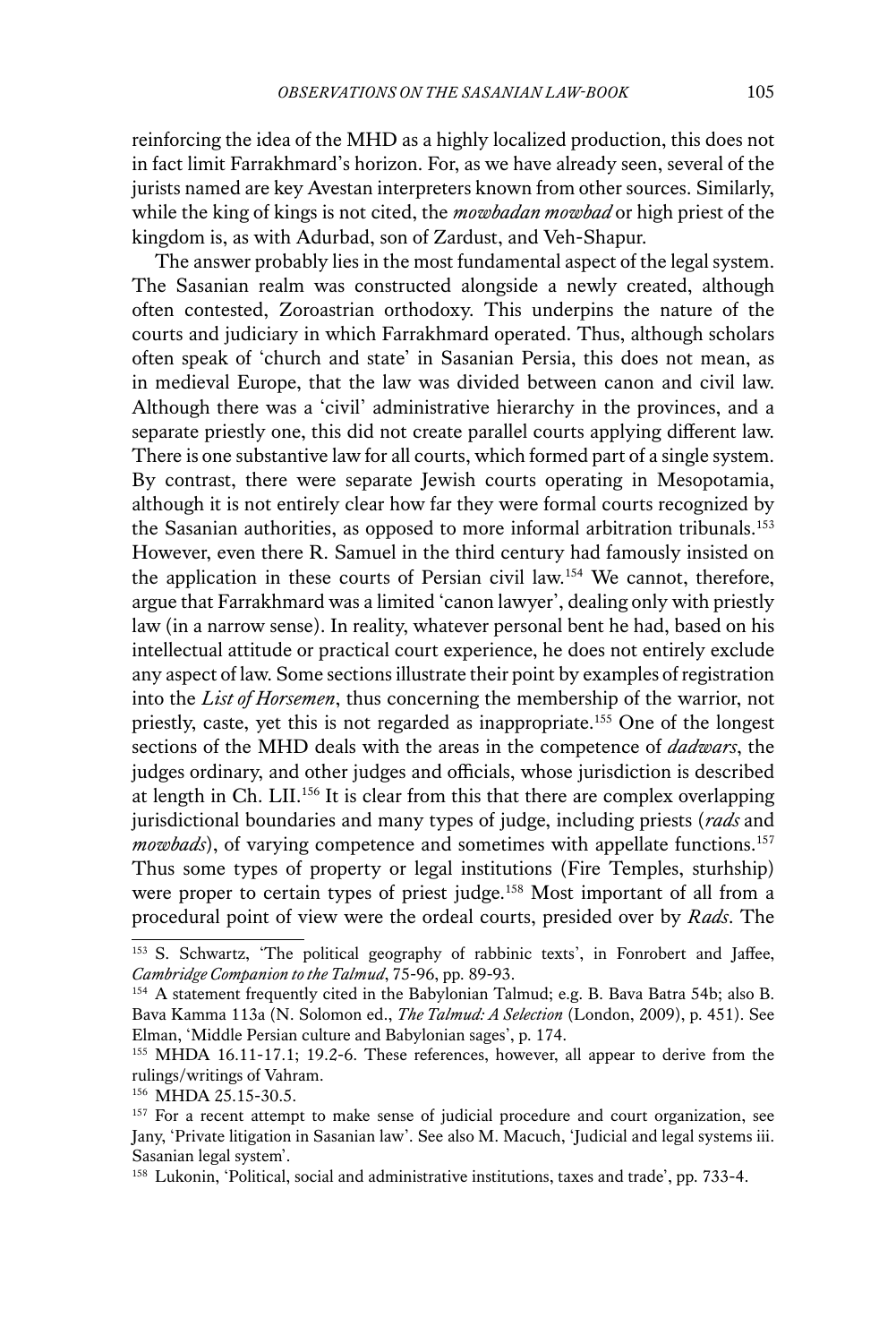swearing of oaths, often under ordeal conditions, either 'sulphur water' or 'bound feet', was an important part of the legal process and could be crucial, or at least strongly persuasive, in deciding a case.159 One of the most iconic moments of Zoroastrian history under the Sasanians was the ordeal of Adurbad, son of Mahraspand, who endured the ordeal of molten metal poured on his chest, to prove the authenticity of sacred texts in Pahlavi.160 The swearing of oaths, and indeed over-swearing, were part of Roman legal procedure, although not much discussed in our legal sources, and therefore perhaps appearing of lesser importance than was in fact the case.161 However, the Romans did not use any form of ordeal in regular court proceedings. One of the few recorded examples concerns a Vestal Virgin, who is atypical, as her case in fact fell under the jurisdiction of the pontiffs.162 But it is not even true to say of the Sasanian legal system that priests were embedded powerfully within it. Essentially, priests *were* the Sasanian legal system, and the *dadwars*, the judges ordinary, were themselves from the priestly caste. The Sasanian caste system, although attributed to Ardeshir I, more probably dates in its developed state to the time of Khusro I, being formalized after the Mazdakite upheaval, although the theory may never have been fully realized. There were four castes: priests, warriors, scribes, and artisans.<sup>163</sup> Among the priests were counted also the judges.<sup>164</sup> This priestly legal dominance was something recognized even by such a distant observer as Agathias, himself a trained and practising Roman lawyer.165

The religious aspect, therefore, is the major difference between Persia and Rome. At Rome, although sacred law existed and was written about, it proved largely separable. As Alan Watson has frequently declaimed, Roman

<sup>&</sup>lt;sup>159</sup> Drinking sulphur water ordeal: MHD 13.9; bound feet ordeal: MHD 13.3 and 14.3. The exact nature of these is obscure. See Macuch, *Gerichtspraxis und Rechtskasuistik*, pp. 130-6. <sup>160</sup> J. Duchesne-Guillemin, 'Zoroastrian religion', in Yarshater, *Cambridge History of Iran 3(2)*, 866-906, pp. 886-7; *Dēnkard* V.22.4 (J. Amouzgar and A. Tafazzoli, *Le cinquième livre du Dēnkard*, Studia Iranica cahier 23 (Paris, 2000), pp. 70-1). The idea of the ordeal of metal is extremely ancient, being present in the oldest Zoroastrian texts, the Gathas. See Yasna 32.7 and 51.9 (M.L. West, *The Hymns of Zoroaster* (London, 2010), pp. 70-1 and 156-7); cf. Plutarch, *Artaxerxes* 14.5 (= Ctesias F26). See B. Lincoln, *Religion, Empire, and Torture*  (Chicago, 2007), pp. 85-6 and 138.

<sup>161</sup> See *Digest* 12.2; *CJ* 2.58 and 4.1.

<sup>162</sup> Tuccia proved her innocence by carrying water in a sieve (230 BC?). See Valerius Maximus, *Mem.* 8.1.absol.5; Pliny, *Hist. Nat.* 28.iii.12; Augustine, *De Civ. Dei* 10.16 and 22.11.

<sup>163</sup> A. Tafazzoli, *Sasanian Society*, Eshan Yarshater Distinguished Lectures in Iranian Studies 1 (New York, 2000).

<sup>164</sup> *Letter of Tansar* 12 (p. 38). Note also Dd *introd.* 8 (Jaafari-Dehaghi, *Dādestān-ī-Dēnīg, Part 1*, pp. 32-3). For some reason Kreyenbroek's edition and translation of this passage omits the *dadwaran* (P.G. Kreyenbroek, 'The introduction to the *Dādestān-ī-Dēnīg*', in Gyselen, *Au carrefour des religions*, 171-177, pp. 172 and 174).

<sup>165</sup> Agathias, *Hist.* 2.26.5 (J.D. Frendo tr., *Agathias: The Histories* (Berlin, 1975), p. 61). For Agathias' training and career as a lawyer, see A. Cameron, *Agathias* (Oxford, 1970), pp. 1-8.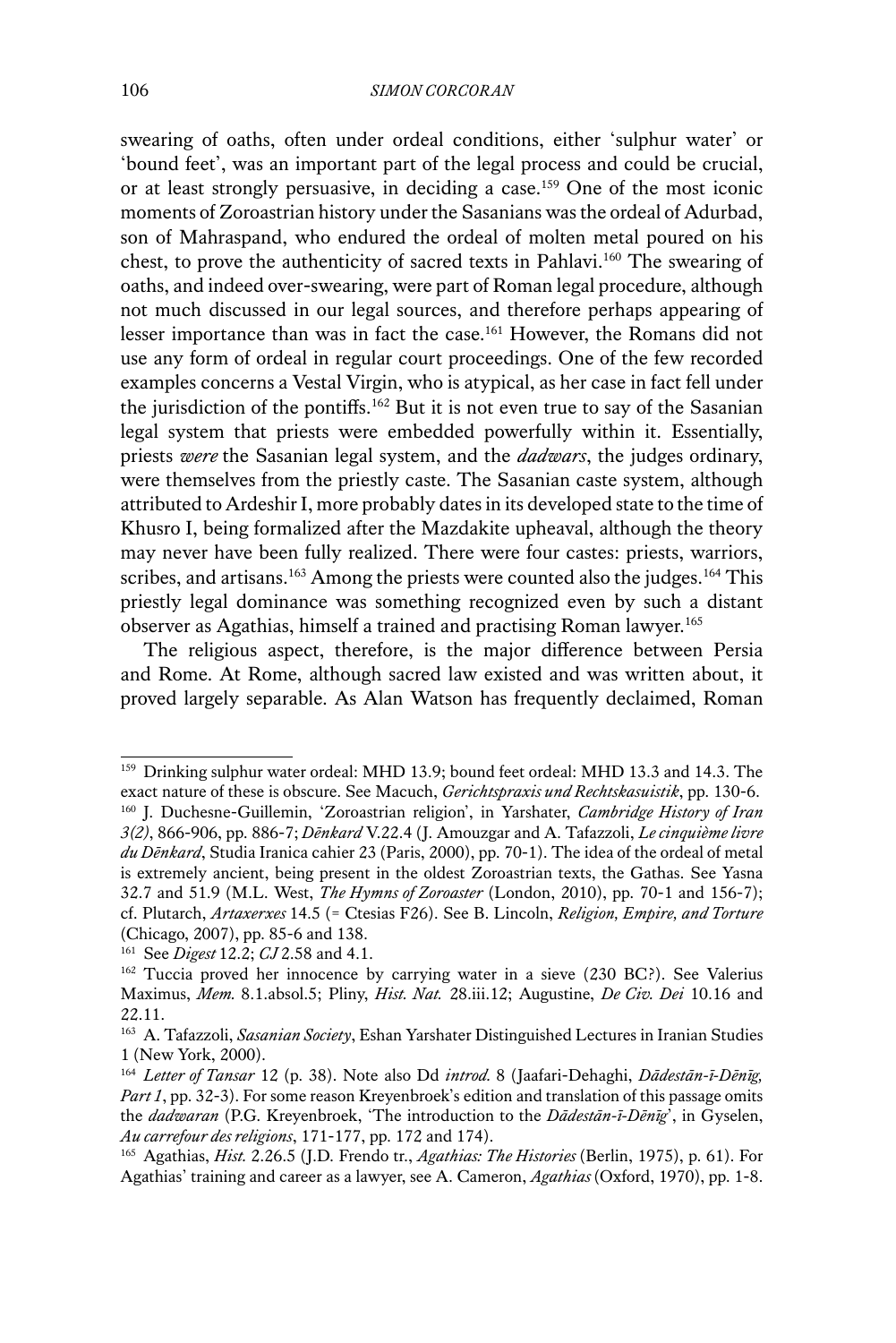law was relentlessly secular.<sup>166</sup> It is not that the Romans were not religious. Cicero regarded Roman success as a measure of their piety to the Gods.167 But although most Roman legal processes were in origin supervised by priests (*pontifices*), priestly control was loosened at a very early stage, starting with the publication of the Twelve Tables in 451/0 BC, a collection which for the most part did not itself relate directly to religious matters. As a result, the 'sacred' texts lying behind Roman law came to be the Twelve Tables and later the Praetor's Edict. There was religious law and priestly jurisdiction (as over the Vestals, cited above), but this was relatively narrow in scope. Civil law became a largely separate entity, nor was this trend reversed by the fact that the emperor himself was also *pontifex maximus*, and so had overriding authority in all areas of law. Thus, by the time that a new religious order asserted itself with the advent of Christianity as a favoured and then official religion in the fourth century, there was a strong pre-existent legal culture, not entwined in religious paraphernalia. In Justinian's codification, the *Digest* has no reference and the *Institutes* little to things ecclesiastical or religious.168 The *Code* opens with Theodosius I's statement of Nicene Orthodoxy (*CJ* 1.1.1.), but half way through Book I (from title 14) the previous legal order reasserts itself. But Sasanian civil law was always essentially Avestan law and in this it is closer to Jewish and Islamic law, each with clearly religious texts providing the ultimate background. Emblematic of the symbiosis of state and religion is Kerdir, the self-promoting *eminence grise* of the Sasanian monarchy during the third century, who became both chief priest and chief judge of the kingdom and also established priestly schools.<sup>169</sup>

This last point does, however, raise another question: that regarding legal training. In Rome, legal training in the late Republic was essentially on-thejob, watching one's mentor performing, whether in court or giving *responsa*, although study of written works must have become more important as these increased in volume. By the second century AD, Gaius's *Institutes* seem to indicate that more formal teaching was developing and accessible textbooks were required. Beirut took off as a centre for legal learning in the third century,  $170$ and by the fifth, there were lecture courses on a standard syllabus.<sup>171</sup> Christian

<sup>166</sup> E.g. A. Watson, *The State, Law and Religion: Pagan Rome* (Athena GA and London, 1992).

<sup>167</sup> Cicero, *De Haruspicum Responso* 19; cf. Polybius, *Histories* 6.56.6-15.

<sup>168</sup> I suspect that the amount of religious law excised in the editorial process was not very extensive, although clearly references to legislation against Christians would have disappeared! See Lactantius, *Divine Institutes* 5.11.18-19; V. Marotta, *Ulpiano e l'impero II: studi sui libri de officio proconsulis e la loro fortuna tardoantica* (Naples, 2004), pp. 80-7.

<sup>169</sup> Daryaee, *Sasanian Persia*, pp. 75-7; P. Huyse, 'Inscriptional literature in Old and Middle Iranian languages', in Emmerick and Macuch, *Literature of Pre-Islamic Iran*, 72-115, pp. 98- 100. For part of his famous inscriptions in English, see Boyce, *Textual Sources*, pp. 112-3.

<sup>170</sup> L.J. Hall, *Roman Berytus: Beirut in Late Antiquity* (London and New York, 2004), ch. 9. <sup>171</sup> In *C. Omnem* (533) (*Corpus Iuris Civilis I*, pp. xv-xvii), Justinian usefully describes the legal syllabus both before and after his reform.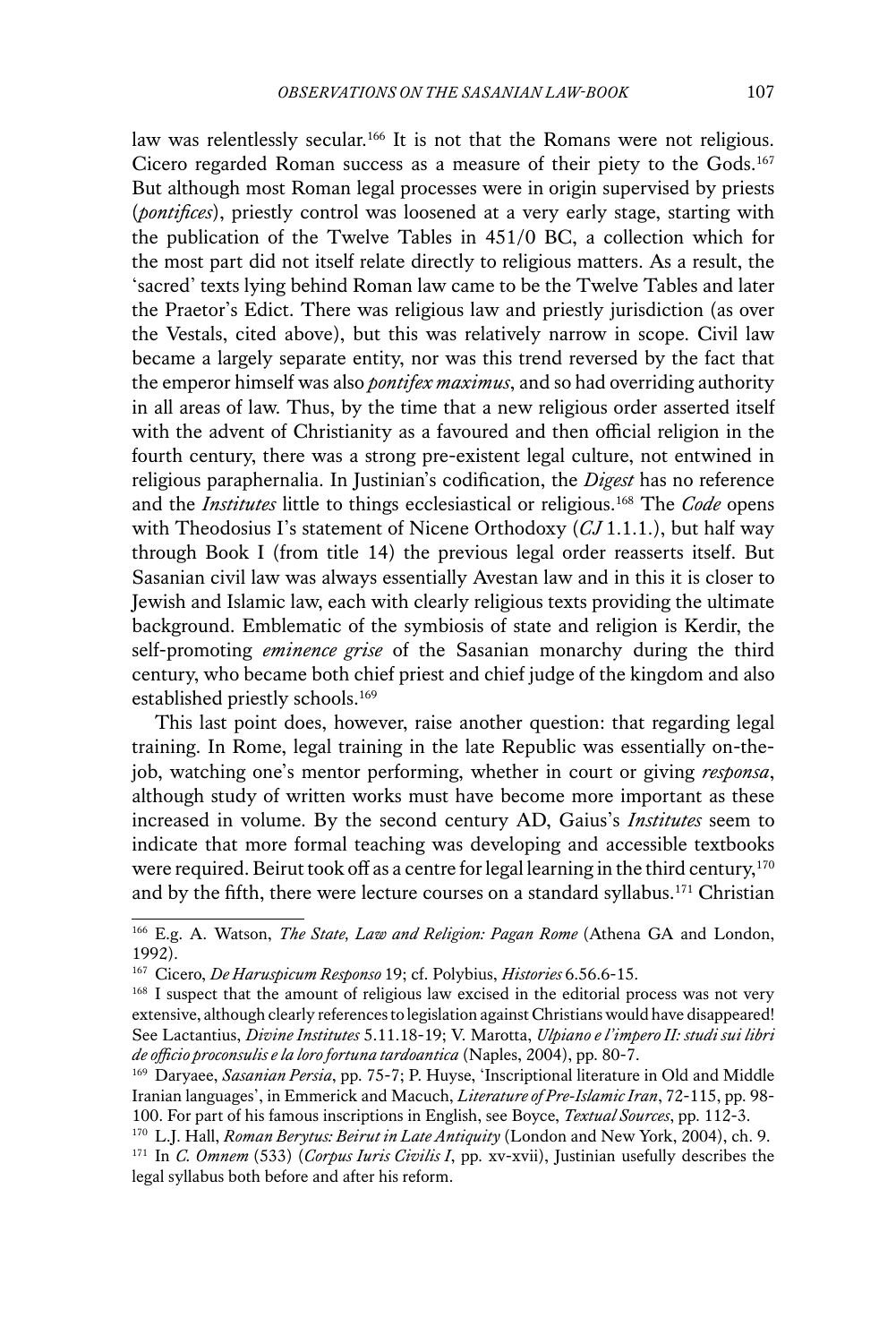learning was something quite different, as Zachariah of Mytilene shows in his life of Severus of Antioch, who pursued his legal studies at Beirut as a model student, but spent the weekend on scripture and worship.172 But, although a 'law degree' had by the fifth century become a requirement to practise at the Bar,<sup>173</sup> and despite its being also popular for those seeking an imperial administrative career, there was no requirement for legal knowledge in a provincial governor (the Roman equivalent of a judge ordinary) or others exercising jurisdiction. A judge would be aided by his own picked panel of assessors to advise him, which usually contained some persons with legal training. Ammianus Marcellinus highlights this as a point of contrast with the Persians. In his generally critical but derivative excursus on Persia, he atypically praises the Persians for their upright and experienced judges, who had no need of assessors $174$  (although according to the Talmud they were still bribable!).175 Ammianus, of course, took a jaundiced view of overly clever lawyers, so presumably thinks a single legally trained judge is a simplifying improvement.<sup>176</sup> However, while his Persian judge is probably more a foil than based on detailed understanding of the Sasanian legal system,<sup>177</sup> his representation of Persian practice appears accurate on this point, and certainly matches the later world of Farrakhmard.

In the Sasanian empire, judges were professionals and the only place for them to learn law in depth must have been in an Avestan priestly school. In the earlier period (e.g. at the time of Ammianus), those outside the priestly caste could attend, although they do not seem to have been instructed in the same way as priests. However, after the suppression of the Mazdakites, Khusro I restricted access to the priestly class alone.<sup>178</sup> The Avesta itself, put into its final canonical form at that time, contained a great many different kinds of work, which were not necessarily 'religious' in a narrow sense (that is spiritual, ritual, liturgical etc).179 While we may suppose that all students had the same basic education, one wonders if some degree of specialization was possible. Unfortunately, it is

<sup>172</sup> L. Ambjörn, *The Life of Severus by Zachariah of Mytilene*, Texts From Christian Late Antiquity 9 (Piscataway NJ, 2008), pp. 46-54.

<sup>173</sup> *CJ* 2.7.11 (460); 2.7.22 (505); 2.7.24 (517). Note, however, that the law-schools and their formal syllabus do not seem to have continued much beyond the death of Justinian, certainly not into the seventh century.

<sup>174</sup> Ammianus Marcellinus 23.6.82.

<sup>175</sup> B. Gittin 28b; J. Neusner, *A History of the Jews in Babylonia IV: The Age of Shapur II*, Studia Post-Biblica 14 (Leiden, 1969), p. 54.

<sup>176</sup> Ammianus 30.4 in his famous digression on lawyers. See J.F. Matthews, *Roman Perspectives: Studies in the Social, Political and Cultural History of the First to Fifth Centuries*  (Swansea, 2010), ch. 14.

<sup>&</sup>lt;sup>177</sup> For Ammianus's attitude, see J.W. Drijvers, 'Ammianus Marcellinus' image of Sasanian society', in J. Wiesehöfer and P. Huyse eds., *Ērān ud Anērān: Studien zu den Beziehungen zwischen dem Sasanidenreich und der Mittelmeerwelt*, Oriens et Occidens 13 (Stuttgart, 2006), 45-69.

<sup>178</sup> Kotwal and Kreyenbroek, *Hērbedestān and Nērangestān I*, pp. 15-18.

<sup>179</sup> Hintze, 'Avestan literature'.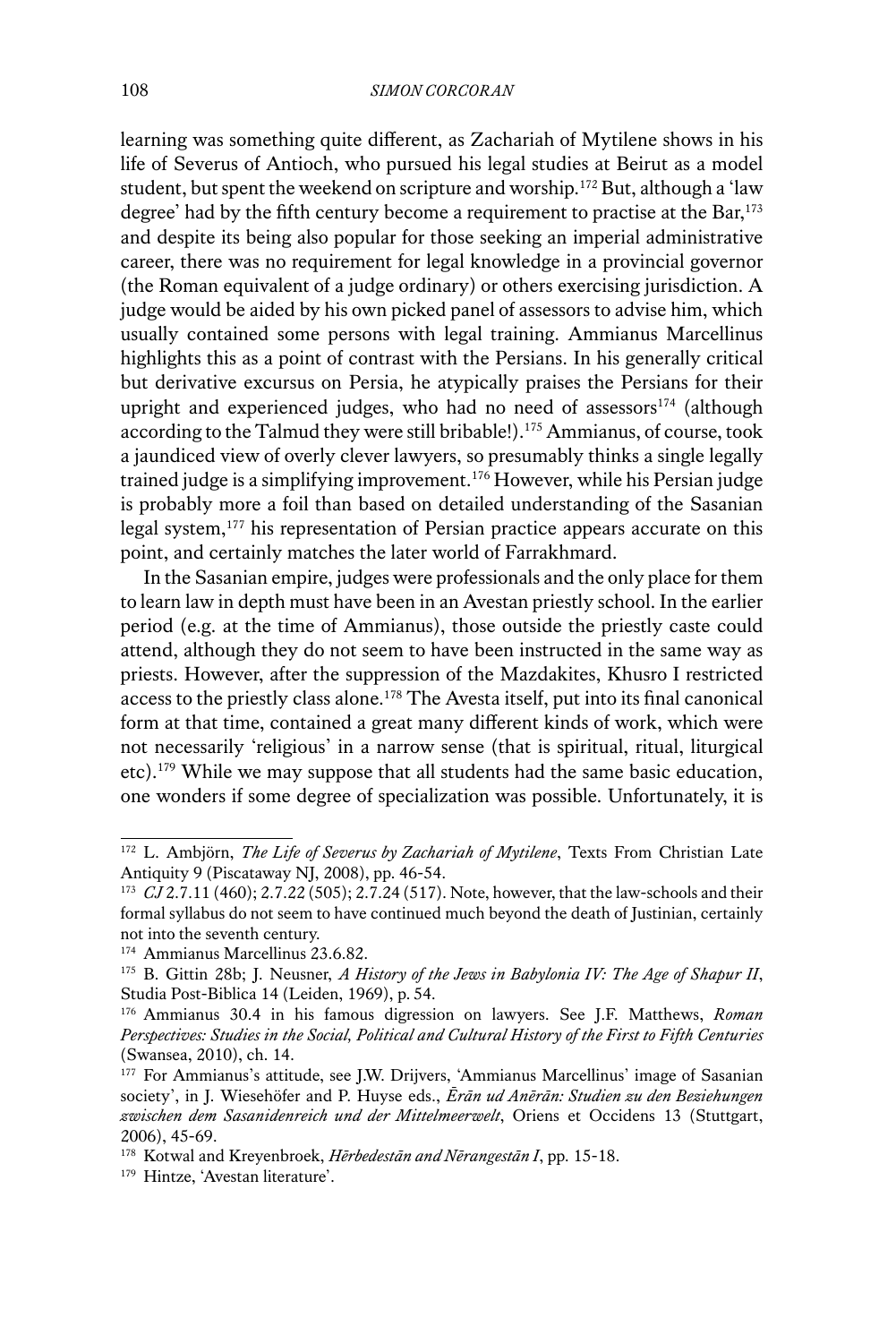difficult to tell whether being *mowbad* or *dadwar* represent alternative 'careers', since both exercised jurisdiction within a single judicial system and should have had some shared legal knowledge. Thus it is not clear what range of actual judicial posts our MHD jurists may have held, although the variety of topics treated suggests that some could have been variously *dadwar*, *rad* and *mowbad*. We cannot tell, therefore, whether the Avestan schools turned out identikit graduates, or varied specialists. In addition, much real legal training presumably took place on the job.

It appears that scribes, who made up the third of the Sasanian estates and had their own schools, must have had some legal knowledge for the drawing up of documents.<sup>180</sup> However, it is not clear how extensive this was. There are two passages where Farrakhmard appears to cite a scribe. Once he talks of Khwataybut the Scribe (*dipir*),181 in another case of an anonymous scribe. However, this second may better be taken as a personal name, Dipir, so perhaps Khwataybut is son of Dipir.<sup>182</sup> This would remove scribes as juristic experts, unless the name itself is indicative and would have been avoided by priestly families.

A further point to note is that there are no professional advocates in Sasanian law. In the Roman system (at least of the fifth and sixth centuries) these would be the trained professionals routinely present in the courtroom, whereas Roman judges would not necessarily have much legal background. In the Persian system, there are personal representatives or mandatories (*jādag-gōwan* or *dastwaran*), who can stand in for someone in court, not dissimilar to the Roman *cognitor*  or *procurator*, or otherwise act as trustees, but these did not need to be trained lawyers (or orators).183 There was certainly a priestly title, *dastwar*, meaning an authoritative expert, but the two are not identical.<sup>184</sup> It appears that judges themselves were conceived of as having duties regarding plaintiff or defendant, although this may represent their functions as arbiters outside formal legal proceedings.185 It is worth noting that there was an official priestly title 'defender of the poor and judge', widely attested on seals, including the notable reference to this in relation to the *mowbad* of Fars in a passage of the MHD.186 It is not

<sup>180</sup> Tafazzoli, *Sasanian Society*, pp. 18-37. For regulations issued under Khusro I regarding limits to the number of scribes attached to each court, see MHD 78.4.

<sup>181</sup> MHD 2.5 with Perikhanian, *Book of A Thousand Judgements*, pp. 28-9; accepted by Tafazzoli, *Sasanian Society*, p. 33.

<sup>182</sup> Thus Macuch, *Rechtskasuistik und Gerichtspraxis*, pp. 433 and 748 (s.v. Dibīr).

<sup>183</sup> MHD 74.12-76.3 (Ch. VI) and MHD 5.3-8.13 (Ch. XX). M. Macuch, 'An Iranian legal term', pp. 126-38.

<sup>184</sup> Dd *introd.* 8 (Jaafari-Dehaghi, *Dādestān-ī-Dēnīg, Part 1*, pp. 32-3). M. Shaki, 'Dastūr', *Encyclopaedia Iranica*, online edn., 15 December 1994, http://www.iranica.com/articles/ dastur .

<sup>&</sup>lt;sup>185</sup> Jany, 'Private litigation in Sasanian law', pp. 398-9.

<sup>186</sup> MHD 93.8; Gyselen, *Nouveaux matériaux*, pp. 57-59. P. Gignoux, 'Driyōšānjādag-gōw ud dādwar', *Encylopaedia Iranica*, online edn., 27 July 2005, http://www.iranica.com/ articles/driyosan-jadag-gow-ud-dadwar .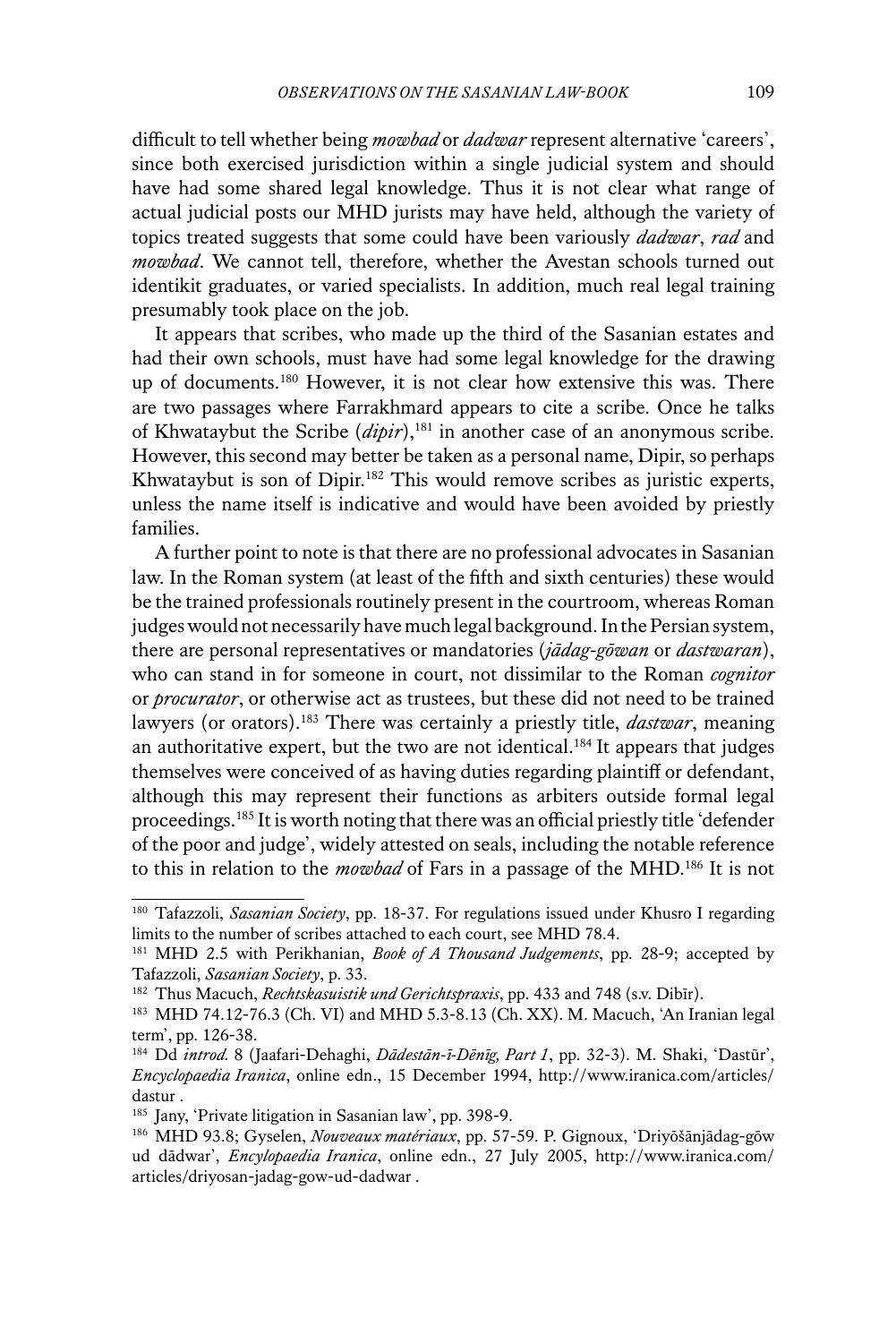clear, however, whether this represented a general programmatic commitment to justice for all, or went further and actively encouraged some form of 'legal aid' system. However, it is possible that, as had happened in Rome, there was a progressive tendency for legal representation to become more professional.

Finally, the MHD discusses the jurisdiction of the *ōstāndār*, the provincial governor, who dealt also with the royal demesne,187 and the *āmārgar*, 188 who dealt principally with the treasury and taxes.189 If these formed part of the 'secular' hierarchy, and did not come from the priestly caste (and neither statement is necessarily true), they must either have had some independent legal training or have called on others for advice, although their activities may have been narrowly administrative. The flavour of the chapter on judges and jurisdiction (Ch. LII), however, is that it is Farrakhmard or the commentators who are to a great extent demarcating the competences of the various officials. There is debate, for instance, regarding the overriding authority of prison wardens to establish prisoners' identity in cases of confusion.<sup>190</sup> This presumption must in part be a result of Farrakhmard's 'clerical' perspective, but this is not necessarily a false one.

Thus, in a Sasanian court, the judges, of whatever style or title, drawn from the priestly caste were the only routinely participating legal experts. One presumes that jurists were inevitably also judges, since there is no evidence of assessors or advisers to judges or other officials. They might, of course, have acted as legal representatives, although none of the opinions in the MHD seems to represent a jurist playing the clever lawyer before a judge. Further, it can hardly be proved that there were no 'armchair' jurists, or jurists who only taught (as supposed for Gaius). Given the embedding of the legal hierarchy within the priestly caste, there is less cause for surprise at the strong statements about the overriding authority of the *mowbadan mowbad*, even against the results of an ordeal.<sup>191</sup> And against several references to the high priest, there is only one to the *dadwaran dadwar* (judge of judges, i.e. chief judge of the kingdom), and that only to his will as a document, not to any ruling.<sup>192</sup> He must have been outranked in the priestly hierarchy. Again, the closest thing to petitioners seeking a rescript is in fact an approach by several persons to the *andarzbed* of the Magi, Dad-Farrakh, very high in the clerical hierarchy, who in this case

<sup>187</sup> MHDA 27.12-13.

<sup>188</sup> MHDA 27.13-28.5. Gyselen, *La géographie administrative de l'empire sassanide*, pp. 35- 7; Gyselen, *Nouveaux matériaux*, pp. 39-56 and 110-3.

<sup>189</sup> Lukonin, 'Political, social and administrative institutions, taxes and trade', pp. 726 and 733-4, but there is now more plentiful sigillographic evidence. On *ostandars*, see Gyselen, *Nouveaux matériaux*, pp. 30, 69-75 and 117-9; P. Gignoux, 'Aspects de la vie administrative et sociale en Iran du 7ème siècle', in Gyselen, *Contributions à l'histoire et la géographie historique de l'empire sassanide*, 37-48, pp. 40-41.

<sup>190</sup> MHDA 28.11-29.5.

<sup>191</sup> MHDA 27.4-5, 28.5-7.

<sup>&</sup>lt;sup>192</sup> MHD 110.5-11. Note that Kerdir had earlier been both chief priest and chief judge.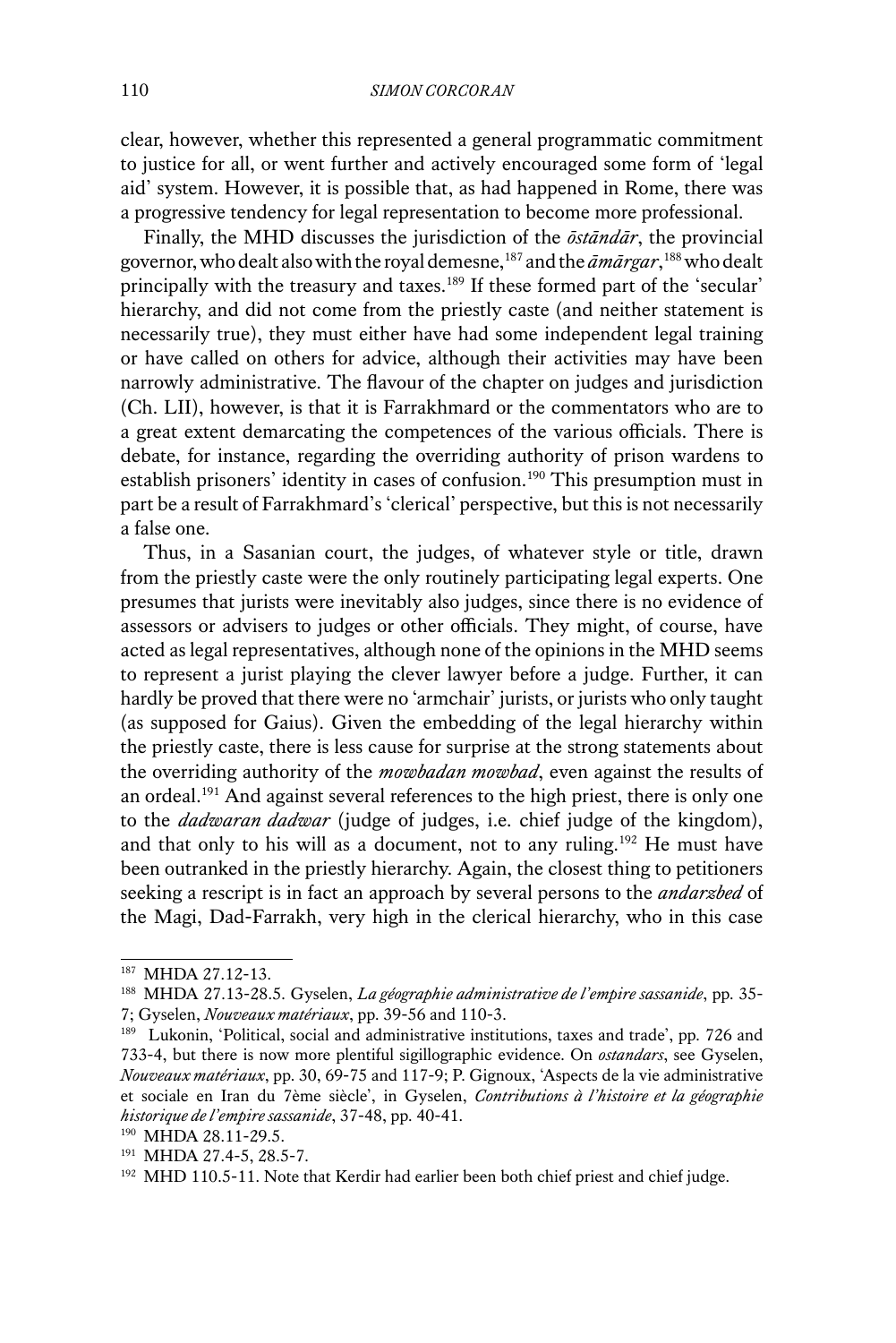

Ruins of Izadkhast in Fars, on the road between Shiraz and Isfahan, site of a Sasanian Fire Temple. See K. Schippmann, *Die iranischen Feuerheiligtümer* (Berlin, 1971): 210-11. (Photo: James V. Corcoran)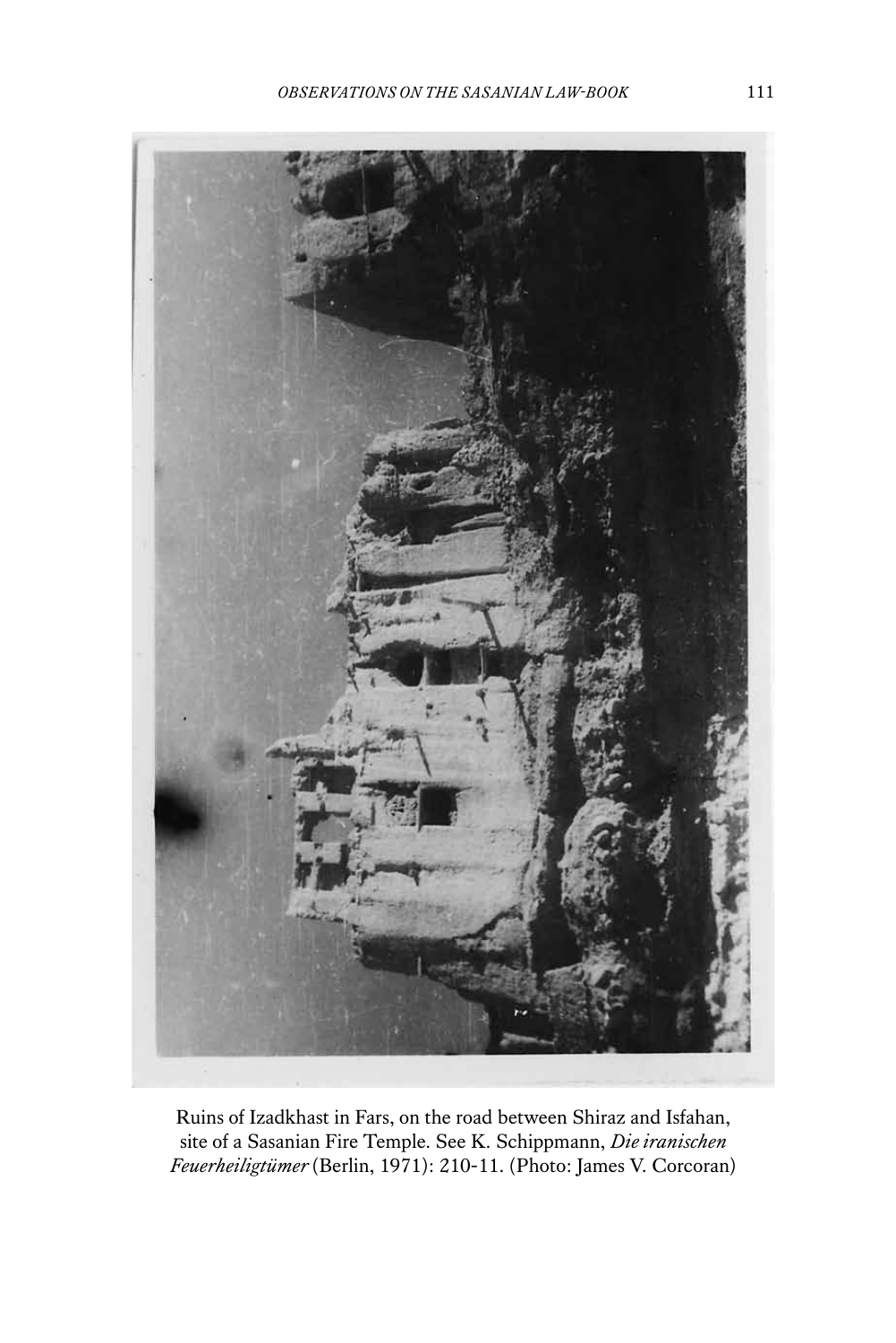at least refuses to issue any rulings changing the law.193 Thus according to Farrakhmard's legal horizon, the highest authority in the unified legal system is in practice the chief priest of the kingdom.

It is against this background of priestly Avestan jurisprudence that we should view the position of the king of kings. In the contrasting Roman situation, expert jurists did not necessarily hold office as judges or even practise as advocates, yet their expertise could be borrowed, whether from their more accessible treatises and institutes, or if they were asked to sit as assessors advising those exercising jurisdiction. This applied also in relation to the emperor, whose legal training would usually have been limited. Whether sitting as judge or answering legal queries via rescripts or issuing reforming legislation, the emperor spoke or wrote in his own name, while the content was devised by those with appropriate expertise. Often the emperor's chief legal officials were themselves experts (Ulpian, Hermogenian, Tribonian), but even they need not be and could in turn draw on those lower down. There is no sign that this vicarious jurisprudence was approved of or expected in the Sasanian monarch. The king of kings was outside the caste system, although, especially in the later period, he could regulate it, as other matters of rank and status.<sup>194</sup> But he was not of the priestly caste himself nor trained in Avestan jurisprudence, upon which most Sasanian law was based. Therefore, it was not appropriate for him routinely to issue judgements, rescripts, or laws on such matters directly, although no doubt, on such occasions as he did so, he must surely have relied upon the suitably trained to formulate his words. This is my best suggestion as to why the king of kings has such a muted presence for Farrakhmard in the MHD. For most issues of civil law, the king was not an acknowledged source of law or legal interpretation.195 Indeed, Farrakhmard's 'clerical' view is still reflected in later post-Sasanian works. A ninth-century Arabic 'mirror for princes' shows the king of kings (modelled on Khusro I Anoshiravan) as an example of good kingship submitting twice a year to complaints or civil cases brought against him under the supervision of the chief priest.<sup>196</sup>

So what impression can we take away about Farrakhmard and his *Book*? He is of the priestly caste, perhaps the son of a judge/jurist. He must have trained in an Avestan priestly school, followed by work experience (seeing his

<sup>193</sup> MHDA 15.12-15.

<sup>194</sup> *Letter of Tansar* 13 (pp. 38-9), although stressing that social mobility is not a good thing!; J. Wiesehöfer, 'King, court and royal representation in the Sasanian empire', in A.J.S. Spawforth ed., *The Court and Court Society in Ancient Monarchies* (Cambridge, 2007), 58-81.

<sup>195</sup> See J. Jany, 'The four sources of law in Zoroastrian and Islamic jurisprudence', *Islamic Law and Society* 12 (2005), 291-332, who delineates four sources of law: 1) the Avesta; 2) oral law; 3) the consensus of the sages; 4) the judicial practice of the courts. The king's active involvement in criminal law was rather greater (Jany, 'Criminal justice in Sasanian Persia' and 'Private litigation in Sasanian law', p. 401).

<sup>196</sup> Al-Jahiz, *Kitāb at-tāj* 159-163 (French tr. C. Pellat, *Le livre de la couronne* (Paris, 1954), pp. 179-81); J.R. Perry, 'Justice for the underprivileged: the ombudsman tradition of Iran', *Journal of Near Eastern Studies* 37 (1978), 203-215, p. 204.